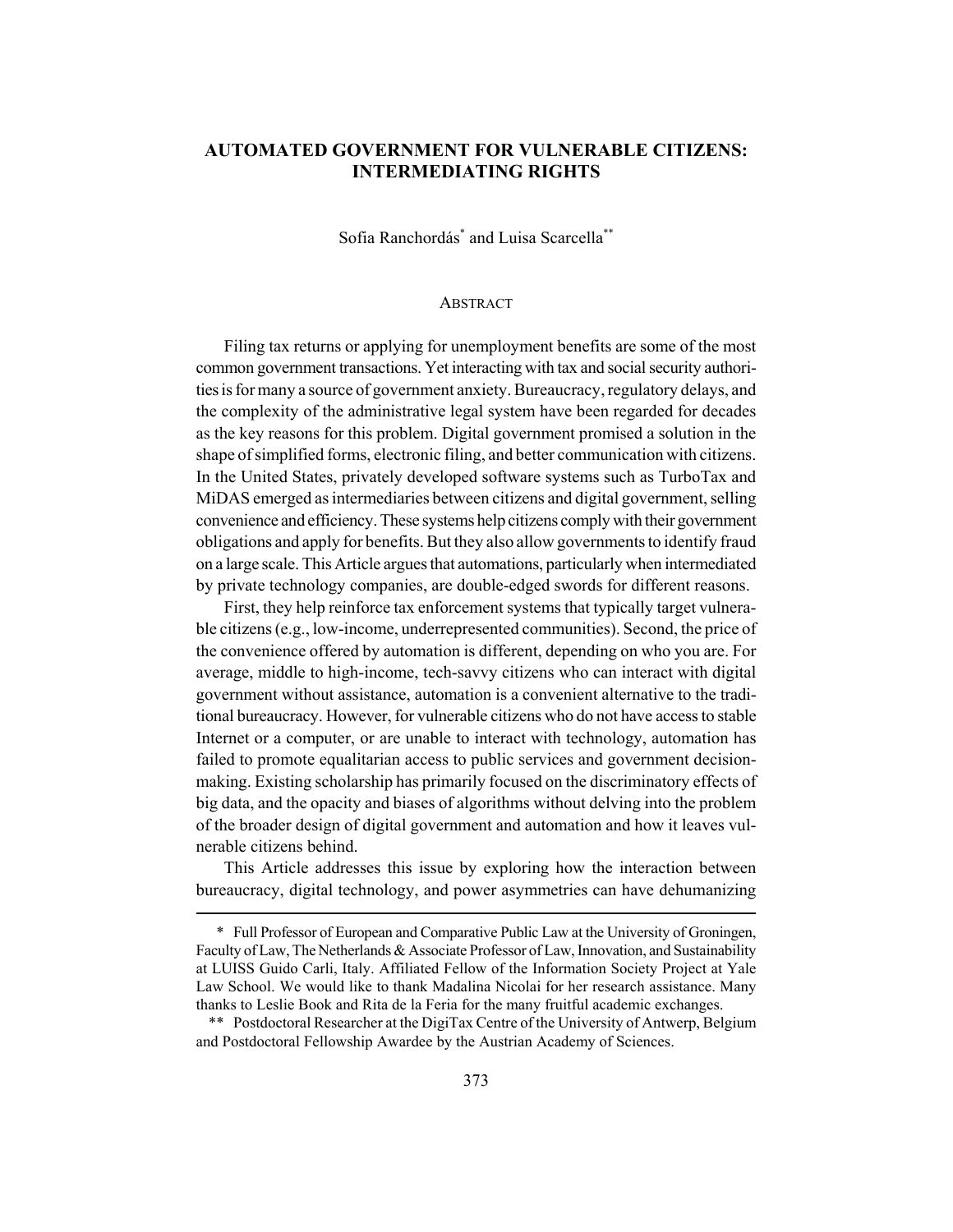effects for vulnerable citizens. This Article's contribution to the literature is twofold: First, it explores how technological intermediaries (both privately and publicly developed) operate and reshape the relationship between citizens and governments; second, it demonstrates how technology has deepened existing vulnerabilities and what needs to be reformed in this context.

### **INTRODUCTION**

We are connected to government from cradle to grave: all citizens, regardless of their socioeconomic status, income, and skills should be able to connect to government on a regular basis, for example, to request a birth certificate, register property, get married or divorced, file their taxes, and apply for the social welfare benefits they are entitled to.<sup>1</sup> In the digital age, government transactions have become dematerialized with paperless forms, government websites, smartphone applications, and digital identities.<sup>2</sup> At the same time, budget cuts have forced governments to seek higher efficiency through technologies which enable them to automate tasks, combat tax and welfare fraud more effectively, and reduce personnel costs.<sup>3</sup> The transition to digital government services is guided by the assumptions that citizens wish to embrace digitization and that regardless of their age, education, and experience, they can perform a multitude of government transactions merely with the assistance of technological intermediaries (e.g., TurboTax, a well-known software for tax return preparation).<sup>4</sup> Furthermore, the shift to digital government with unsupervised digital intermediation—but more information online—is thought to help simplify administrative procedures, improve public communication, and ensure that citizens will be better connected to government.<sup>5</sup> However, these assumptions are flawed on many accounts.

<sup>&</sup>lt;sup>1</sup> DANIEL SOLOVE, THE DIGITAL PERSON 127-32 (Jack M. Balkin & Beth Simone Noveck eds., 2004) (discussing the proliferation of data flows and in particular, the multiplication of public records). *See generally* Subhajit Basu, *E-Government and Developing Countries: An Overview*, 18 INT'L REV. L. COMPUT. & TECH. 109, 110 (2004) (defining e-governance and discussing the application of e-government and its increasing importance in citizens' lives, comparing its implementation in developed countries to developing countries).

<sup>2</sup> *See, e.g.*, Fernanda Paula Oliveira & Carla Machado, *Papers, My Friend, Are Blowing in the Wind: Towards a Paperless Administration*, 7 PERSPS.L.&PUB.ADMIN. 1, 1–7 (2018) (discussing the shift to a paperless public administration which was designed to advance administrative simplification and modernization).

<sup>3</sup> *See* Marvin van Bekkum & Frederik Zuiderveen Borgesius, *Digital Welfare Detection and the Dutch SyRI Judgment*, 23 EUR.J.SOC.SEC. 323, 323–25 (2021) (discussing how SyRI was used to detect fraud in welfare beneficiaries).

<sup>4</sup> *See* Jay A. Soled & Kathleen DeLaney Thomas, *Regulating Tax Return Preparation*, 58 B.C.L.REV. 151, 163–68 (2017) (criticizing the limited regulation of tax return preparation software and proposing reflections for a comprehensive tax preparation process reform).

<sup>5</sup> *But see, e.g.*, Florian Pethig, Julia Kroenung & Markus Noeltner, *A Stigma Power Perspective on Digital Government Service*, 38 GOV'T INFO. Q. 101545 1, 1 (2021) (discussing the avoidance of digital government services among citizens with disabilities in Germany).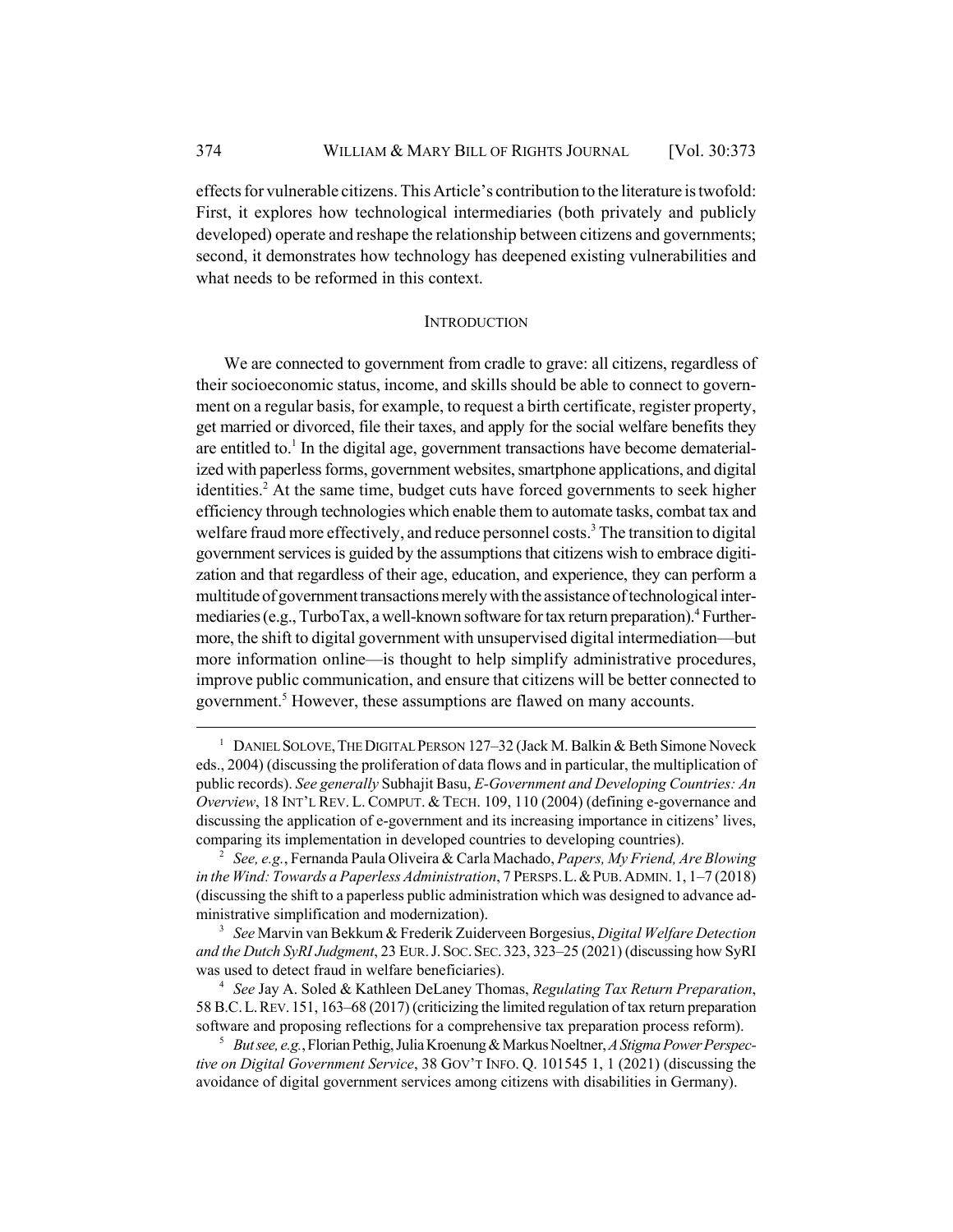This Article argues that in our current digital society, there are three phenomena that simultaneously connect and disconnect citizens from government and impede millions of individuals from exercising their rights on equal terms: bureaucracy, technology, and power asymmetries.<sup>6</sup> This Article discusses the relationship between these three phenomena and explains why technology, as an intermediary between citizens and governments, has enhanced longstanding power asymmetries and affected the ability of vulnerable citizens to have equal access to administrative justice. This Article does not limit the support of its analysis to U.S. law and legal scholarship. Rather, since these phenomena have socioeconomic or cultural dimensions and are already present in Western countries implementing digital government, this Article without being strictly comparative—relies on interdisciplinary literature (e.g., public policy, public administration, and communication sciences) and comparative legal scholarship, referring to relevant international examples from which U.S. law can draw lessons. This argument proceeds in three steps.

First, scholars have studied for decades the impact of bureaucracy on citizens' ability to exercise their rights when contacting public authorities: red tape, delays, inconsistent rules, incomprehensible language, and procedures regularly confuse citizens and dissuade them from requesting services they are entitled to.<sup>7</sup> Contrary to Kafka's novel *The Castle*, which offers a critique of public administrations of his time, nowadays, administrative tyranny is no longer defined by paper trails and the power conferred by paper-based bureaucracy.<sup>8</sup> The tyranny of paper has been replaced by digital trails which have failed to deliver the promise of a "transformational digital government" with fewer bureaucratic hurdles and more transparency.<sup>9</sup> Digital

<sup>6</sup> *See, e.g.*, Joshua Burraway, *Nobodies and Somebodies: Power, Bureaucracy, and Citizenship in a London Rehousing Hub*, 10 HAU:J. ETHNOGRAPHIC THEORY 130, 132 (2020) (exploring the use of bureaucracy technologies as mediators in housing policies for homeless citizens and discussing how these technologies enhance already existing asymmetrical power relations between the homeless and local housing authorities); BENJAMIN ROSETH & ANGELA REYES, WAIT NO MORE: CITIZENS, RED TAPE AND DIGITAL GOVERNMENT 6 (2018) (analyzing government transactions and how their complexity impedes citizens from exercising their rights, with special focus on Latin America and the Caribbean).

<sup>7</sup> *See* Barry Bozeman, *A Theory of Government "Red Tape"*, 3 J. PUB. ADMIN. RSCH. & THEORY 273, 278–79 (1993) (discussing the concept of red tape and the negative implications of bureaucratic rules, in particular how certain rules may help some citizens but hurt others); WENDY WAGNER, INCOMPREHENSIBLE!  $4-6(2019)$  (analyzing how the U.S. legal system fosters incomprehensible language). Specifically, on bureaucracy and the adversarial treatment of citizens on welfare, see INSA KOCH,PERSONALIZING THE STATE:AN ANTHROPOLOGY OF LAW, POLITICS, AND WELFARE IN AUSTERITY BRITAIN 216–17 (Kyle Treiber & Loraine Gelsthorpe eds., 2018) (exploring the relationship between stigmatized citizens and government and discussing how state control can be regarded as adversarial).

<sup>8</sup> Carlos Santiso, *The Digital Revolution and Better Public Policy*, 2019 POLITIQUE ÉTRANGÈRE 131, 137–39 (analyzing the transition to a paperless public administration and its effect on the advancement of the transparency and efficiency of government).

<sup>&</sup>lt;sup>9</sup> MIRIAM LIPS, DIGITAL GOVERNMENT: MANAGING PUBLIC SECTOR REFORM IN THE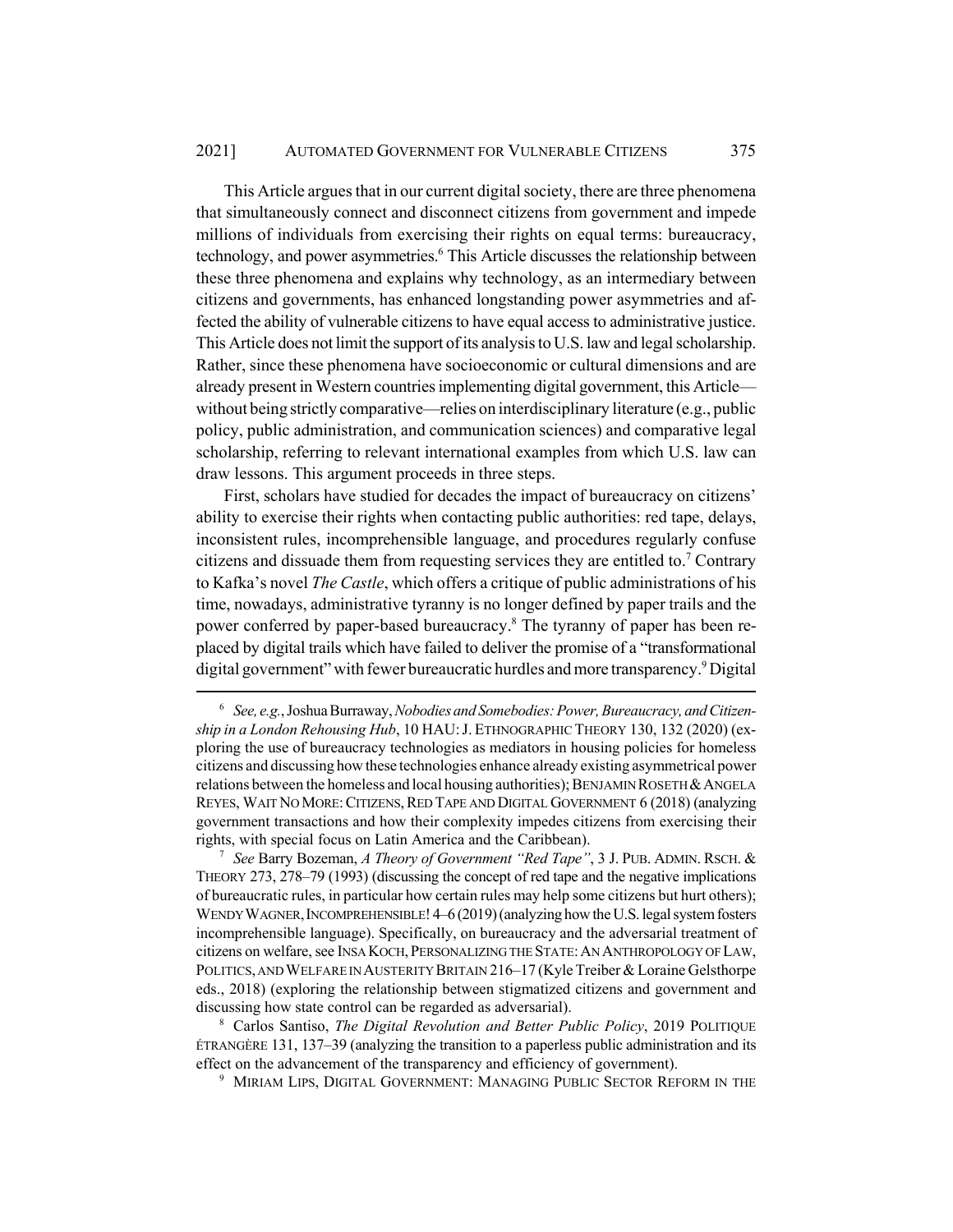government services remain politically tainted, procedures are still path-dependent and, in some cases, there is a cumulation of digital and analogue obligations for citizens (e.g., fill in forms online, then print, sign, and mail them).<sup>10</sup> Few countries across the globe have built digital governments from scratch.<sup>11</sup> This point brings us to the second step of our argument: technology has not reduced administrative burdens but it has become, for many citizens, an additional layer of bureaucracy that can only be navigated with access to a computer, stable Internet, and digital skills. Millions of citizens throughout the United States still lack these conditions or require human assistance when engaging with digital government services (e.g., applying for welfare benefits, filing taxes online).<sup>12</sup> The digital divide, now commonly defined as different levels of unequal participation in the digital society, is alive and well. Still, its effects on access to digital government transactions have been overlooked.<sup>13</sup> The

<sup>10</sup> During the pandemic, on August 28, 2020, the IRS announced that it would temporarily allow the use of digital signatures on certain forms that cannot be filed electronically. IRS, *IRS Adds Six More Forms to List That Can Be Signed Digitally; 16 Now Available* (Sept. 10, 2020), https://www.irs.gov/newsroom/irs-adds-six-more-forms-to-list-that-can-be-signed-digi tally-16-now-available [https://perma.cc/EC5V-BBJJ] (showing that the number of fully digital forms remains limited).

 $11$  Estonia is the key example of a digital government which was built from scratch and does not rely on pre-existing systems and procedures. *See* Velko Lember et al., *Technological Capacity in the Public Sector: The Case of Estonia*, 84 INT'L REV.ADMIN.SCI. 214, 216–17 (2018).

<sup>12</sup> Andrew Perrin & Sara Atske, *7% of Americans Don't Use the Internet. Who Are They?*, PEW RSCH. CTR. (Apr. 2, 2021), https://www.pewresearch.org/fact-tank/2021/04/02/7-of -americans-dont-use-the-internet-who-are-they/ [https://perma.cc/DT82-RAQK] (explaining Internet non-adoption on the grounds of a survey conducted in early 2021. According to the survey, non-adoption is explained by a number of demographic variables such as age, education, and household income.); *see also* Emily A. Vogels, *Digital Divide Persists Even as Americans with Lower Incomes Make Gains in Tech Adoption*, PEW RSCH.CTR. (June 22, 2021), https:// www.pewresearch.org/fact-tank/2021/06/22/digital-divide-persists-even-as-americans-with -lower-incomes-make-gains-in-tech-adoption/ [https://perma.cc/46SJ-L23W] (showing that broadband adoption and smartphone ownership have not reduced the inequality between Americans with lower and higher incomes. While high-income Americans are more likely to own multiple devices and be able to go online more often, 13% of low-income adults do not have access to any of these technologies).

<sup>13</sup> There is abundant literature on the digital divide and its different degrees. See ELLEN J. HELSPER, DIGITAL DISCONNECT: THE SOCIAL CAUSES AND CONSEQUENCES OF DIGITAL INEQUALITIES (2021); Joanna Goode, *The Digital Identity Divide: How Technology Knowledge Impacts College Students*, 12 NEW MEDIA & SOC'Y 497, 498 (2010); Ellen J. Helsper & Bianca C. Reisdorf, *The Emergence of a "Digital Underclass" in Great Britain and Sweden: Changing Reasons for Digital Exclusion*, 19 NEW MEDIA & SOC'Y 1253, 1253–55 (2016);

DIGITAL ERA 4–8 (2019) (discussing the evolution of digital government). Public policy literature has further demonstrated that the success of digital government and the ability to generate citizen trust requires a "transformational" type of digitization of public services rather than the simple digitization and web enabling of processes. *See* Mohamed Mahmood et al., *The Role of Information and Communications Technology in the Transformation of Government and Citizen Trust*, 86 INT'L REV. ADMIN. SCI. 708, 709–10 (2019).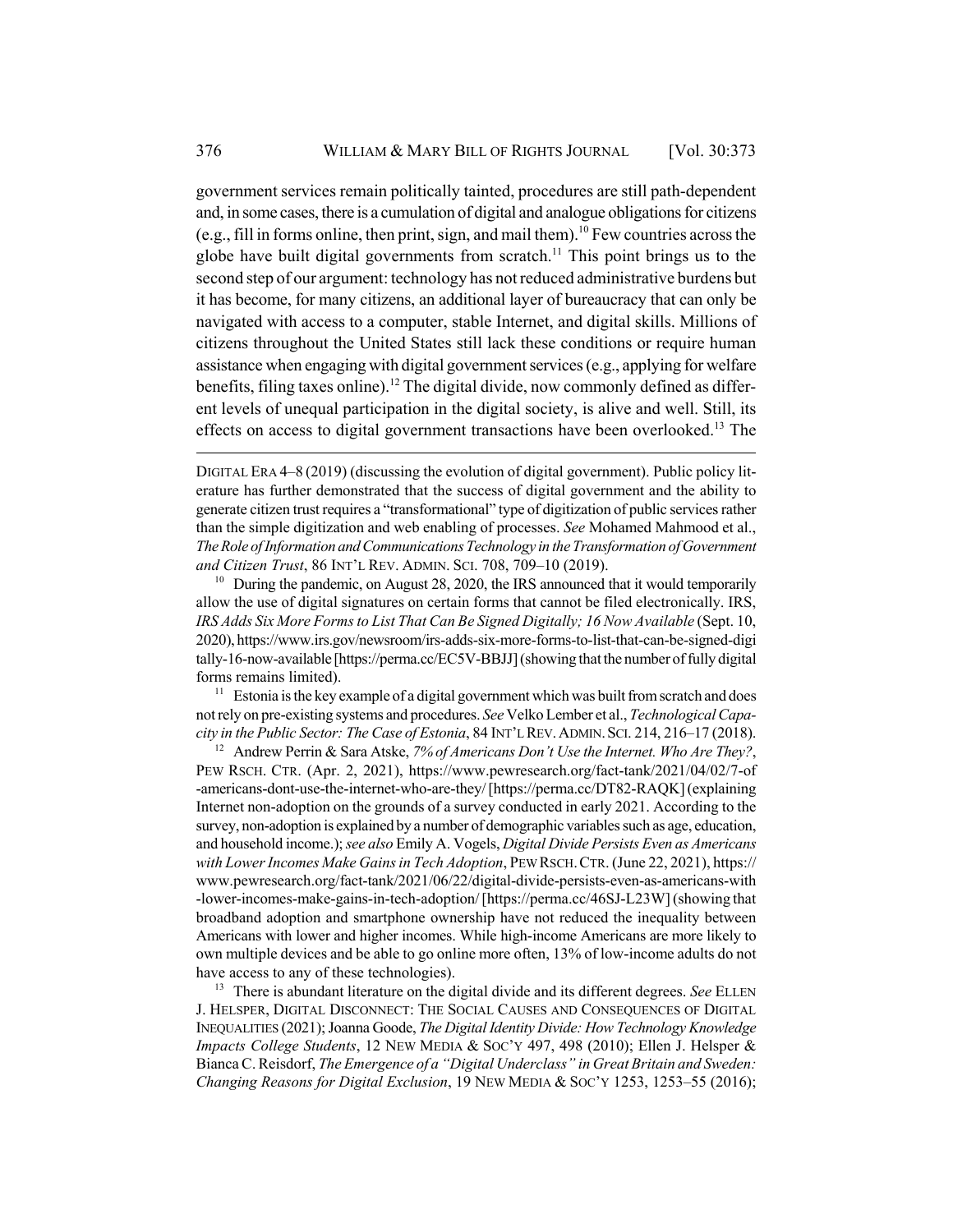design of digital government assumes—often wrongly—that citizens are self-reliant, have access to technology, and have enough time, mental capacity, and average digital skills to engage critically with new digital tools.<sup>14</sup> While the number of citizens who benefit from the automation and digitalization of government services has increased, many equally deserving citizens living in remote areas, belonging to older generations, immigrant communities and other underrepresented minorities, have been left behind.15 For example, during the pandemic, millions of senior citizens encountered problems registering for their COVID-19 vaccines and obtaining trustworthy information about them.<sup>16</sup>

The technological intermediation of government transactions is not only burdensome and likely to disadvantage vulnerable citizens, but it also has significant legal implications for the administrative system (e.g., it reduces the legitimacy of public authorities due to the delegation of agency expertise to software) and the exercise of rights.17 The third step of our argument is thus focused on the legal implications of the unequal exercise of rights before digital government and how this translates itself into the harsher enforcement of law for vulnerable citizens.<sup>18</sup> Contrary to a

Alexander van Deursen & Karen Mossberger, *Any Thing for Anyone? A New Digital Divide in Internet-of-Things Skills*, 10 POL'Y &INTERNET 122, 122–24 (2018) (discussing the digital divide from a skills perspective with regard to the development of Internet-of-Things); Christoph Lutz, *Digital Inequalities in the Age of Artificial Intelligence and Big Data*, 1 HUM.BEHAV. & EMERGING TECH. 141, 141–42 (2019).

<sup>14</sup> *See* ANNE-GREET KEIZER ET AL., WHY KNOWING WHAT TO DO IS NOT ENOUGH: A REALISTIC PERSPECTIVE ON SELF-RELIANCE 7, 29 (Corien Prins & Frans Brom eds., 2019) (analyzing the importance of limited mental capacity and the gap between "knowing" what one's rights are and what procedures need to be followed and what needs to be done to exercise them. This book discusses the concept of "self-reliance").

<sup>15</sup> *See* Goode, *supra* note 13, at 498–99 (discussing that gender, race, socioeconomic status, primary language, geographical location, disability status, education level, and generational characteristics indicate disparate use of technology); van Deursen & Mossberger, *supra* note 13, at 133–34 (highlighting a survey that showed differences in understanding of complex internet systems based on certain factors).

<sup>16</sup> Francesco Bronzino et al., *Mapping the Digital Divide: Before, During, and After COVID-19*, TPRC48: THE 48TH RESEARCH CONFERENCE ON COMMUNICATION, INFORMATION AND INTERNET POLICY (2021) (discussing the inequities in broadband Internet access as well as citizens' ability to develop themselves).

<sup>17</sup> On the problem of intermediaries in e-government, see Marijn Janssen & Bram Klievink, *Do We Need Intermediaries in E-Government? Intermediaries to Create a Demand-Driven Government*, 220 AMCIS 2008 PROCS. (2008). On digital government and legitimacy, see Danielle J. Citron & Ryan Calo, *The Automated Administrative State: A Crisis of Legitimacy*, 70 EMORY L.J. 797, 798 (2021) (offering a thorough analysis of the legitimacy deficit of the automation of government). For an extensive analysis of the use of automation in government, see DAVID FREEMAN ENGSTROM ET AL., GOVERNMENT BY ALGORITHM: ARTIFICIAL INTELLIGENCE IN FEDERAL ADMINISTRATIVE AGENCIES 6, 21, 22 (2020); David Freeman Engstrom & Daniel E. Ho, *Algorithmic Accountability in the Administrative State*, 37 YALE J. ON REGUL. 800 (2020).

<sup>18</sup> On the values and models of administrative justice, see JERRY MASHAW, BUREAUCRATIC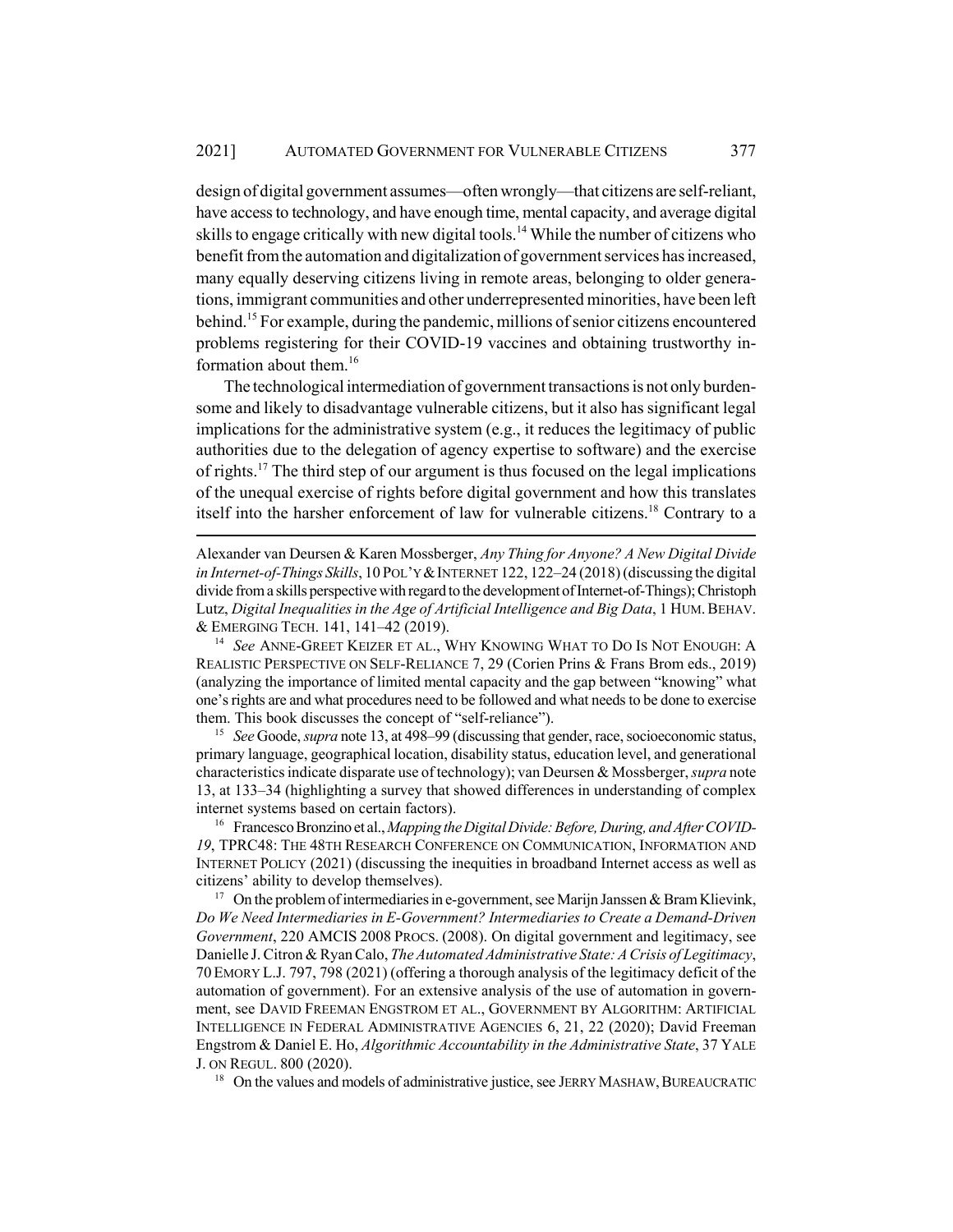sheet of paper, technological intermediaries used in the automation of government services are not neutral.<sup>19</sup> Digital technology is a paradoxical intermediary between citizens and governments: at first sight, technology conveys the appearance of convenience and simplicity leading to the reduction of human assistance, the automation of services and rights, and the growing deference of courts to technological evidence.20 In reality, simplified online interfaces, particularly in the tax realm, have proven to be double-edged swords and sources of inequality, especially when technology is developed by private companies whose interests and values are not aligned with those of the public.<sup>21</sup> Simplified online government interfaces without complementary human assistance require citizens to fully trust them and the way in which they interpret the law.<sup>22</sup> This is problematic from a legal perspective for three reasons. First, the failure to engage critically with digital government can mean that citizens do not fully exercise their rights.<sup>23</sup> Second, a poor understanding of digital government and their underlying administrative rules and procedures can lead to flawed results.24 Third, as citizens have unequal control over what data is generated, processed and for what purposes, when technology is used to verify the eligibility for benefits and detect fraud, citizens who do not fully understand the functioning of the system may be placed in an unfair and unequal position with important consequences.<sup>25</sup>

Digital government worsens the position of disadvantaged citizens not only because of the potential biases of the data upon which it bases its data, but also

JUSTICE 23–25 (1983); see also generally Jerry Mashaw, *Models of Administrative Justice*, *in* THE OXFORD HANDBOOK OF ADMINISTRATIVE JUSTICE (Joe Tomlinson et al. eds., 2021).

<sup>19</sup> *See, e.g.*, Abe Chauhan, *Towards the Systemic Review of Automated Decision-Making Systems*, 25 JUD.REV. 285, 285–89 (2020) (discussing the role of automated decision-making in the United Kingdom and presenting algorithms as biased products of human creation which evade legal scrutiny because of technical features, propriety interests, or issues of scale).

<sup>20</sup> *See* Joshua D. Blank & Leigh Osofsky, *Automated Legal Guidance*, 106 CORNELL L. REV. 179 (2020) (explaining how online tools are used to oversimplify complex law and arguing that governments should prevent automated legal guidance from widening the gap between access to legal advice enjoyed by high-income and by low-income individuals). The phenomenon of "simplexity" had been detected earlier by the same authors in the context of the shift to "plain language" in written communication with the public. *See* Joshua D. Blank & Leigh Osofsky, *Simplexity: Plain Language and the Tax Law*, 66 EMORY L.J.189, 204, 205–07 (2017).

 $21$  For a general discussion of how automation challenges administrative law values, see Carol Harlow & Richard Rawlings, *Proceduralism and Automation: Challenges to the Values of Administrative Law*, *in* THE FOUNDATIONS AND FUTURE OF PUBLIC LAW 1–2, 21 (Elizabeth Fisher et al. eds., 2020).

<sup>22</sup> Joshua D. Blank & Leigh Osofsky, *Automated Legal Guidance*, 106 CORNELL L. REV. 179, 242–43 (2020).

<sup>23</sup> *See id.* at 195–201.

<sup>24</sup> *See id.* at 227–28, 230–31.

<sup>25</sup> For a thorough discussion of the problem of data inequality, *see generally* Angelina Fisher & Thomas Streinz, *Confronting Data Inequality* (N.Y.U. Sch. L. Pub. L. Working Paper, Paper No. 21-22, 2021), https://papers.ssrn.com/sol3/papers.cfm?abstract\_id=3825724 [https://perma .cc/WM2L-4G55].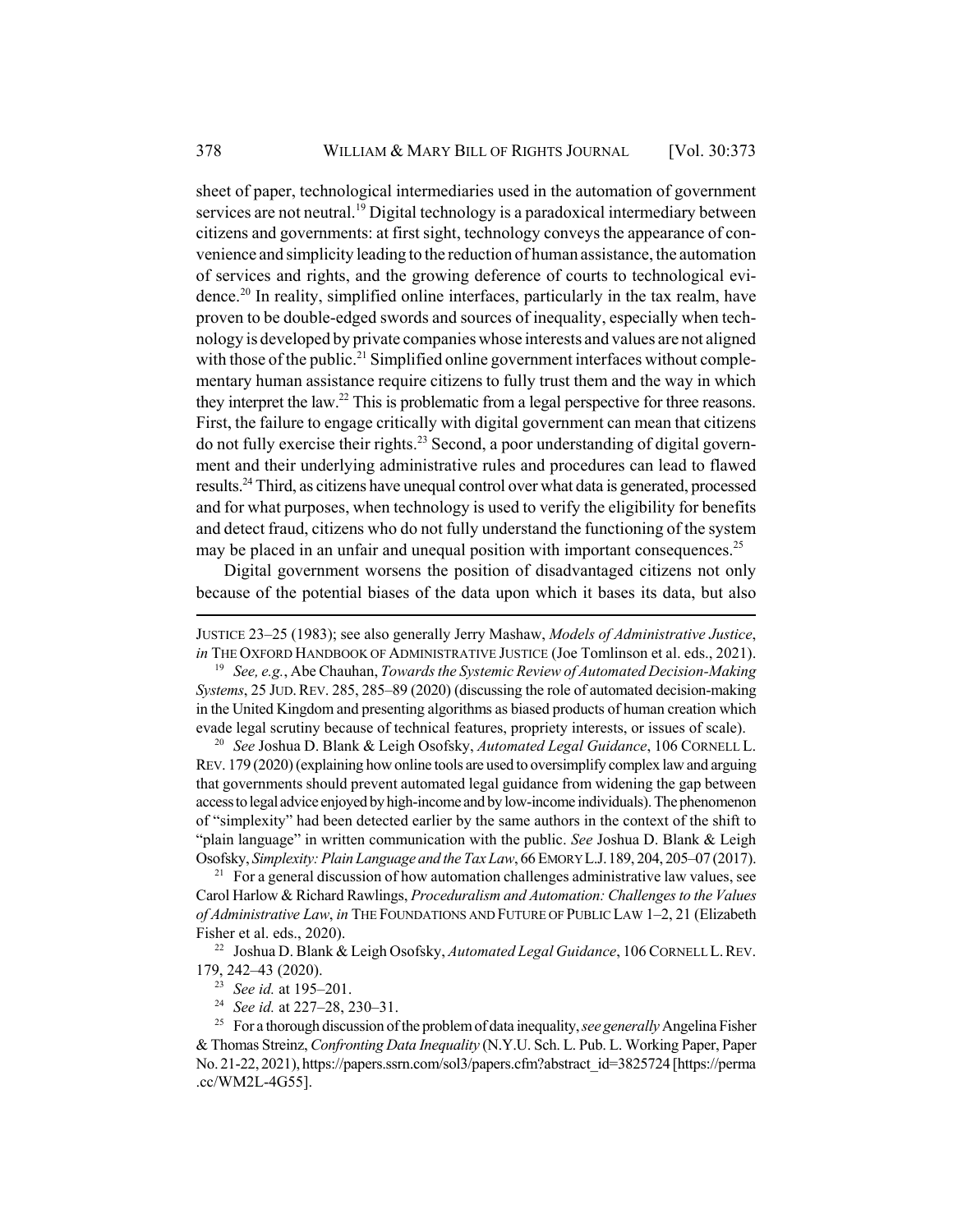because of the way in which technology operates as an asymmetric intermediary of rights.26 It processes data according to categories that fit primarily average citizens, uses statistical data without accounting for its historical meaning, and builds risk profiles that reinforce discriminatory stereotypes. Also, there rarely is an opt-out option for digital government, particularly when it comes to fraud detection, as the choice of specific tools remains, in many countries, within the scope of a public authority's discretionary powers.<sup>27</sup> Once technology has delivered certain results, it is sometimes almost impossible to obtain access to reconstruct the path that was once followed to reach a decision.<sup>28</sup> Citizens' accidental mistakes are thus difficult to distinguish from intended fraud.

An example of this problem, which has drawn great attention throughout the world, is the Dutch childcare benefit scandal.<sup>29</sup> Over the last decade, 26,000 Dutch families were victims of the mentioned triumvirate (bureaucracy, technology, power asymmetries) as they were wrongfully accused of fraud, their childcare benefits were cancelled, and they were requested to return thousands of euros with interest. Many of these families who were already struggling to make ends meet, were driven into situations of homelessness, bankruptcy, and some even lost to their children to the system due to the psychological and financial stress they faced.<sup>30</sup> More than half of these families had immigrant or vulnerable backgrounds which were identified by algorithmic systems designed to detect large-scale fraud.31 Most of these citizens were caught in the system due to their inability to navigate the complex administrative system: They had made administrative mistakes due to their misunderstanding of legal requirements, digital illiteracy, or, when accused of fraud, they were unable to offer evidence that they had not committed it.<sup>32</sup> In 2021, after a parliamentary

<sup>26</sup> *See* Sandra G. Mayson, *Bias In, Bias Out*, 128 YALE L.J. 2218, 2221–26 (2019); Andrew D. Selbst, *Disparate Impact in Big Data Policing*, 52 GA. L.REV. 109, 115 (2017); James A. Allen, *The Color of Algorithms: An Analysis and Proposed Research Agenda for Deterring Algorithmic Redlining*, 46 FORDHAM URB. L.J. 219, 221–24 (2019) (explaining how the big data processed by modern algorithms perpetuates longstanding inequalities and can lead to biased results that disadvantage people of color and people from low- and moderateincome communities).

<sup>27</sup> *See* Cahoo v. Fast Enters., 508 F. Supp. 3d. 138, 144 (E.D. Mich. Dec. 22, 2020) (Plaintiffs, former claimants in Michigan's unemployment compensation system, claimed in this suit that their "constitutional right to due process of law was infringed when the defendants designed, built, and implemented an automated system to detect and punish individuals who submitted fraudulent unemployment insurance claims.").

<sup>28</sup> Hannah Bloch-Wehba, *Access to Algorithms*, 88 FORDHAM L.REV. 1265, 1295–1300 (2020) (acknowledging the problem of opaque algorithmic governance in the public sector and investigating the importance of the Freedom of Information Act and other state equivalents as avenues to obtain access to algorithms).

<sup>29</sup> *See* JESSE FREDERIK, ZO HADDEN WE HET NIET BEDOELD (2021) (in Dutch).

<sup>30</sup> *Id.*

<sup>31</sup> *Id.*

<sup>32</sup> *Id.*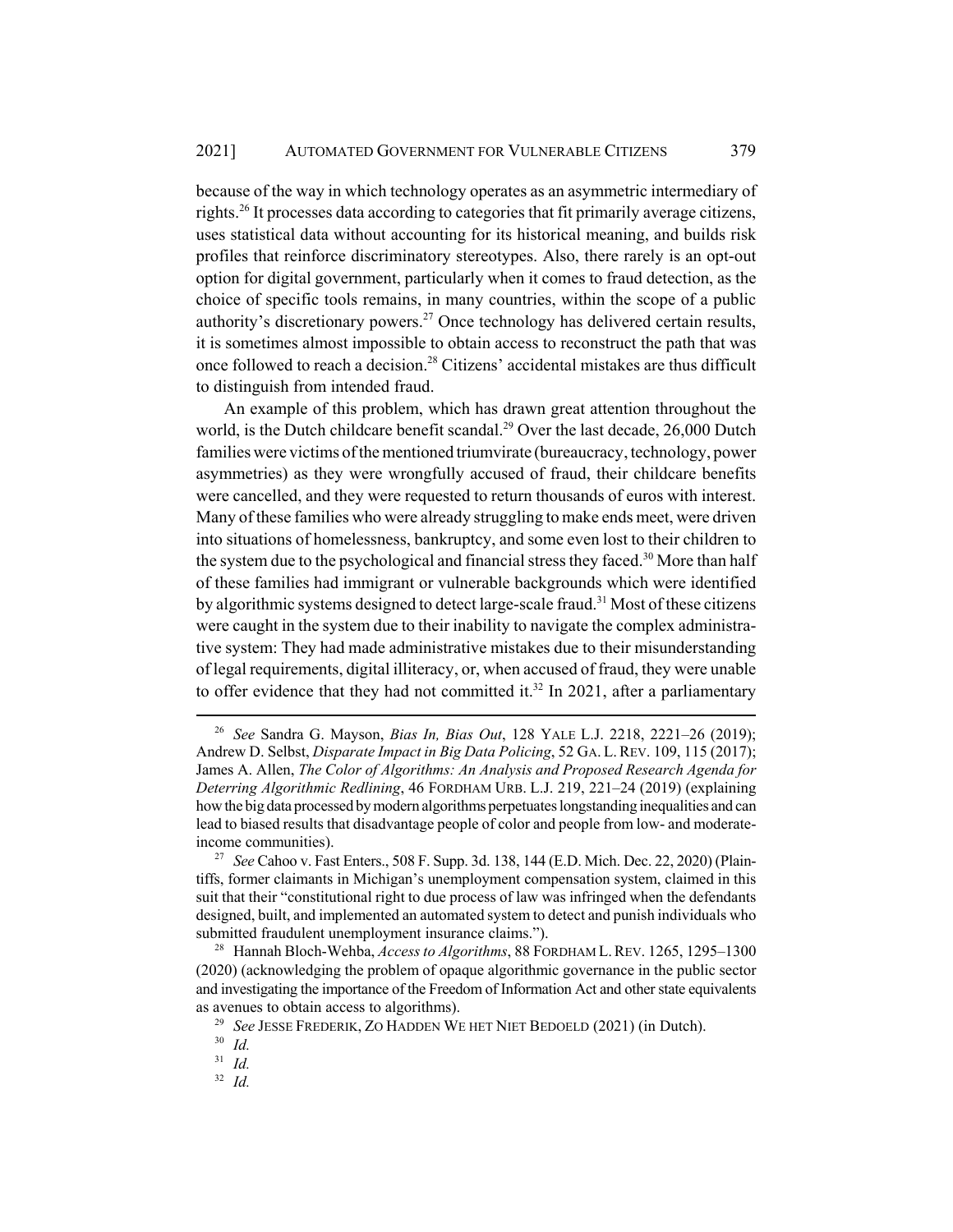report showed that tax authorities had wrongfully accused these citizens and the courts' judicial reviews were inadequate, the Dutch government resigned over this scandal.<sup>33</sup> The Dutch Prime Minister apologized for this injustice, acknowledging that "innocent people [had] been criminalized and their lives ruined."34 Despite the promises of financial compensations for the victims of this scandal, tax authorities remained largely unaccountable for this situation and this scandal has not yet led to significant reforms of the way in which digital government operates in the Netherlands.<sup>35</sup>

As this Article aims to show, the Dutch childcare benefit scandal example is not an isolated case across Western countries. In the United States, the automation of government, particularly in the tax and social security areas, has equally resulted in unequal access to administrative justice. TurboTax, a tax preparation software, and the Michigan Integrated Data Automated System (MiDAS), a fraud detection system, are examples of this.<sup>36</sup> These tax and fraud detection software systems introduce an additional dimension to the problem of the critical digitization of government functions and services: they are technological tools developed by private actors which are implemented for specific purposes. For example, MiDAS' sole goal was to generate new fraud cases and it did.<sup>37</sup> MiDAS, much like the Dutch childcare benefit scandal, was difficult to rebut, even though the state of Michigan was frequently unable to support MiDAS' fraud accusations.<sup>38</sup> The system was kept in place for more than two years, resulting in thousands of wrongful accusations and the seizing of millions of dollars in wages and tax returns.<sup>39</sup> Despite the evident flaws of this system, the judicial battle for legal redress was burdensome for many citizens. Notwithstanding these circumstances, several other states, cities, and towns, pressured by budget cuts, have in the meanwhile embraced automated systems to detect eligibility for unemployment and other benefits.<sup>40</sup>

This Article adds to existing legal scholarship on algorithmic biases, the automation of government, algorithmic accountability and transparency of digital government,

<sup>33</sup> *Id.*

<sup>34</sup> Anna Holligan, *Dutch PM Rutte Government Resigns Over Child Welfare Fraud Scandal*, BBCNEWS (Jan. 15, 2021), https://www.bbc.com/news/world-europe-55674146 [https://perma .cc/LYK5-6CYE].

<sup>35</sup> *See id.*

<sup>36</sup> Justin Elliott & Paul Kiel, *Inside TurboTax's 20-Year Fight to Stop Americans From Filing Their Taxes for Free*, PROPUBLICA (Oct. 17, 2019, 5:00 AM), https://www.propublica .org/article/inside-turbotax-20-year-fight-to-stop-americans-from-filing-their-taxes-for-free [https://perma.cc/2PS9-MVM7] (discussing TurboTax as a tax preparation product); Alejandro De La Garza, *States' Automated Systems Are Trapping Citizens in Bureaucratic Nightmares with Their Lives on the Line*, TIME (May 28, 2020, 2:24 PM), https://time.com/5840609 /algorithm-unemployment/ [https://perma.cc/TZD9-NF42] (explaining MiDAS as a way to detect fraud).

<sup>37</sup> *See* De La Garza, *supra* note 36.

<sup>38</sup> *Id.*

<sup>39</sup> *Id.*

<sup>40</sup> *Id.*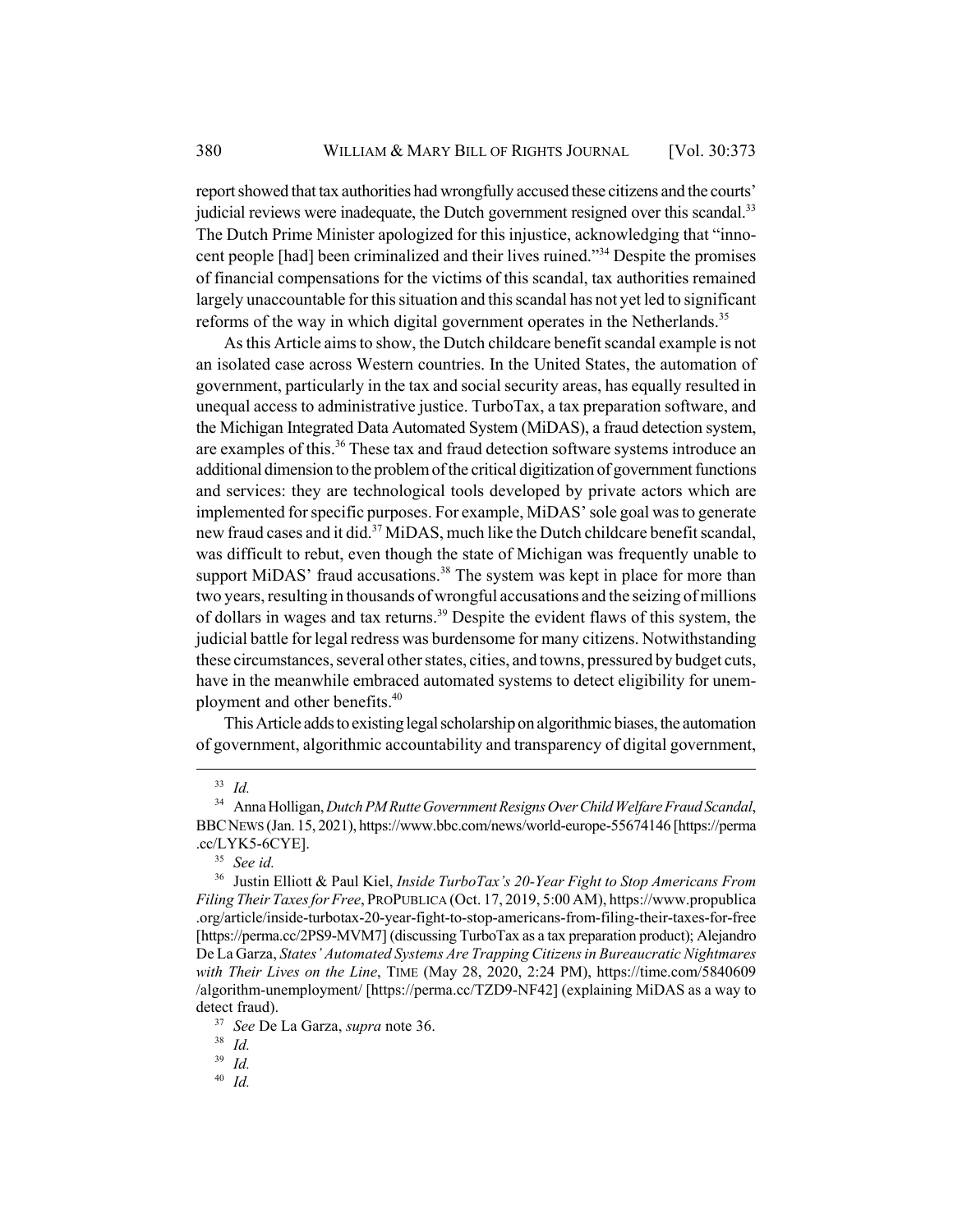and discrimination.41 This Article is organized as follows. Part I explains how the automation of government has evolved in the last decades and how the digitization and automation of services have inevitable benefits and costs that are not always accounted for. Part II delves into three examples that illustrate the digitization and automation of tax and social security services: TurboTax, MiDAS, and the Dutch Childcare benefits scandal. In Part III, this Article discusses some of the key legal issues raised by digitization and automation of government on citizens' rights before government. Part IV reflects upon how the digitization and automation of government and law enforcement should be adapted to meet the needs of vulnerable citizens.

#### I. THE AUTOMATION OF GOVERNMENT

This Part offers a brief overview of the evolution of the digitization of government and the switch to automated public services. As a growing number of government resources and services are transitioning to the digital realm in the United States as well as in many other countries of the world, citizens are required to engage with online government services.<sup>42</sup> This Part also briefly addresses the problem of unequal access to digital government.<sup>43</sup>

## *A. Digitization of Government*

Over the past decades, governments across the globe have invested in the digitization of information, the development of governmental portals and digital identities, the automation of several public services and administrative decisions, and the integration of services.<sup>44</sup> The dominant narrative regarding digital government presents

<sup>41</sup> *See* Paul Schwartz, *Data Processing and Government Administration: The Failure of the American Legal Response to the Computer*, 43 HASTINGS L.J. 1321, 1322–23 (1992); Danielle Keats Citron, *Open Code Governance*, 2008 U. CHI. L.F. 355, 358–59; Danielle Keats Citron, *Technological Due Process*, 85 WASH.U.L.REV. 1249, 1251–52 (2008); Solon Barocas & Andrew D. Selbst, *Big Data's Disparate Impact*, 102 CAL.L.REV. 671, 674 (2016); VIRGINIA EUBANKS, AUTOMATING INEQUALITY: HOW HIGH-TECH TOOLS PROFILE, POLICE, AND PUNISH THE POOR 180–88 (2018); Jennifer Cobbe, *Administrative Law and the Machines of Government: Judicial Review of Automated Public-Sector Decision-Making*, 39 LEGAL STUD. 636, 637 (2019).

<sup>42</sup> *See generally* Basu, *supra* note 1 (addressing how engagement with e-government impacts citizens of different backgrounds).

<sup>43</sup> *See* Katharine V. Macy, *Digital Divide Challenges Access to E-Government*, 42 DTTP: DOCUMENTS TO THE PEOPLE 36, 36 (2014) (discussing how the digital divide impacts the access to e-government).

<sup>44</sup> Cem Dilmegani, Bengi Korkmaz & Martin Lundqvist, *Public-Sector Digitization: A Trillion-Dollar Challenge*, MCKINSEY (December 2014), https://www.mckinsey.com/busi ness-functions/mckinsey-digital/our-insights/public-sector-digitization-the-trillion-dollar-chal lenge [https://perma.cc/U4C4-6GVF].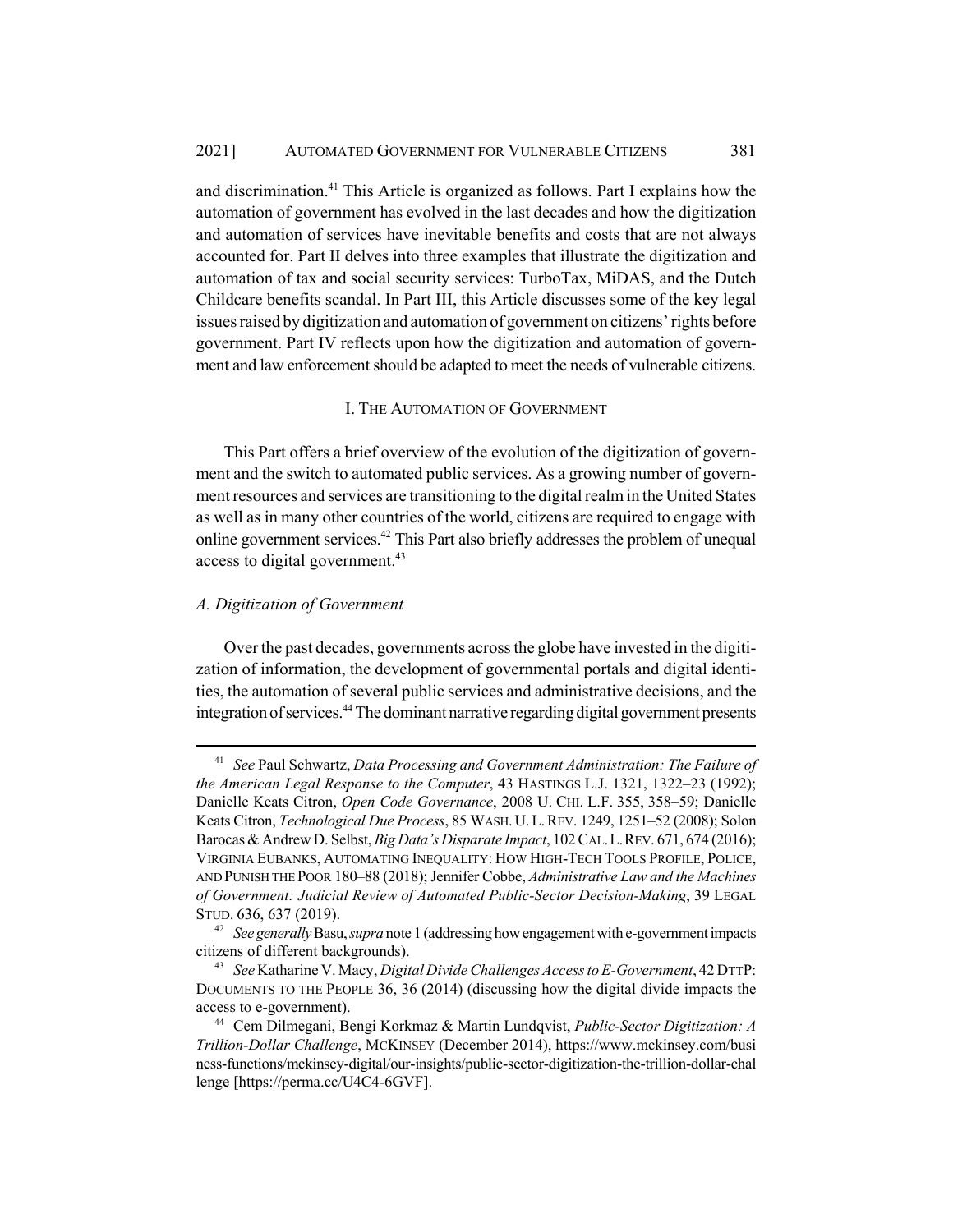it as the process of changing how governments deliver public services, draw on collected data to make data-driven decisions and enact evidence-based policies, improve the transparency of public administration, and leverage technology to improve public services.<sup>45</sup> Digital technology can automate time-consuming processes, allowing for large savings in the emission and enforcement of simple bulk decisions.<sup>46</sup> Also, reliance on technology has improved the availability of public information as well as the way in which governments communicate with citizens.<sup>47</sup> To illustrate, during the pandemic, governments employed social media platforms to disseminate information and pandemic measures which, in some cases, enhanced citizens' trust in government.<sup>48</sup>

The digitization of government is, nonetheless, not a result in itself but a process with several stages. The digitization of government started with the introduction of technology in public offices (e.g., the digitization of paper documents) and it slowly shifted from the internal use of technology for policy purposes to the partial or full automation of public services.<sup>49</sup> This evolution was accompanied by mounting complexity and specialization, as well as by a shift from the term "e-government" to the concept of "digital government."50 In the United States, e-government has been defined as "[t]he use of informational and computer technology (ICT) to facilitate interaction between, on the one hand, a public authority and, on the other hand, individual citizens, businesses, or non-governmental organizations."51 At the international level, the Organisation for Economic Co-operation and Development (OECD), which has played an important role in the dissemination of best practices in egovernment, defines it as "the use of ICTs, and particularly the Internet, to achieve better governance" but often without significantly changing traditional structures and back-office processes.52 In the United States, public authorities at both federal and local levels started the digitization of government with the development of websites, online filling of forms, and the creation of new avenues for the communication

<sup>45</sup> *See, e.g.*, Citron, *Technological Due Process*, *supra* note 41, at 1251–53 (highlighting how technology can lead to efficiency and transparency with procedural due process); Cobbe, *supra* note 41, at 636–37 (discussing automated decision-making systems).

<sup>46</sup> *See* Citron, *Technological Due Process*, *supra* note 41, at 1251–52 (discussing how increased digitization leads to cuttings staffing and costs).

<sup>47</sup> *See Study on eGovernment and the Reduction of Administrative Burdens*, COM (2014); *EU eGovernment Action Plan 2016–2020: Accelerating the Digital Transformation of Government*, COM (2016) 179 final (Apr. 19, 2016); Mahmood et al., *supra* note 9, at 709–10.

<sup>48</sup> *See generally* Mahnaz Mansoor, *Citizens' Trust in Government as a Function of Good Governance and Government's Agency's Provision of Quality Information on Social Media during COVID-19*, 38 GOV'T INFO. Q. 101597 1, 3 (2021) (discussing how social media communications enhanced trust during COVID-19).

<sup>49</sup> *See* LIPS, *supra* note 9, at 6–9.

<sup>50</sup> *See id.* at 6–14.

<sup>51</sup> John C. Reitz, *E-Government*, 54 AM. J. COMP. L. 733, 733 (2006).

 $52$  OECD, BROADBAND POLICIES FOR LATIN AMERICA AND THE CARIBBEAN 361 (2016) (ebook).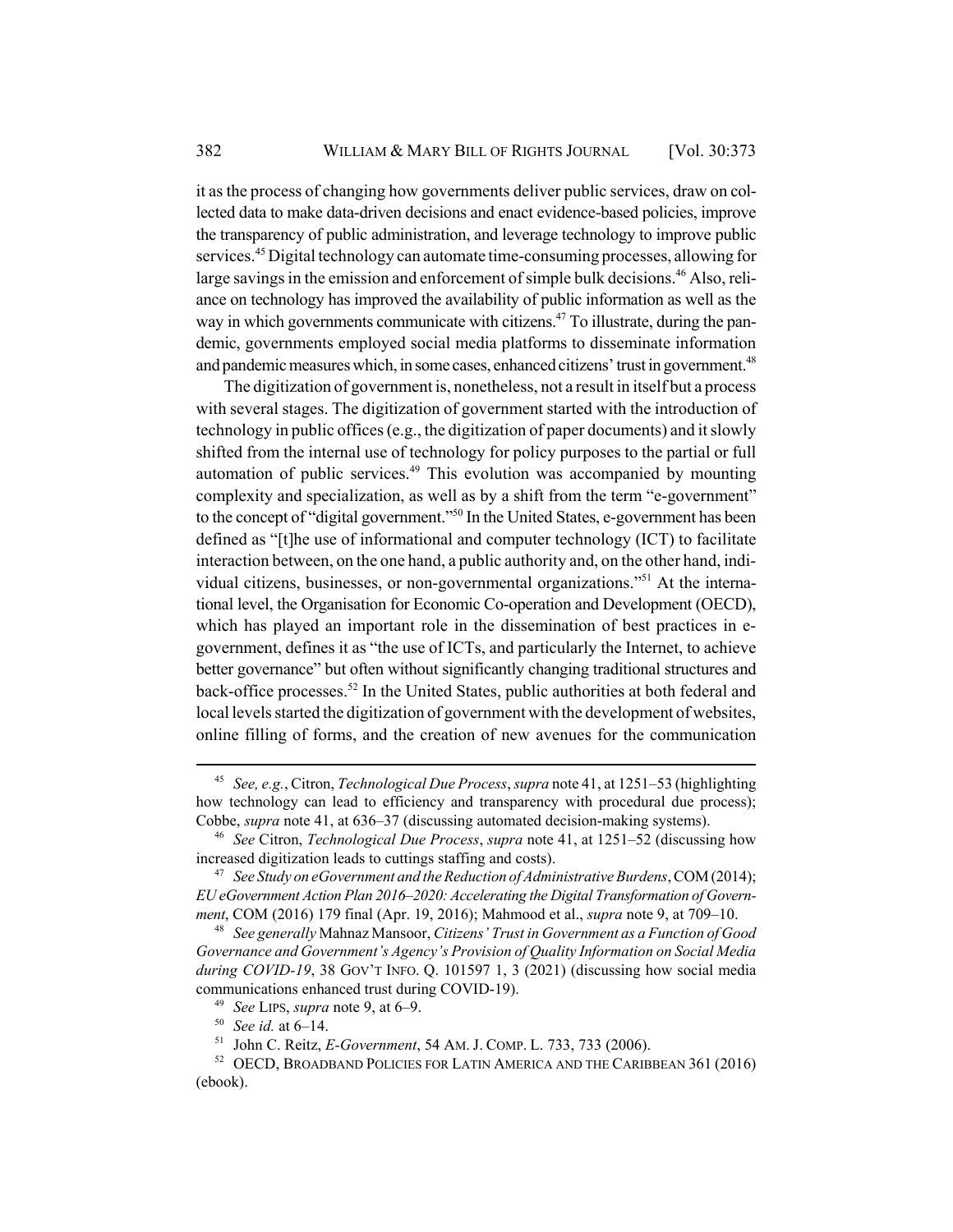between governments and citizens.53 Nowadays, most public authorities have moved beyond this stage and currently use digital technology to reform not only the way in which information is presented but also the essence of government transactions. This second stage refers to the concept of "digital government."<sup>54</sup>

Digital government does not refer merely to the digitization of documents and systems that were once based on paper trails.<sup>55</sup> Rather, it includes the creation of a collaborative community between public authorities, businesses, and citizens. The OECD defines digital government as "the use of digital technologies, as an integrated part of governments" and the implementation of "modernization strategies, to create public value" and swift to digital public services by design.<sup>56</sup> This concept relies on a digital government ecosystem consisting of government actors, non-governmental organizations, businesses, citizens' associations and individuals supporting the production of data, services and content through interactions with the government.<sup>57</sup> The concept of "digital government" includes therefore the transition to user-centered and user-driven approaches to services that aim to advance the digital transformation and enable government service delivery.<sup>58</sup> Furthermore, digital government also relies on ICT to increase the transparency of government and develop more open and userdriven approaches to public services to meet the users' needs.<sup>59</sup> It is in this context that "digital public services" arise as services which are provided to citizens using internetbased technologies which mediate a citizen's interaction with a public organization.<sup>60</sup>

### *B. The Automation of Government*

Automation is currently used both in the public and the private sector: from retirement funds and the banking sector to welfare benefits, automated systems have

<sup>53</sup> *See, e.g.*, Macy, *supra* note 43, at 36 (discussing the increasing amount of government resources and processes transitioning to "e-government"); *see also* William A. Fenwick & Robert D. Brownstone, *Electronic Filing: What Is It? What Are Its Implications?*, 19 SANTA CLARA COMPUT. & HIGH TECH. L.J. 181, 182 (2002) (explaining the process of e-filing); John G. McNutt, *Electronic Government, the Internet, and Disasters: An Emerging Relationship*, 34 DTTP: DOCUMENTS TO THE PEOPLE 17, 17 (2006).

<sup>54</sup> *See* Tomasz Janwoski, *Digital Government Evolution: From Transformation to Contextualization*, 32 GOV'T INFO.Q. 221, 223 (2015) (discussing the evolution of "digital government" towards a "more transactional and integrated presence of government on the Internet").

<sup>55</sup> *See id.* at 227; Wim J.M. Voermans et al., *Free the Legislative Process of Its Paper Chains: IT-Inspired Redesign of the Legislative ProcedureCycle*, 14 THE LOOPHOLE 54, 58–63 (2012) (explaining how technology has reformed the paper-based legislative process).

<sup>&</sup>lt;sup>56</sup> OECD, RECOMMENDATION OF THE COUNCIL ON DIGITAL GOVERNMENT STRATEGIES 6 (2014).

<sup>57</sup> *Id.* at 6–7.

<sup>58</sup> *Id.* at 2.

<sup>59</sup> *Id.* at 6.

<sup>60</sup> *See* Claudia Elena Marinica, *Digitization—The Key for Adapting Good Administration to a Better Governance*, 8 ACAD. J.L. 111, 115 (2020).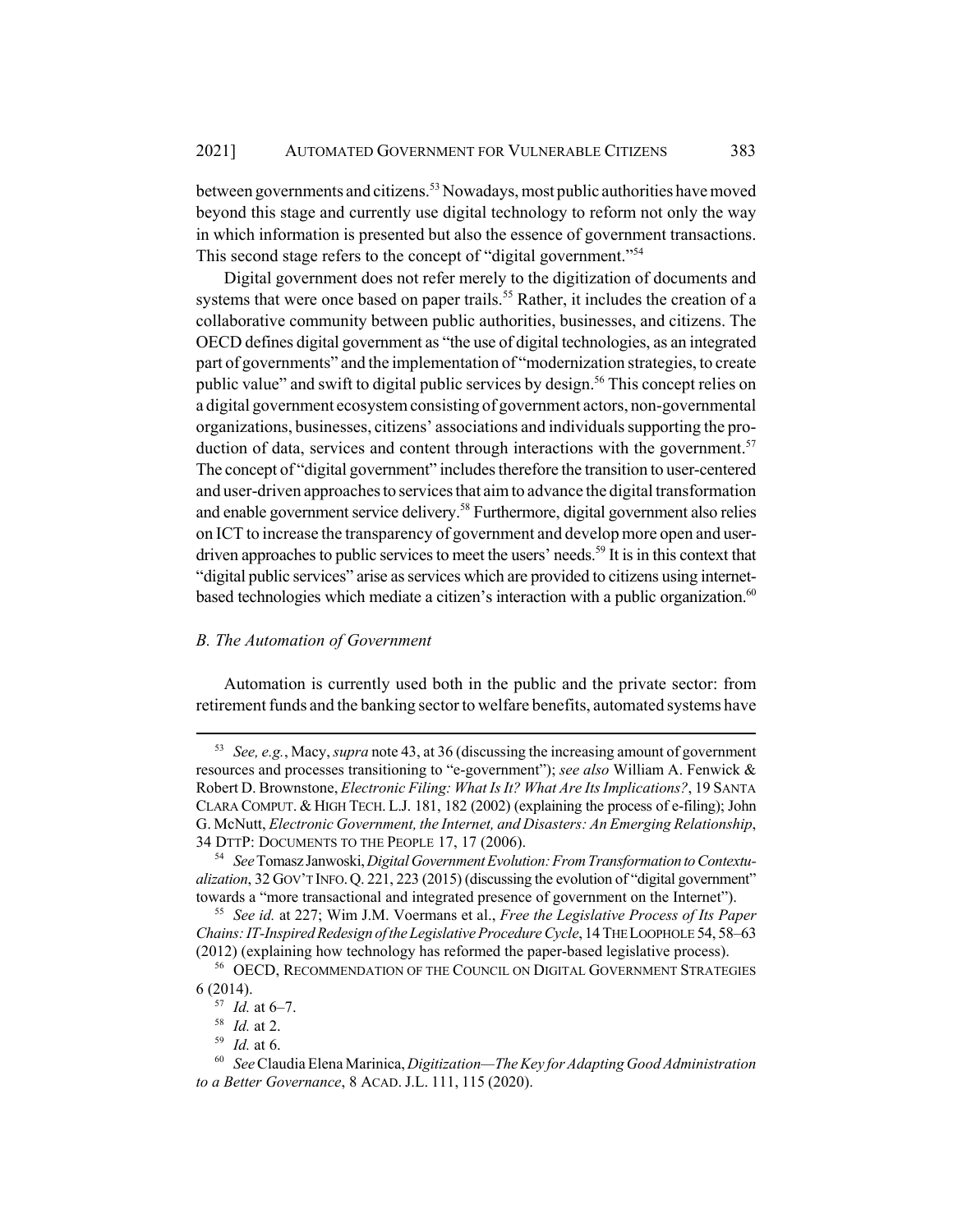become ubiquitous in decision-making.<sup>61</sup> In the United States, a recent report revealed that 45% of the largest federal agencies in the country use or have experimented with artificial intelligence  $(AI)$  and machine-learning related tools.<sup>62</sup> The need to decide "in bulk" and within a short period of time are the common denominators of these fields where written rules and policies can easily be translated into code to determine whether an applicant fulfills all the requirements for an administrative request. $63$ 

The terms "automation" and "automated systems" refer to information technologies designed either to produce measurements or assessments regarding a particular case or to make an administrative decision in lieu of a civil servant.<sup>64</sup> These systems employ algorithms, that is, sets of defined steps so as to produce a certain output and optimize tasks that would otherwise require extensive financial or human resources (e.g., determine eligibility for a benefit based on a long list of requirements).<sup>65</sup> While some areas of decision-making (e.g., tax systems throughout the Western world) are indeed being automated thanks to AI, a large number of public services rely on more simple legal tech systems.<sup>66</sup> The majority of public authorities rely on support expert systems that provide data, rankings, indexes, and other types of preliminary analyses so as to inform a human decision-maker. "Human-in-the-loop-systems" are made thus by a government employee with the support of  $AI^{67}$ . An important and common

<sup>64</sup> Makoto Hong Chang & Hui Choon Kuen, *Towards a Digital Government: Reflections on Automated Decision-Making and the Principles of Administrative Justice*, 31 SING.ACAD. L.J. 875, 878 (2019).

<sup>65</sup> Rob Kitchin, *Thinking Critically about and Researching Algorithms*, 20 INFO.,COMMC'N & SOC'Y 14, 14–15 (2017). *See generally* Tarleton Gillespie, *The Relevance of Algorithms*, *in* MEDIA TECHNOLOGIES: ESSAYS ON COMMUNICATIONS, MATERIALITY, AND SOCIETY 167 (Tarleton Gillespie, et al. eds., 2014) (discussing the function and impact of algorithms on public discourse).

<sup>66</sup> *See* Bart Verheij, *Artificial Intelligence as Law: Presidential Address to the Seventeenth International Conference on Artificial Intelligence and Law*, 28 A.I. & L. 181, 184–86 (2020) (outlining the current use of legal technology that does not amount to AI).

<sup>67</sup> Ross P. Buckley et al., *Regulating Artificial Intelligence in Finance: Putting the Human in the Loop*, 43 SYDNEY L. REV. 43, 66 (2021).

<sup>61</sup> For a critical discussion of the use of automation in these sectors, *see generally* FRANK PASQUALE, THE BLACK BOX SOCIETY: THE SECRET ALGORITHMS THAT CONTROL MONEY AND INFORMATION (2015). *See also* Kevin C. Desouza et al., *Designing, Developing, and Deploying Artificial Intelligence Systems: Lessons from and for the Public Sector*, 63 BUS. HORIZONS 205, 205–06 (2020) (noting the use of A.I. in both public and private sectors).

<sup>62</sup> ENGSTROM ET AL., *supra* note 17, at 6.

<sup>63</sup> *See* Markku Suksi, *Administrative Due Process When Using Automated Decision-Making in Public Administration: Some Notes from a Finnish Perspective*, 29 A.I. & L. 87, 98 (2020) ("A public authority that wishes to speed up decision-making in matters it is in charge of, in particular mass decisions, . . . decides by means of its own measures that the process of decision-making will take place through ADM" but "decisions made by collegial bodies . . . are not easy to transform into ADM, and thus that part of the constitutional provision on collegiate accountability remains largely unaffected by ADM.").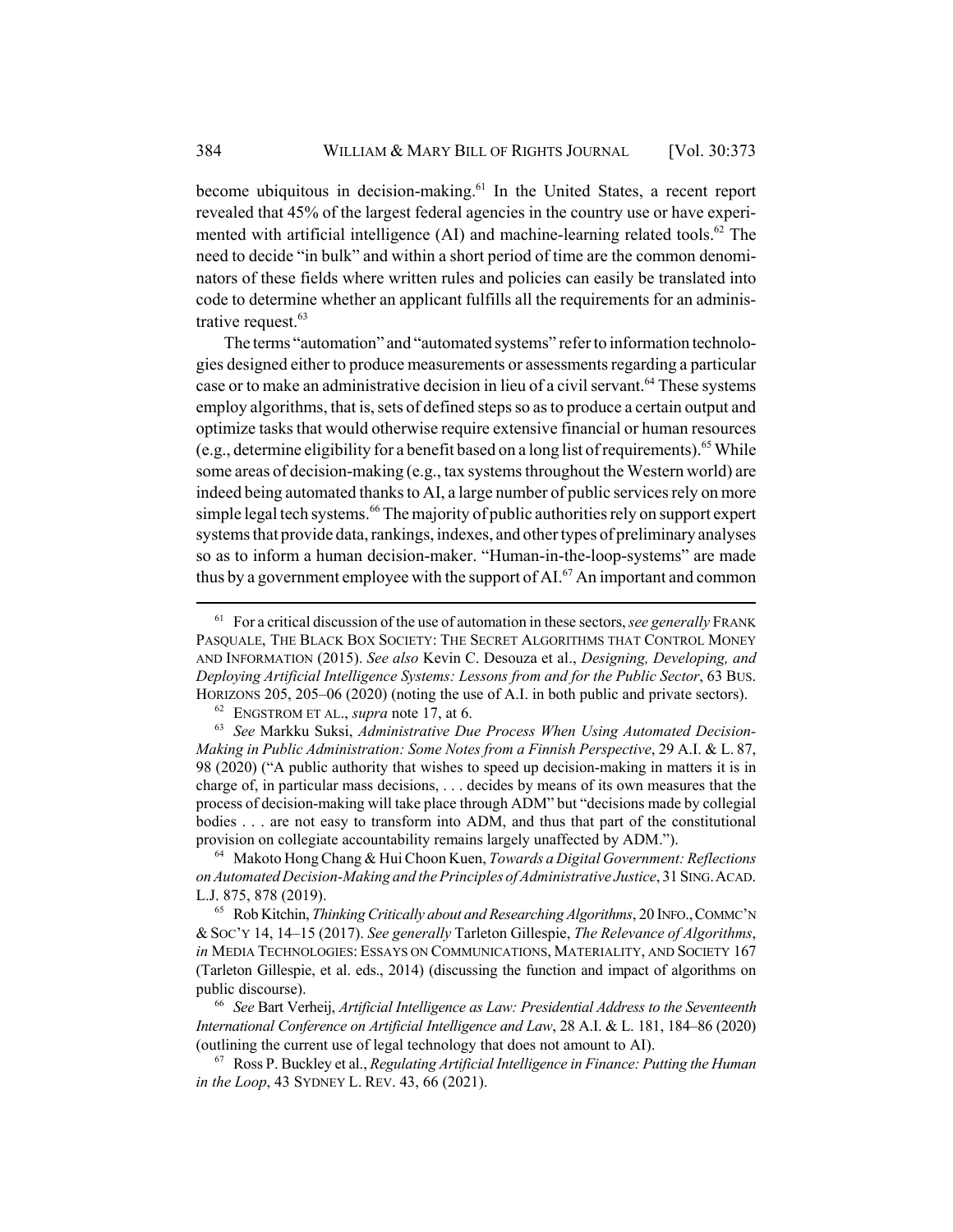distinction refers to the distinction between rules-based systems which apply sets of pre-existing rules and employ decision-trees, and systems which rely on machine learning.<sup>68</sup> The latter is applied to more complex procedures as it enables algorithms to learn from historical datasets, detect patterns, and make predictions.<sup>69</sup> Contrary to expert-based systems that are written as "if-then" rules, systems powered by machine learning can result in inscrutable and non-intuitive outputs.<sup>70</sup> In the public sector, most automated systems drawing on machine learning are supervised, that is, the learning algorithm is shown what a public authority aims to predict or classify and learns thus by demonstration.<sup>71</sup> A machine-learning system can be retrained using new data to ensure that models can be adapted and corrected to changes.72 While the possibility to keep learning from data can potentially improve the objective decisionmaking, it may be detrimental to its procedural guarantees.<sup>73</sup> The constant flow of new data into a machine learning system is likely to make it impossible to recreate the conditions necessary to interrogate an earlier decision because the model does not offer the required stability to be assessed.<sup>74</sup> Public sector rules require nonetheless that information regarding updates of any system or logbook are archived so that they can be made public and scrutinized.<sup>75</sup> More recently, automation started being used in social policy areas such as immigration law (identification of verification of identity, processing of asylum requests), social welfare (eligibility for benefits), and social housing.76

Despite the growing number of AI applications for government, the public sector continues to lag behind the private sector in many different ways. Public authorities still need to further develop their AI capabilities in order to deploy AI technologies effectively to achieve their goals.<sup>77</sup> For local public authorities, the development and deployment of AI applications still involves significant financial investments that

<sup>73</sup> *Id.*

<sup>74</sup> *Id.*

<sup>75</sup> Bloch-Wehba, *supra* note 28, at 1268–69.

<sup>76</sup> *See id.* at 1275; Anil Kalhan, *Immigration Policing and Federalism Through the Lens of Technology, Surveillance, and Privacy*, 75 OHIO ST. L.J. 1105, 1108 (2013) (discussing the government's use of automation for identifying immigration status).

<sup>77</sup> Patrick Mikalef et al., *Enabling AI Capabilities in Government Agencies: A Study of Determinants for European Municipalities*, 38 GOV'T INFO. Q. 101593 1, 2 (2021) [hereinafter Mikalef et al., *Enabling AI Capabilities in Government Agencies*]; *see* Patrick Mikalef & Manjul Gupta, *Artificial Intelligence Capability: Conceptualization, Measurement Calibration, and Empirical Study on Its Impact on Organizational Creativity and Firm Performance*, 58 INFO. & MGMT 103434 1, 2 (2021) (defining the concept of AI capabilities).

<sup>68</sup> Claire Hall, *Challenging Automated Decision-making by Public Bodies: Selected Case Studies from Other Jurisdictions*, 25 JUD. REV. 8, 8 (2020).

<sup>69</sup> *Id.*

<sup>70</sup> ENGSTROM ET AL., *supra* note 17, at 11.

<sup>71</sup> Reuben Binns, *Algorithmic Decision-making: A Guide for Lawyers*, 25 JUD. REV. 2, 3 (2020).

<sup>72</sup> *Id.* at 5.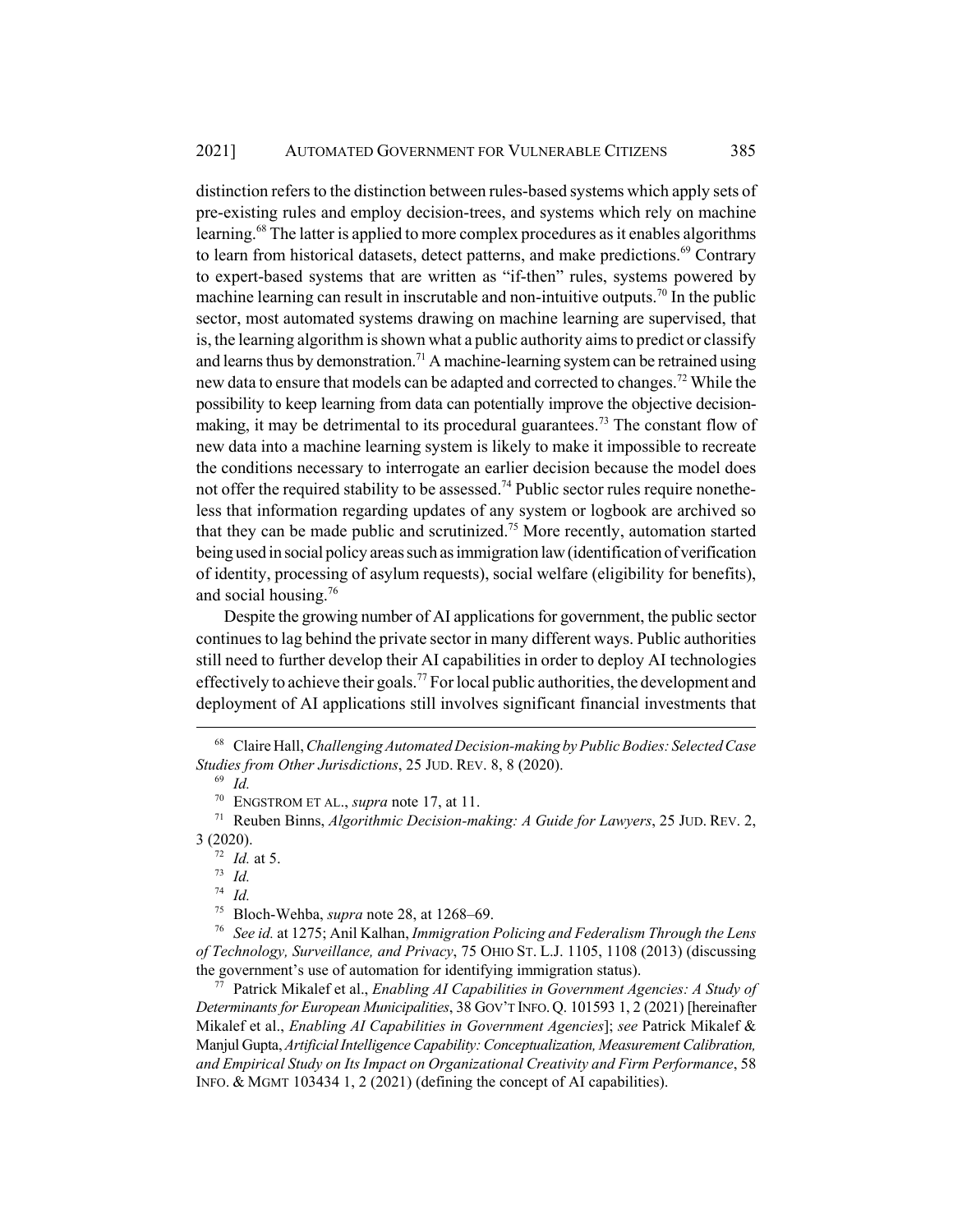are not always compatible with local budgets.78 Moreover, the employment of AI applications by the public sector are also constrained by citizens' perceptions and the limited digital training of civil servants.<sup>79</sup> Furthermore, digital government projects often start with unspecified goals, limited stakeholder engagement, and reduced attention to their social implications.<sup>80</sup> In the case of tax authorities, digitization was from the start designed to optimize bulk decision-making, facilitate tax return calculation, and improve the combat against tax evasion and fraud. $81$ 

### *C. Digitization of Tax Administration*

Over the last two decades, technology was the primary driver for the modernization of tax returns. The first technology-driven improvement offered the possibility to submit tax returns electronically.<sup>82</sup> Electronically submitted tax returns facilitated taxpayers' submission, reducing costs for tax administrations while providing them with data directly intelligible to fraud detectors.<sup>83</sup> Following this first step, based on the data available through previously submitted tax returns and third-parties reporting, tax authorities started developing and providing taxpayers with pre-populated tax returns.<sup>84</sup> Pre-filled tax returns are generally available through the tax administration's smart portals, where taxpayers can access, check and eventually correct their tax returns.<sup>85</sup> The digitalization of tax administrations aimed to reduce costs while meeting

<sup>81</sup> Bloch-Wehba, *supra* note 28, at 1267.

<sup>82</sup> *See* INTERNAL REVENUE SERV.,IRS E-FILE: A HISTORY 1 (2011) (reviewing the drive towards e-filing tax returns).

83 IOTA, PRE-FILLED AND ELECTRONIC INCOME TAX RETURNS 6 (2008).

<sup>85</sup> With the advancement of the digital age, legislators are also facilitating the collection of new types of information for the benefit of revenue agencies. For instance, many administrations are adopting a "life event approach" to service provision. This approach groups and connects government services (tax authorities included) around key life events of the taxpayer or their family, such as entering a relationship, the birth of a child, the registration of a company, commencing school or tertiary study, starting employment, buying a home,

<sup>78</sup> *See* Mikalef et al., *Enabling AI Capabilities in Government Agencies*, *supra* note 77, at 4 (noting public organizations' budgets may not allow for implementing new technologies).

<sup>79</sup> *See id.* at 4–5 (discussing citizen perception of municipal AI capabilities and the associated costs).

<sup>80</sup> *See* Luis Felipe Luna-Reyes et al., *Sensemaking and Social Processes in Digital Government Projects*, 38 GOV'T INFO. Q. 101570 1, 1–2 (2021) (identifying issues that impact digital government including ambiguous goals and complex stakeholder networks).

<sup>84</sup> *See* OECD,USING THIRD PARTY INFORMATION REPORTS TO ASSIST TAXPAYERS MEET THEIR RETURN FILING OBLIGATIONS—COUNTRY EXPERIENCES WITH THE USE OF PRE-POPULATED PERSONAL TAX RETURNS 4 (2006) [hereinafter OECD, USING THIRD PARTY INFORMATION] (describing the use of information held by revenue bodies to create "prepopulated returns"). The first use of pre-populated returns can be traced back to Denmark in 1988 and has been quickly followed by other northern countries like Sweden and afterward by many other countries around the world. *Id.* at n.1.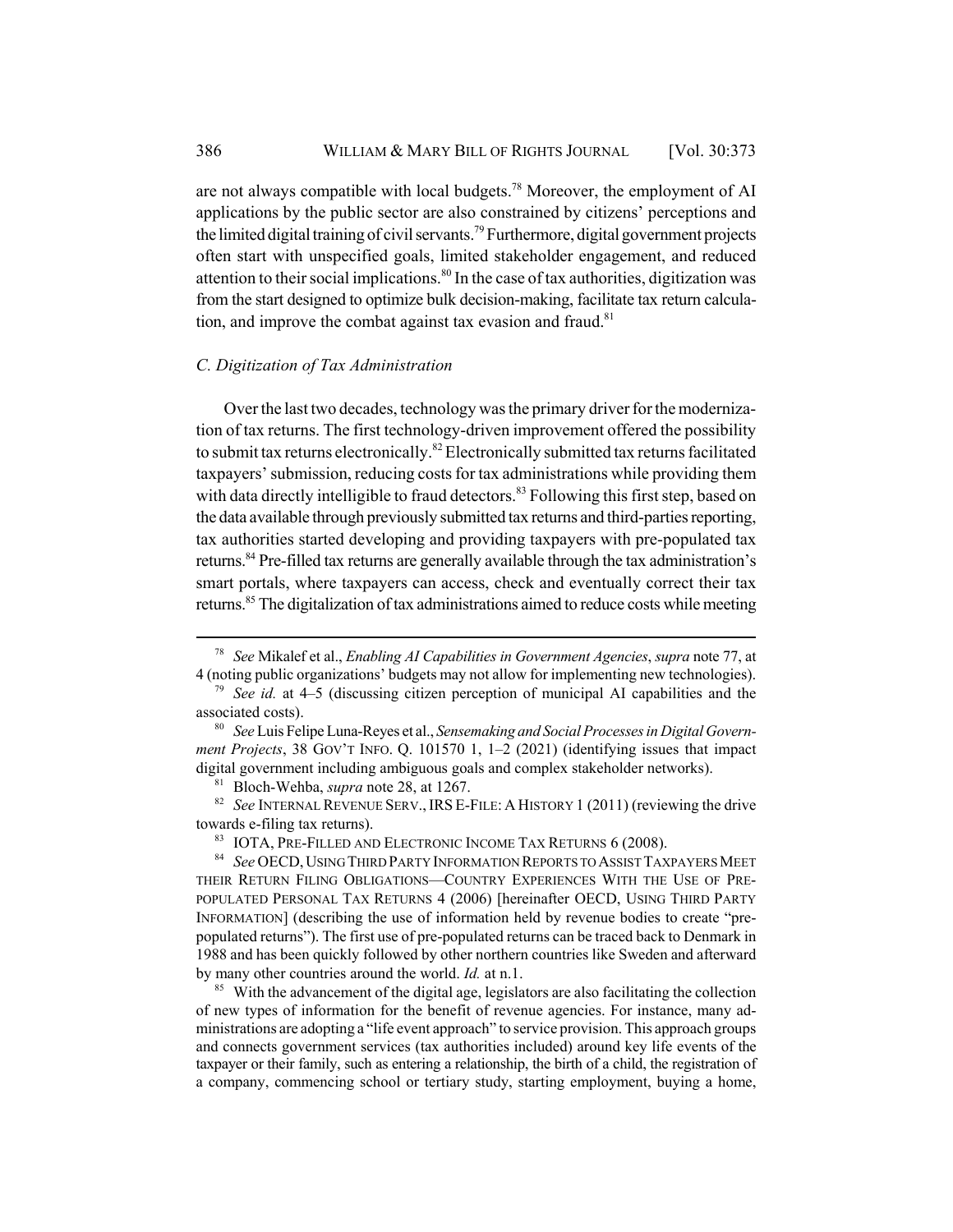taxpayers' expectations for more convenient, seamless, personalized and effective interaction with tax authorities and tackling tax evasion and fraud more efficiently.<sup>86</sup>

The second area where digitalization has played a predominant role is tax enforcement, particularly in the design of fraud detector systems. Following the financial crisis of 2008–2009, the need to maximize revenue spending and advance new technologies drove further the digitalization of tax services and the automation of tasks carried out by tax administrations.<sup>87</sup> Algorithmic fraud detector systems can automatically match data deriving from different sources, create risk-based profiles, and flag possible discrepancies.<sup>88</sup> By quickly analyzing thousands of tax returns and data coming from other sources, algorithmic fraud detectors have been at the core of the tendency adopted by governments in the area of enforcement, which Professor de la Feria has described as "selective enforcement."89 Tax enforcement is costly for public administrations and its costs are directly proportional to the complexity of the fraud.<sup>90</sup> For this reason, tax administrations have been intensively investing in fraud

retirement, or the death of a family member. In this way, tax authorities will be directly receiving relevant data from other authorities. *See* OECD, TECHNOLOGIES FOR BETTER TAX ADMIN-ISTRATION:APRACTICAL GUIDE FOR REVENUE BODIES 26 (2016). At the same time, through the adoption of tax policies recognizing tax benefits only depending on the use of traceable electronic payments and the use of electronic health/ID cards, tax authorities will be easily fueled by additional information on the taxpayer. This has, for instance, been recently introduced in Italy, where certain expenses can be deducted only if payments were made with electronic means of payment. *See Italy: An Evolving Payment Landscape*, EUR. PAYMENTS COUNCIL (Jan. 10, 2019), https://www.europeanpaymentscouncil.eu/news-insights/insight /italy-evolving-payment-landscape [https://perma.cc/87CV-BDVP] (summarizing an interview with Rita Camporeale, Head of Payments Systems, Italian Banking Asssociation). This type of information will also be directly included in the pre-filled tax return. Both cases raise important concerns in the area of data protection, which, however, in this case, lie outside the scope of this Article.

<sup>86</sup> INTERNAL REVENUE SERV., COMPREHENSIVE CUSTOMER SERVICE STRATEGY § 1101 (2021).

 $87$  The increasing digitalization of revenue agencies and of tax services and functions has been welcomed by international organizations such as the OECD, IOTA, IMF and the World Bank. Over the years, several reports were published highlighting the milestones reached by some revenue agencies around the world, foreseeing the future of tax administrations 3.0. See, e.g., OECD, TECHNOLOGIES FOR BETTER TAX ADMINISTRATION: A PRACTICAL GUIDE FOR REVENUE BODIES (2016); OECD, TECHNOLOGY TOOLS TO TACKLE TAX EVASION AND TAX FRAUD (2017); OECD,TAX ADMINISTRATIONS 3.0 (2019) [hereinafter OECD, TAX ADMIN.].

<sup>88</sup> *Cf.* Esperanza Huerta et al., *Framing, Decision-Aid Systems, and Culture: Exploring Influences on Fraud Investigations*, 13 INT'L J.ACCT.INFO.SYS. 316, 317 (2012) (discussing the increased use of automated systems in fraud detection because they have the ability to analyze large amounts of data, and identify concerns based on patterns).

<sup>89</sup> Rita de la Feria, *Tax Fraud and Selective Law Enforcement*, 47 J.L. & SOC'Y 240, 266–69 (2020).

 $90$  *Id.* at 248 ("The share of revenue lost within the EU to VAT fraud is considerable. This is also supported by evidence of the increased scale of fraud, with some individual instances of fraud so massive as to account in isolation for a significant amount of revenue loss.").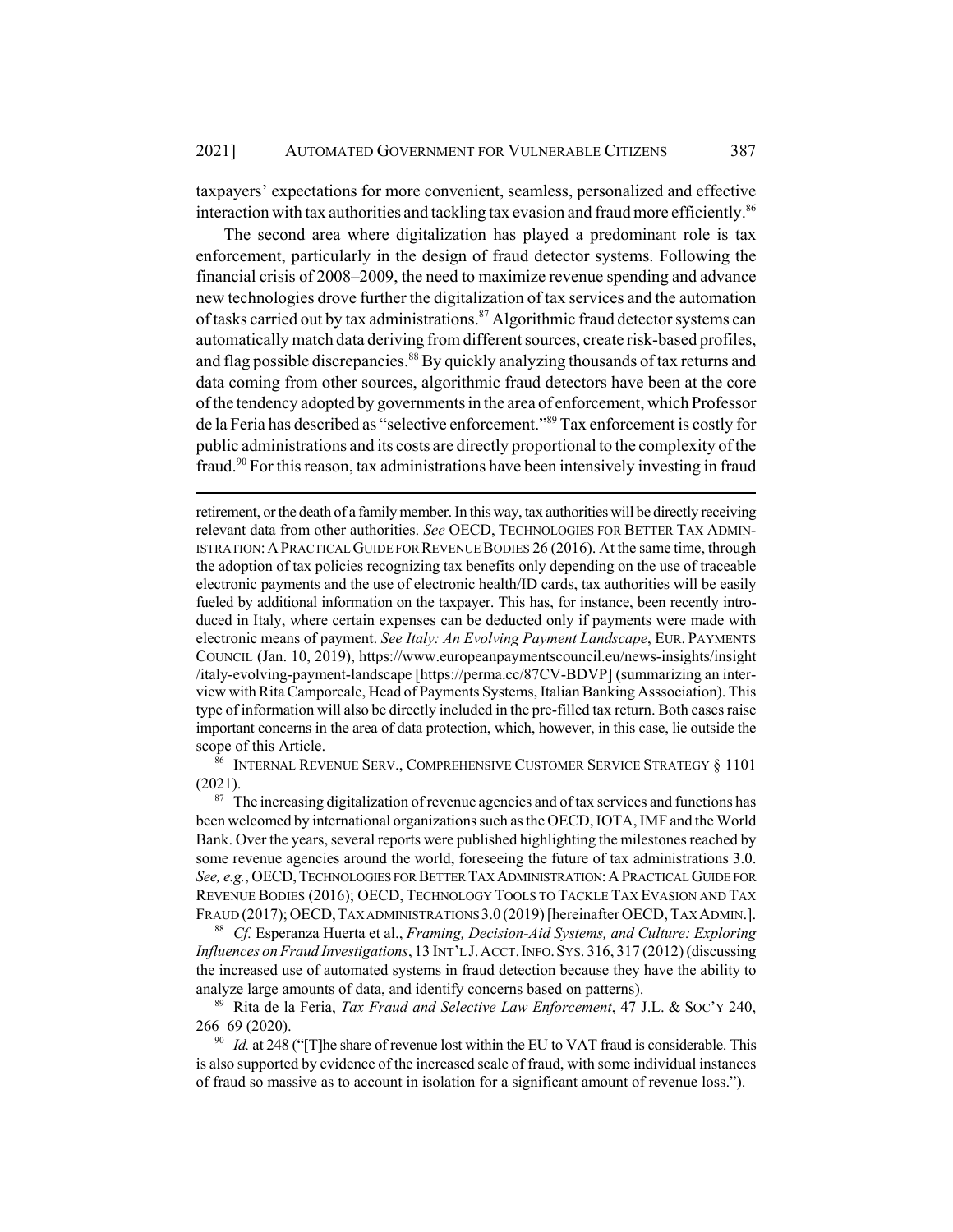assessment instruments fulfilling the promises of a cost-benefit analysis.<sup>91</sup> Technological solutions represent the perfect blend of lower administrative costs and human resources, enabling tax administrations to center their tax enforcement activity towards tackling the "low-hanging fruit" *vis-à-vis* improving their performance statistics.<sup>92</sup>

## *D. Unequal Access to Digital Government*

The rapid development of digital government has encountered an important challenge: the digital divide. In the early days of the Internet, the digital divide amounted to not having any kind of access to the Internet.<sup>93</sup> Nowadays, there is not one but multiple digital divides which are caused by the lack of access to fast broadband, limited access to computers, digital illiteracy, and a lack of meaningful opportunities to use and engage with technology.<sup>94</sup> For example, empirical research on access to fast broadband in Los Angeles County based on data collected by the California Public Utilities Commission has established that competition and fiber-based services are less likely to be available in low-income areas and minority communities.<sup>95</sup> This phenomenon is particularly visible in areas that combine poverty and a large share of Black residents.96

In developed countries, the digital divide affects mostly the elderly and less well-educated or poorer individuals.<sup>97</sup> Senior citizens are the most likely to suffer digital exclusion in developed countries, particularly those at the oldest ages.<sup>98</sup> In the United States, low-income households may have access to the Internet but there are accounts of periodic struggles with its affordability as well as with the quality of broadband. Developing countries continue to face greater challenges such as the high level of inequality, underdeveloped IT infrastructures (in particular in rural areas), and a lack of willingness or financial capacity of governments to invest in

<sup>95</sup> Hernan Galperin et al., *Who Gets Access to Fast Broadband? Evidence from Los Angeles County*, 38 GOV. INFO. Q. 101594, 1 (2021).

<sup>96</sup> *Id.*

<sup>97</sup> *See* Carol C. McDonough & David Kingsley, *The Impact of Mobile Broadband on the Digital Divide Affecting Older Adults*, 22 INT'L TELECOMMS.POL'Y REV. 27, 36 (2015) (noting that age, education, and income have a significant effect on internet use); *see also* Yu, *supra* note 93, at 16 ("In low-income neighborhoods, rural areas, and the less developed countries, basic literacy creates an even more significant barrier to digital participation.").

<sup>98</sup> McDonough & Kingsley, *supra* note 97, at 30–31 ("[A]fter age 75, internet and broadband use drops off significantly.").

<sup>&</sup>lt;sup>91</sup> *Id.* at 266 (noting that fraud assessment instruments "are based solely on cost-benefit analyses").

<sup>92</sup> *Id.*

<sup>93</sup> Peter K. Yu, *Bridging the Digital Divide: Equality in the Information Age*, 20 CARDOZO ARTS & ENT. L.J. 1, 2 (2002).

<sup>94</sup> *See* Daniela Ferreria et al., *The Three Levels of the Urban Digital Divide: Bridging Issues of Coverage, Usage and Its Outcomes in VGI Platforms*, 124 GEOFORUM 195, 196–97 (2021) (discussing levels of digital divide that include access, ability, and use).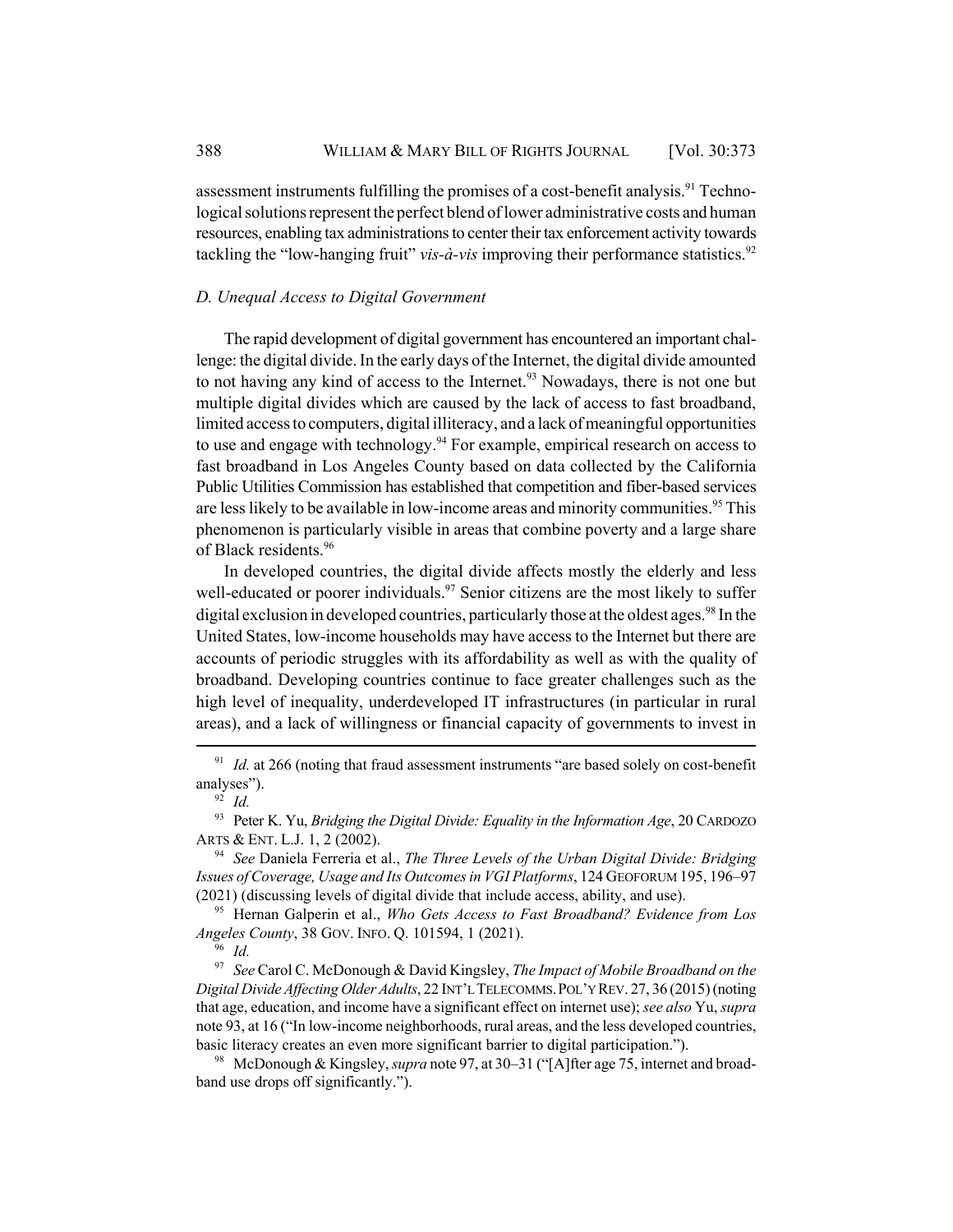technology.99 Although the degree of connectivity has increased significantly in both developed and developing countries, the traditional digital divide in the form of inequality of access reflects existing inequalities in society in terms of income, rural/urban location, immigration status, and education.<sup>100</sup>

These shortcomings are problematic as digital governments rely on the principle of self-service, that is, the idea that citizens should be able to function more independently from the government and do not rely on human assistance when exercising their rights. Citizens should be able to have access to public services using information technology from their home or, if possible, anywhere where they are connected. In order to be efficient, self-service solutions should be customer-oriented and designed with individual citizens and their activity in mind. However, many of these technological solutions often set aside more traditional, patronizing (albeit necessary) ways of helping citizens (for example, civil servants that help older or illiterate citizens fill in their forms). $101$ 

### II. DIGITALIZING TAX ADMINISTRATIONS' TASKS AND SERVICES

In this Part, three case studies on the digitization of tax law will be explored. These examples serve three functions. First, they illustrate how the pursuit of efficiency and fraud detection with the help of digital government can easily overlook constitutional and administrative guarantees.102 Second, these cases also demonstrate that in the context of digitalizing tax administrations' tasks and services, technology is ultimately employed at the detriment of the most vulnerable citizens, low-income taxpayers that do not have the means to seek professional or other form of legal assistance.<sup>103</sup> Third, one of these cases (TurboTax) illustrates well the impact of relying on private companies when safeguarding public interests and how this reliance on private technology companies can result in accountability and legitimacy deficits.104

<sup>99</sup> *Cf.* Yu, *supra* note 93, at 17–18 (discussing the lack of capacity in sub-Saharan Africa to benefit from the information revolution including spotty and antiquated equipment, bureaucratic delay, state-owned monopolies, poverty, and unavailable power distribution in rural areas).

<sup>&</sup>lt;sup>100</sup> *Cf. id.* at 35 ("There are a lot of different divides, and the digital divide is only one of them . . . Moreover, solutions to the digital divide and other, more traditional divides can work together to reinforce each other.").

<sup>&</sup>lt;sup>101</sup> *Cf.* Bloch-Wehba, *supra* note 28, at 1269 (discussing government reliance on "sophisticated decision-making technologies . . . engender[s] potent critiques of the credibility, fairness, and due process implications of decision-making by algorithms significant for our understanding of how automation might jeopardize individuals' civil rights and liberties").

<sup>102</sup> *See* discussion *infra* Sections II.A, II.B, II.C.

<sup>103</sup> *See* discussion *infra* Sections II.A, II.B, II.C.

<sup>104</sup> *See* Elliott & Kiel, *supra* note 36.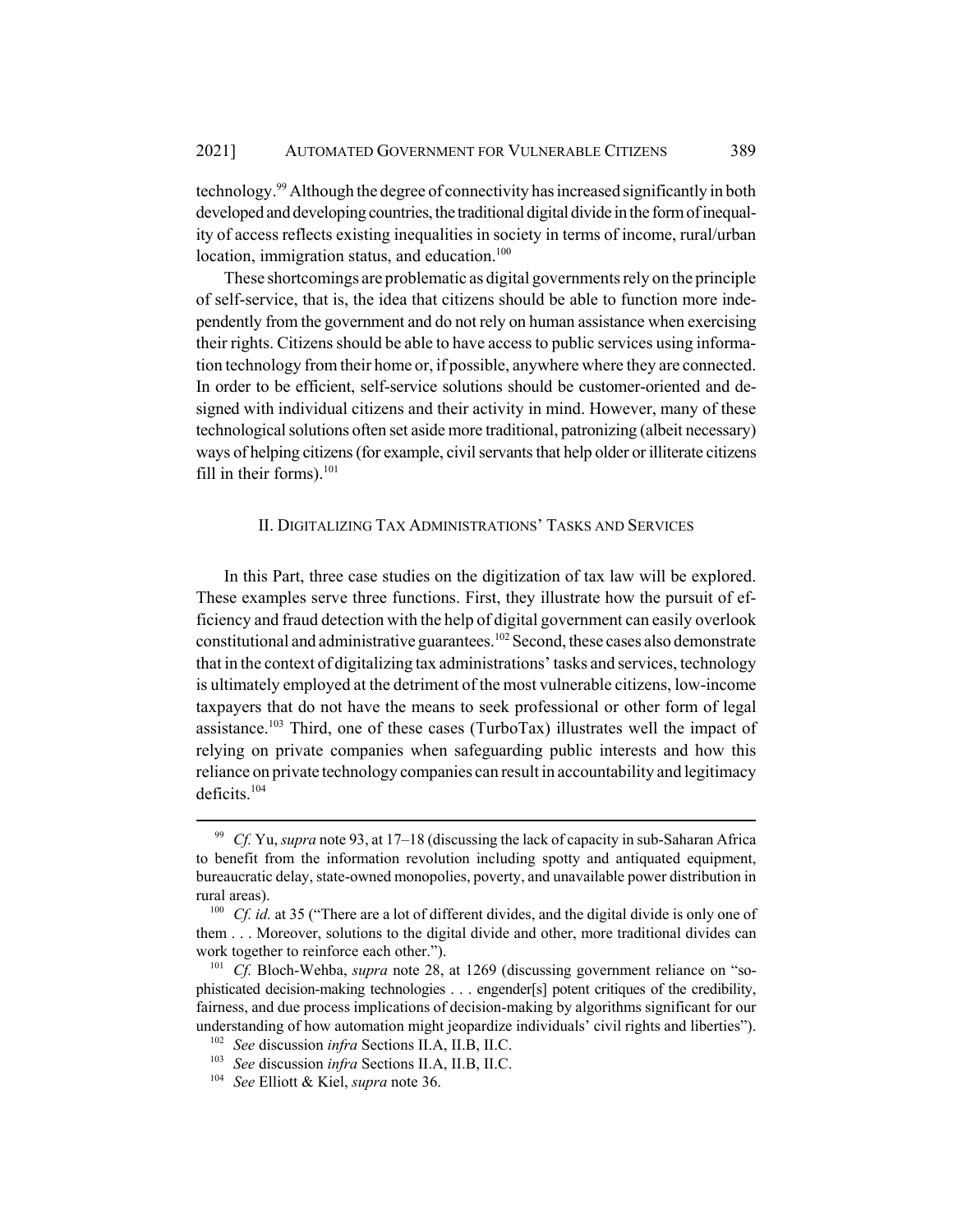#### *A. TurboTax*

In 2021, contrary to many developed countries, in the United States, taxpayers still cannot file their tax returns online through a platform run and administered by the federal government.<sup>105</sup> To fill in and electronically submit their tax returns, taxpayers are referred to industry websites and software applications.<sup>106</sup> Currently, more than forty percent of taxpayers file their tax returns online and 40 million individuals in the United States use a private software commonly known as  $Turbo Tax.<sup>107</sup> This$ software, provided by the company Intuit, allegedly aims to facilitate taxpayers to navigate the complexities of the tax system and submit their tax returns. Taxpayers are thus required to rely on a service provided by a private company and incur costs to fulfil their tax obligations (file their tax returns).<sup>108</sup>

The complexity of filing tax returns which justifies the existence of TurboTax is not unavoidable. In the past, different legislative proposals have sought to simplify the tax return filing for taxpayers. Some of them never saw the light of Congress.<sup>109</sup> Others were successfully dismissed following Intuit's active lobbying efforts, which for years has been fighting and lobbying against some of the projects that have been developed at the State level.<sup>110</sup> Indeed, over the past two decades, Intuit has tirelessly lobbied to block any government initiative designed to create a free government filing system and pre-filing systems.<sup>111</sup> For example, the commercial strategy adopted by Intuit in 1999 already offered free tax preparation to the poorest filers in an attempt to show that government intervention was unnecessary.<sup>112</sup> Nonetheless, the start of

<sup>106</sup> *Id.*

<sup>108</sup> *Id.* (noting that TurboTax's free software did not include commonplace tax forms requiring taxpayers to upgrade to paid versions).

<sup>112</sup> *Id.*

 $105$  For all taxpayers, the IRS offers a Free File Program. For incomes less than \$72,000, taxpayers can utilize commercial platforms to file their tax returns for free as a part of publicprivate partnership between the IRS and private tax preparation companies. For taxpayers with incomes exceeding \$72,000, the IRS does not provide a platform to file their taxes but does provide an electronic form for them to fill out and e-file. *Free File: Do your Federal Taxes for Free*, INTERNAL REVENUE SERV., https://www.irs.gov/filing/free-file-do-your-fed eral-taxes-for-free [https://perma.cc/K7ZM-VV6U].

<sup>107</sup> Elliott & Kiel, *supra* note 36.

 $109$  For instance, two proposals were discussed in 2016. One was a data-retrieval return system and the other a pro forma return system. These were debated also at the academic level. *See* Joseph Bankman & James Edward Maule, *Point & Counterpoint: Perspectives on Two Proposals for Tax Filing Simplification*, 35 AM.BAR ASS'N TAX TIMES 9, 10, 16 (2016).

<sup>110</sup> Dennis J. Ventry, Jr., *Intuit's Nine Lies Kill State E-Filing Programs and Keep 'Free' File Alive*, STATE TAX NOTES 555, 556 (2010). In its analysis, the author identifies and offers counterarguments to the claims made by Intuit at the detriment of free filing systems at the state level. *Id.* at 558–64 (identifying and disproving the "nine most egregious falsehoods" Intuit made during its lobbying campaign).

<sup>111</sup> Elliott & Kiel, *supra* note 36.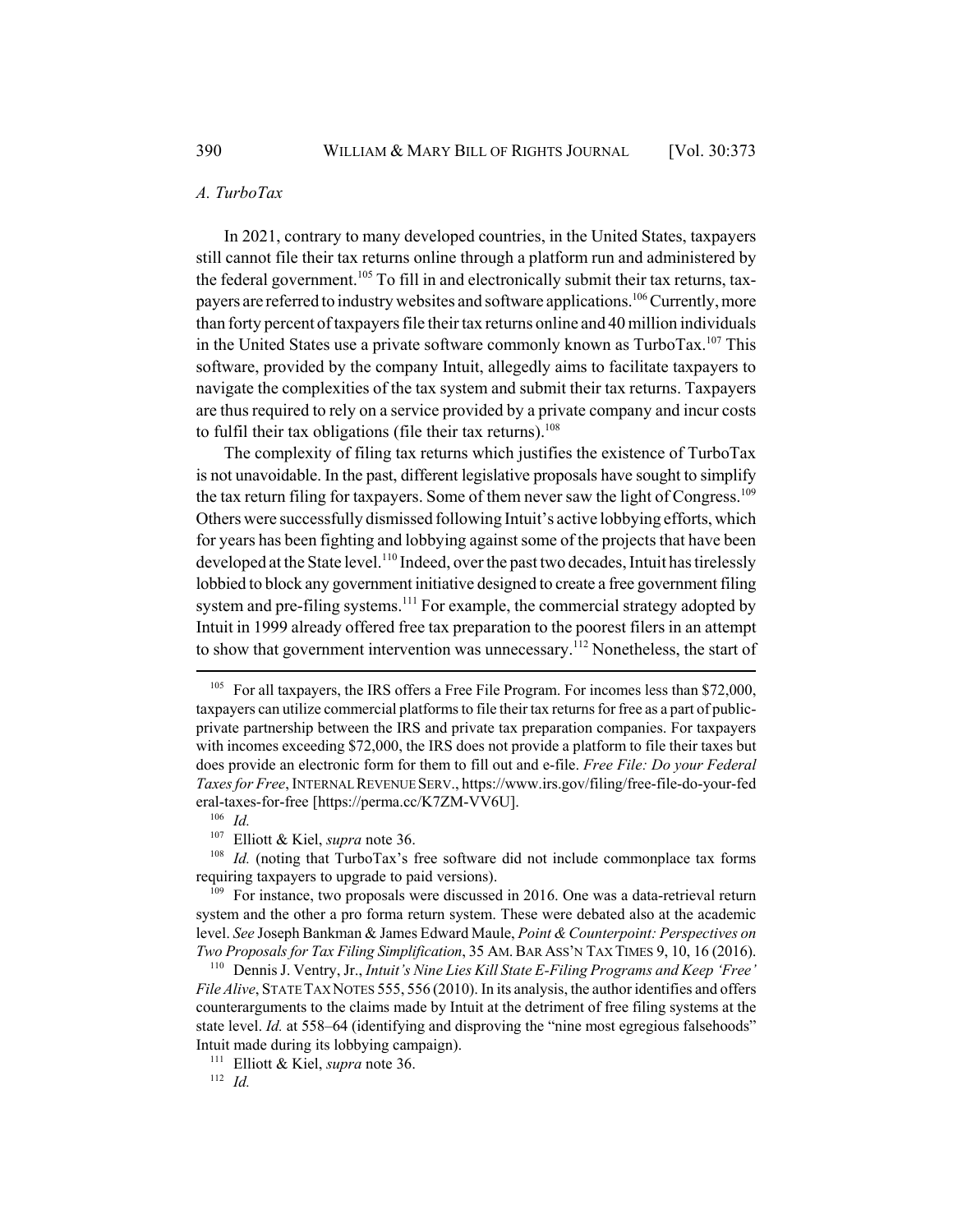Intuit's active anti-encroachment strategy can be traced back to 2003, a moment of crisis for the company that ultimately turned into a victory, thanks to the conclusion of an agreement with the federal government.<sup>113</sup> According to this agreement, the IRS agreed to not "compete with the [Free File Alliance] in providing free, online tax return preparation and filing services to taxpayers."114 The agreement required Intuit and a consortium of other companies to offer a "bare-bones version" of their products to taxpayers with low incomes for free.<sup>115</sup> The current eligibility for free filing is set at an adjusted gross income below  $$72,000$ .<sup>116</sup>

However, the agreement on the free filing only required the companies to offer free federal returns.<sup>117</sup> This meant they could still charge for other products with the free version of TurboTax (called "Free Edition"), which is filled with set-ups that are designed to push customers to subscribe and pay for additional services.<sup>118</sup> The choice of the colors, words, and other system features are also based on the company's pursuit to maximize the number of paying customers, independently of their eligibility for the free version.<sup>119</sup> Thanks to the use of so-called "dark patterns,"<sup>120</sup> Intuit's design nudges users to use services and engage in actions that are not necessary to file for tax returns.<sup>121</sup> At the core of the company's strategy there is a key insight,

<sup>113</sup> *Id.*

<sup>117</sup> Recently, Intuit has dropped the IRS Free File Program. However, its Free Edition, including the dark patterns described in this subsection, is still present on the market. Celine Castronuovo, *TurboTax leaving IRS Free File Program*, THE HILL (July 16, 2021, 3:27 PM), https://thehill.com/policy/finance/563442-turbotax-leaving-irs-free-file-program [https://perma .cc/PU5Q-3RW8]; Sarah Szczypinski, *TurboTax drops IRS Free File program. What that means for you*, CNET (July 22, 2021, 7:47 AM), https://www.cnet.com/personal-finance/taxes/tur botax-drops-irs-free-file-program-what-that-means-for-you/ [https://perma.cc/6QDZ-MMJK].

<sup>118</sup> Intuit's Free Edition has been at the core of the company's growth which has massively advertised it, created a "free free free free" campaign, and even included a crossword puzzle in The New York Times in which the answer to every clue was "f-r-e-e". Elliott & Kiel, *supra* note 36. In the meantime, a class action suit against Intuit has also started where the plaintiffs alleged that the company duped eligible free filing taxpayers into using its paid services, paying about \$100 a year between 2015 to 2020. Aysha Bagchi, *Intuit \$40 Million Proposed Settlement Rejected as Unfair (2)*, BLOOMBERG TAX (Mar. 6, 2021, 7:46 AM), https://news.bloomberglaw.com/daily-tax-report/40-million-intuit-proposed-settlement-re jected-as-insufficient [https://perma.cc/YV8P-X54S].

<sup>120</sup> Dark patterns were documented by ProPublica. *Id.*

 $121$  This use of dark patterns to trick customers to pay for services that they do not need also emerges from claims made by former employees of Intuit. The state return was the most common service offered, but the Free File Alliance companies could also pitch loans, "audit defense," or even products that had nothing to do with taxes. The concerns arising from

<sup>&</sup>lt;sup>114</sup> The Free File Alliance was a collection of seventeen companies (another company is, for instance, TaxAct). However, Intuit represents the major company active in the field. Elliott & Kiel, *supra* note 36.

<sup>115</sup> *Id.*

<sup>116</sup> *Id.*

<sup>119</sup> Elliott & Kiel, *supra* note 36.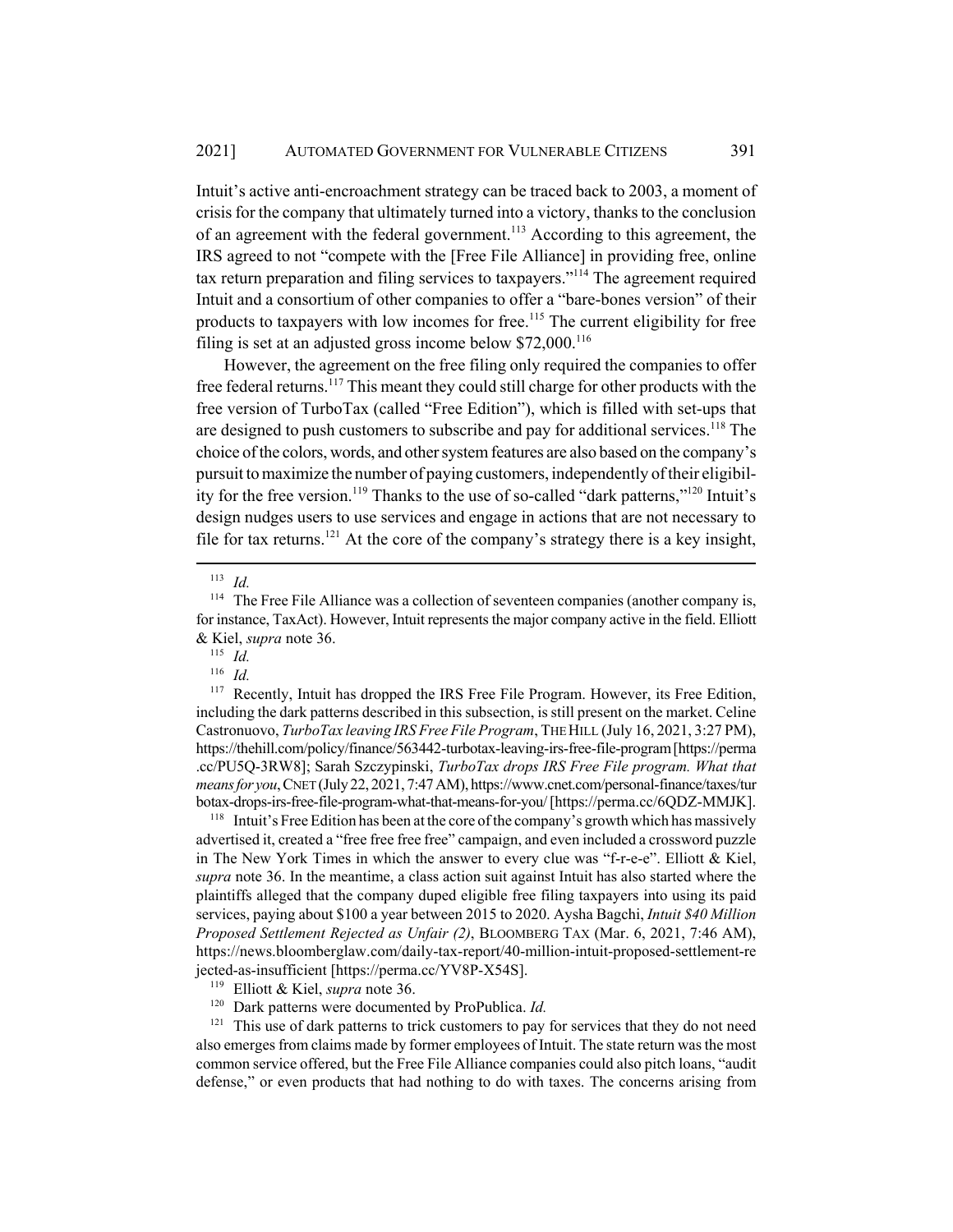which is technically known as "government anxiety."<sup>122</sup> Taxpayers' anxiety around tax filing is so overwhelming that ultimately, even if asked to pay, they will do it rather than start the entire process anew and risk any possible contention with the IRS.123 These companies capitalized on taxpayers' anxiety and bureaucratic frustration since filing a tax return is required by law, and the non-compliance with this obligation can even result in jail sentences. Indeed, taxpayers find it easier, faster, and more convenient to file their taxes electronically than to use the traditional paper filing, the former option being facilitated by the industry's services of online tax preparers.<sup>124</sup> At the same time, tax compliance software, like TurboTax, seems to comply with substantive tax law by simplifying complex cases in different ways and making rules more intelligible to users.<sup>125</sup> In cases that are naturally simple, they often incorporate government guidance verbatim, while in complex cases, they seem to prefer to interpret the law in a way that minimizes the risk of an audit.<sup>126</sup> This different behavior can be explained through market incentives. Since these companies

"free" websites offered by the industry as their part of the commercial strategy were also addressed in an exhaustive 2006 report by the Taxpayer Advocate. The report documents inaccuracies in the free software provided to low-income taxpayers and documents a history of upselling in the program. As it emerges from the report, upgrades offered by Intuit's site included \$20 for a more complete product, \$50 for a professional review, and \$35 for an "audit defense," which covers only the cost of representation, not the cost of amounts due on audit. In addition to these fees, there were additional costs for "processing fees," which in reality were disguised forms of high interest refund anticipation loans. Even though the eighth version of the Memorandum of Understanding to the Free File Agreement in its current version includes a list of requirements to be respected by tax filing companies such as faithfully directing taxpayers to free software instead of upselling, ProPublica's investigations show that tax filing companies have been breaching the agreement and several class action lawsuits on the alleged breach of contract, violation of consumer protection, false advertising and unfair competition law have started*. Id.* The MOU specifically refers to an obligation to "clearly list their free customer service options" through their landing page, and in the case of a taxpayer ineligible for a provider's Free File alternative, the taxpayer shall be redirected back to the IRS Free File landing page so that the taxpayer can immediately consider other Free File offers. Eighth Memorandum of Understanding on Service Standards and Disputes Between the Internal Revenue Service and Free File, Incorporated, §§ 4.15.4, 4.19.2(iii). Susan C. Morse, *Do Tax Compliance Robots Follow the Law?*, 16 OHIO ST. TECH. L. J. 278, 286 (2020). Similarly, the Los Angeles City Attorney has filed two lawsuits, one against H&R Block and one against Intuit, asserting violations of California's unfair competition statute. *Id.*

<sup>122</sup> *See generally* Zeila Gallo & Insa Koch, *Personalizing the State: An Anthropology of Law, Politics, and Welfare in Austerity Britain, Clarendon Studies in Criminology, Oxford*, 83 MOD. L. REV. 237 (2019*)*.

<sup>123</sup> Joseph Bankman, Mr. Smith Gets an Education: Why It Is So Hard to Get Easy Tax Filing (Nov. 19, 2019) (unpublished manuscript) (N.Y.U. Tax Policy Colloquium) [hereinafter Bankman, Mr. Smith Gets an Education].

<sup>124</sup> *Id.*

<sup>125</sup> *Id.*

<sup>126</sup> Morse, *supra* note 121, at 280.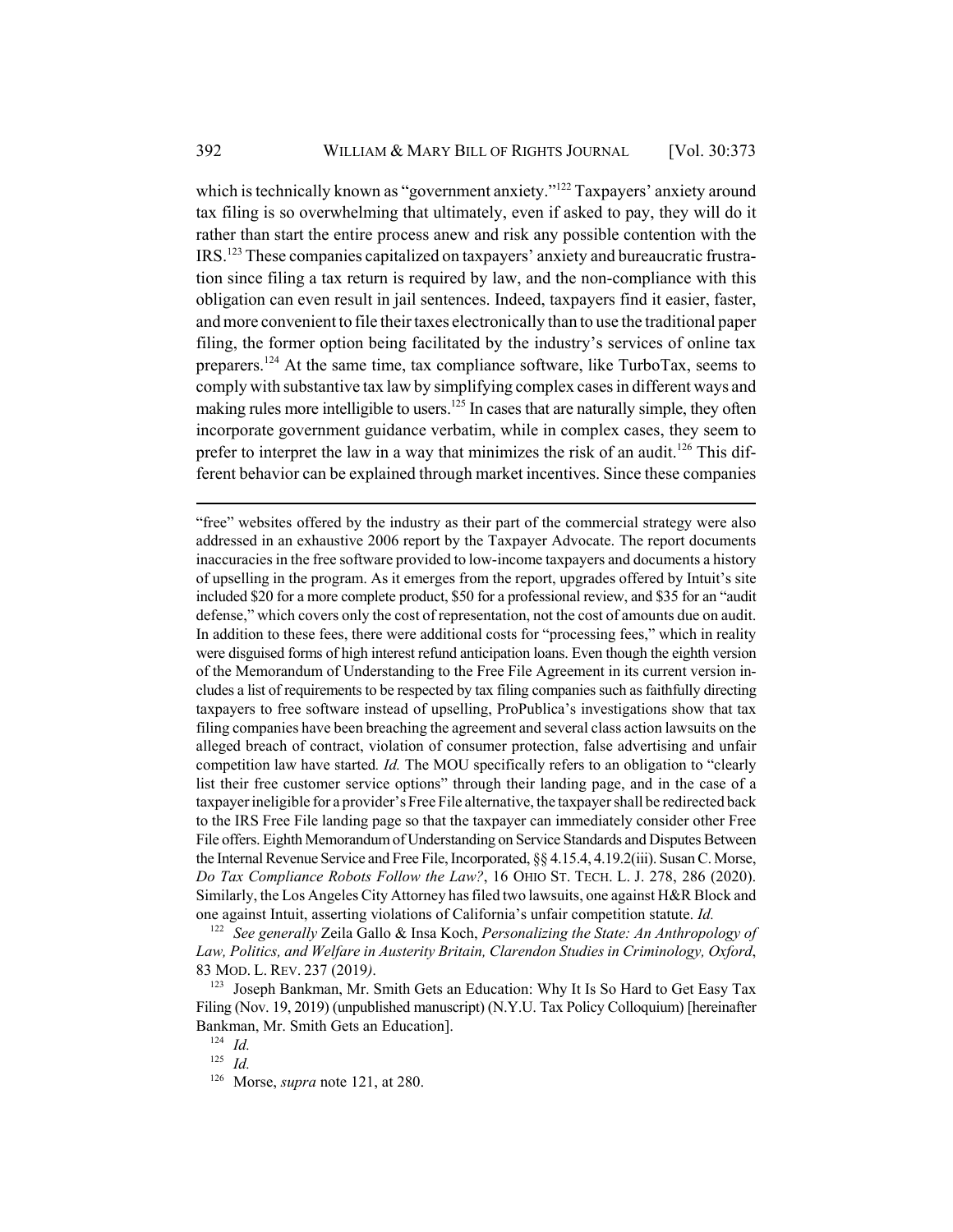are trying to sell peace of mind and lower the possibilities of being subjected to audits, adopting the safest legal interpretation minimizes the chances of being subject to a tax audit while profit-maximizing. Differently, more aggressive legal interpretations could damage the software's reputation in case of tax audits. While TurboTax would not be directly liable for these flaws, the company aims to avoid bad publicity.<sup>127</sup> In practice, this conservative legal interpretation means that taxpayers may be paying more taxes than what is due per the legal requirements. The company's assumption is that the mistake might go unnoticed by the taxpayer, and that the government will not object to an error in their favor.<sup>128</sup>

Another concern is that taxpayers who have a very simple tax return to submit but which is above the threshold individuated for lower-income taxpayers' free filing, will still be required to pay for the service for the online submission regardless. Since the government will not accept returns unless they come through a tax preparation company, taxpayers are unable to submit their tax return online without paying for an online tax preparation company's service.<sup>129</sup> The refusal to accept any but industry-prepared returns could only be justified if it were prohibitively expensive for the government to accept electronic returns. However, it is in the government's interest to accept electronic returns instead of paper returns, as this allows for a rapid match of the returns with already existing data at the IRS for the sake of detecting eventual discrepancies.<sup>130</sup>

It is important to mention that some taxpayers still rely on paid professional and human tax preparers. However, many taxpayers cannot afford to hire a tax adviser which is significantly more expensive than the paid version of TurboTax.<sup>131</sup>

A final question that is often raised pertains to the liability for possible mistakes made in the tax returns submitted through a tax software. There is already copious case law and scholarly work on whether TurboTax can be considered as comparable to a tax preparer.<sup>132</sup> Nonetheless, the main question that persists is: Why can't the U.S. government pre-fill forms and send out a tentative tax return? As in many other countries, the U.S. government already has the wage and interest income on which the return is based and uses that information for its own calculations of tax liability,

<sup>127</sup> *Id.* at 302–05.

<sup>128</sup> *See* Bankman, Mr. Smith Gets an Education, *supra* note 123, at 61–62.

<sup>129</sup> *Id.*

<sup>&</sup>lt;sup>130</sup> On the importance of simplifying tax filing for both taxpayers and tax administration see Joseph Bankman, *Using Technology to Simplify Individual Tax Filing*, 61 NAT'L TAX J. 773, 773–75 (2008).

<sup>131</sup> *Id.* at 774.

<sup>132</sup> Kacey Marr, *You're Only as Good as Your Tax Software: The Tax Court's Wrongful Approval of the Turbotax Defense in* Olsen v. Commissioner, 81 U.CIN.L.REV. 709, 714–15 (2013); *see, e.g.*, Paul L. Caron, *Tax Court Rejects Geithner/Turbo Tax Defense*, TAXPROF BLOG (Nov. 25, 2011), http://taxprof.typepad.com/taxprof\_blog/2011/11/for-firsttime.html [https://perma.cc/UF8L-A7FL]; *see also* Blank & Osofsky, *supra* note 22, at 239–40.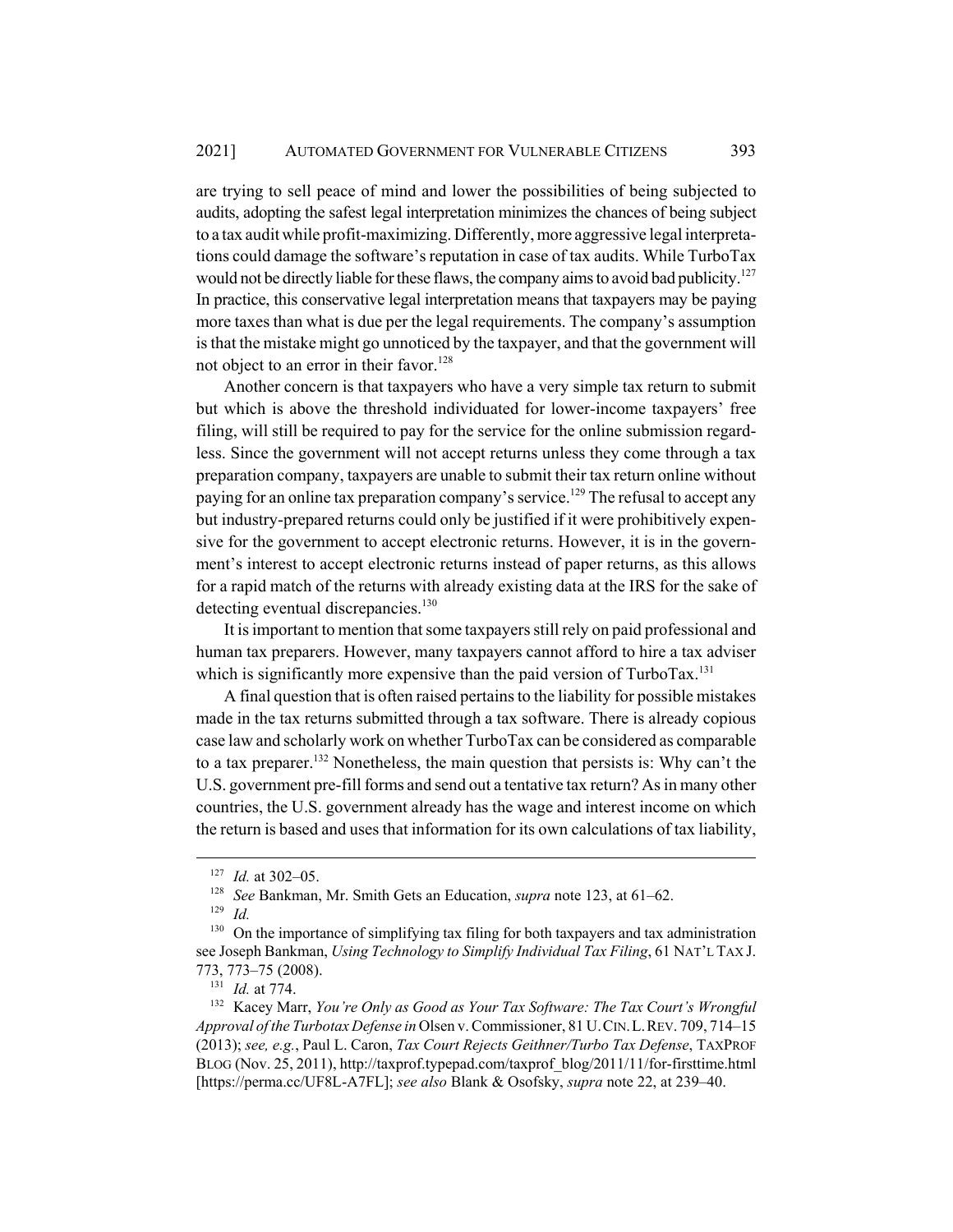against which it checks the numbers on the taxpayer's return.<sup>133</sup> This solution would facilitate taxpayers' life while simplifying the IRS assessment of the effective declared income.<sup>134</sup> While issues in terms of digital and tax literacy of the taxpayers filing the tax return will not be simply solved by introducing a pre-filled online tax return administered by the IRS, its implementation would still represent a more equitable improvement of the current situation.<sup>135</sup>

### *B. MiDAS*

The story behind Michigan Integrated Data Automated System (MiDAS) fits well with the recent trend to automate the welfare state.<sup>136</sup> After the financial crisis struck and revenues started to fall rapidly, states decided to enhance their fraud detection systems. This included acquiring a \$47 million unemployment algorithmic decisionmaking system, "MiDAS."137 Initially, this system had three main aims: first, to ensure that unemployment checks were distributed only to eligible individuals; second, to increase the Unemployment Insurance Agency's (UIA) efficiency and responsiveness to unemployment rising claims; third, to reduce UIA's operation costs by eliminating more than 400 workers, which at the time was one-third of the agency's staff.<sup>138</sup>

<sup>136</sup> For a general reflection on the automation of the welfare state, *see* EUBANKS, *supra* note 41; for a specific analysis of MiDAS in the context of the assessment of administrative discretion, see Doaa Abu Elyounes, *"Computer Says No!": The Impact of Automation on the Discretionary Power of Public Officers*, 23 VAND.J. OF ENT. & TECH. L. 451, 455–58 (2021).

<sup>137</sup> Matthew B. Seipel, *Robo-Bureaucrat and the Administrative Separation of Powers*, 2020 CARDOZO L. REV. DE•NOVO 99, 105 (2020).

<sup>138</sup> *Id.*; Editorial, *State Will Pay For Cutting Corners with Unemployment System Automation*, TRAVERSE CITY REC.EAGLE (Dec. 7, 2019), https://www.record-eagle.com/opinion /editorials/editorial-state-will-pay-for-cutting-corners-with-unemployment-system-automa tion/article\_6794c522-192b-11ea-9df2-676c5450b875.html [https://perma.cc/56DM-LYBC]; Robert N. Charette, *Michigan's MiDAS Unemployment System: Algorithm Alchemy Created*

<sup>133</sup> *See* Bankman, Mr. Smith Gets an Education, *supra* note 123, at 4–5.

<sup>134</sup> *Id.*

 $135$  At the political level, there has been a renovated interest in the matter. For instance, Senator Elizabeth Warren has been very vocal on this issue in the past years and together with other Senators reintroduced in 2019 the Tax Filing Simplification Act to ease the tax filing process. This act was first introduced in 2016 by Senator Warren and reintroduced in 2017. Moreover, a way forward could also be the simplified tool launched in 2020 by the IRS to help families access their relief payments even if they were not required to file their taxes. This tool was then used in 2021 for the new child tax credit expansion. Even though this system presents some downfalls and it's not hosted on a government website, we agree with the authors that if redesigned as a government-run, simplified tax-filing system just requesting the needed information to issue IRS anti-poverty benefits, it could facilitate easy access to benefits for low-income families and over time, be used to generate pre-filled tax returns. Cassandra Robertson & Gabriel Zucker, *The IRS Is the Nation's Largest Anti-Poverty Benefits Administrator*, SLATE (Aug. 11, 2021, 5:50 AM), https://slate.com/technology/2021/08/irs -anti-poverty-benefits-administrator-child-tax-credit.html [https://perma.cc/RSN8-F6PD].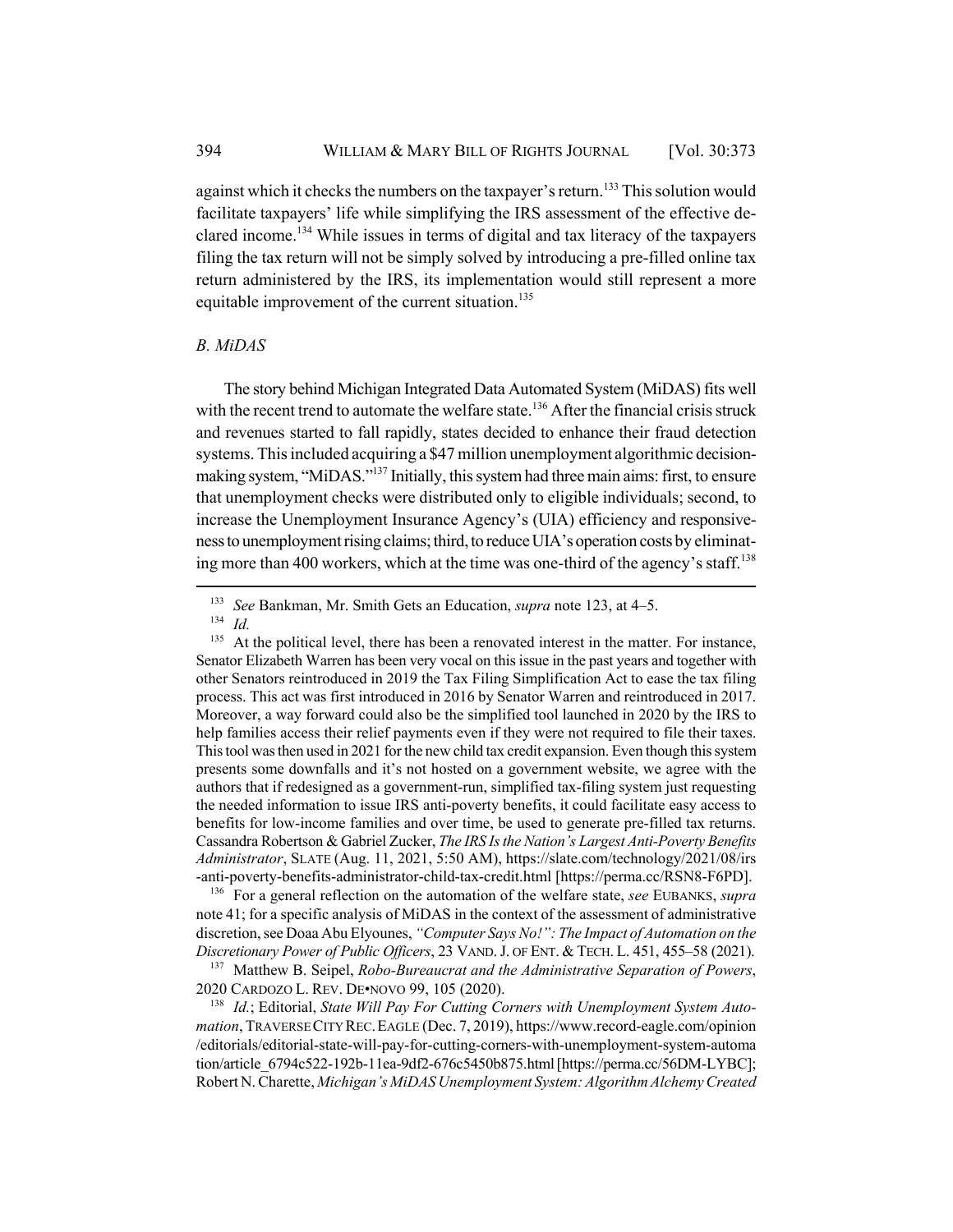Soon after MiDAS' introduction, the number of persons suspected of unemployment fraud grew fivefold compared to the average number found using the old system.<sup>139</sup> Consequently, the new algorithmic decision-making system generated an unprecedented amount of revenue for the UIA.<sup>140</sup> Nonetheless, despite the alleged benefits in terms of efficiency, Michigan's implementation of MiDAS turned out to be catastrophic, as it resulted in over  $34,000$  false accusations of unemployment fraud.<sup>141</sup> The financial stress and pressure on the accused individuals caused a series of personal tragedies, ranging from evictions to divorces, to credit score destruction, to homelessness, and to bankruptcies.<sup>142</sup> If the individuals failed to make the repayments that reached a maximum of \$187,000—the state could immediately garnish a person's wages, seize federal and state income tax refunds, and start a criminal referral against them.<sup>143</sup>

MiDAS clearly shows how automated systems can exacerbate already existing structural issues. Lawyers and advocates representing accused fraudsters discovered that many wrong fraud accusations were generated algorithmically with no human intervention or secondary review of the accusation, leading to 93% margin of error.<sup>144</sup> Even in the many cases which included a "human-in-the-loop," the system still showed a 44% error rate.<sup>145</sup> The system received incomplete data, made no distinction between fraud and mistakes made in good faith, and drafted computergenerated notices in such a way that recipients would inadvertently admit to fraud.<sup>146</sup> Often, the errors consisted of small mistakes or inconsistencies that were not attributable to the claimants but that nonetheless, triggered fraud determinations. $147$ 

<sup>139</sup> TRAVERSE CITY REC. EAGLE, *supra* note 138; Charette, *supra* note 138.

<sup>140</sup> The harsh penalties of 400% on the claimed amount of fraud also contributed to the sharp rise. Charette, *supra* note 138.

<sup>141</sup> *Id.*

 $^{142}\;$  MICHELE GILMAN & MARY MADDEN, DIGITAL BARRIERS TO ECONOMIC JUSTICE IN THE WAKE OF COVID-19 (DATA & SOC'Y 2021); Ryan Felton, *Criminalizing the Unemployed*, DETROIT METRO TIMES (July 1, 2015), https://www.metrotimes.com/detroit/criminalizing-the -unemployed/Content?oid=2353533&storyPage=2 [https://perma.cc/4K2G-DQ6T].

<sup>143</sup> *See* Felton, *supra* note 142.

<sup>144</sup> A study found that from October 2013 to September 2015, MiDAS robo-adjudicated 40,195 cases with no human involvement, and those had an 85% error rate. Charette, *supra* note 138.

<sup>145</sup> *Id.*

<sup>146</sup> GEORGE WENTWORTH, CLOSING DOORS ON THE UNEMPLOYED: WHY MOST JOBLESS WORKERS ARE NOT RECEIVING UNEMPLOYMENT INSURANCE AND WHAT STATES CAN DO ABOUT IT 13 (Nat'l Emp. L. Project 2017).

 $147$  Among the glitches and flaws of MiDAS, the system flagged fraud workers that stated a reason of separation different from the one given by a former employer, or if their earnings were in the same calendar quarter in which they were paid unemployment insurances. *Id.*

*Lead, Not Gold*, IEEESPECTRUM (Jan. 24, 2018), https://spectrum.ieee.org/michigans-midas -unemployment-system-algorithm-alchemy-that-created-lead-not-gold [https://perma.cc /5PV4-F9VU#toggle-gdpr].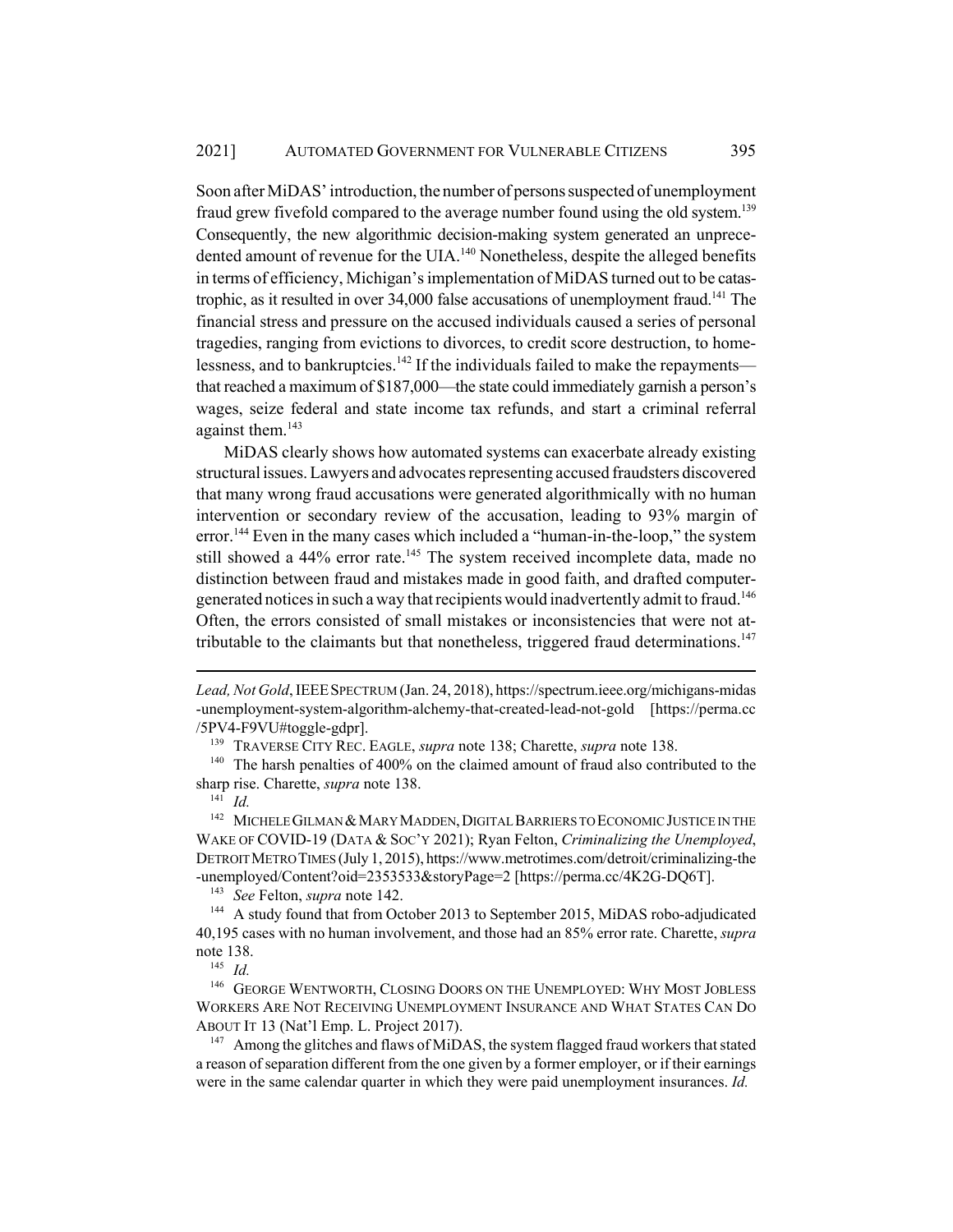MiDAS also flagged claimants through an "income spreading" formula.<sup>148</sup> According to this formula, MiDAS calculated a claimant's income in a fiscal quarter and averaged the claimant's weekly earnings, even if the claimant did not make any money in a given week.<sup>149</sup> Furthermore, if the employees reported no income for any week during a quarter in which they earned income, MiDAS automatically determined that the claimant had engaged in fraud.<sup>150</sup> Additionally, notifications were sent to old addresses or through dormant online accounts that workers no longer checked since they had long stopped receiving those benefits.<sup>151</sup> The agency also did not take any additional steps (such as emails, mail, or phone calls) to notify the claimants and failed to answer more than 90% of the calls to its "Help Line."<sup>152</sup> Consequently, there was the possibility that by the time the workers received the subsequent notification, the thirty-day period to contest or appeal the fraud determination had already passed.<sup>153</sup> Claimants were also not informed about the basis for fraud suspicion, and MiDAS did not allow fact-based adjudication, but automatically sent them multiple-choice questionnaires.<sup>154</sup> These questionnaires included questions and possible answers that were insufficiently clear and possibly self-incriminating.155

MiDAS also exemplifies the risks arising from delegating authority to software developers without safeguarding administrative discretion.<sup>156</sup> For the design and implementation of MiDAS, the UIA relied on outside contractors. In the appeals, Michigan civil rights lawyers claimed that those contractors were entrusted with government duties and were therefore responsible for any constitutional violations brought on by MiDAS' wrongful allegations.<sup>157</sup> A recent opinion by Judge David Lawson opened the possibility for individuals who had been falsely accused of fraud to proceed with their lawsuit against not only the UIA but also against the private companies involved in the design and implementation of the robo-adjudication system.<sup>158</sup> Indeed, according to the Opinion of Judge David Lawson, "because FAST and CSG worked hand-in-hand with the UIA in developing and managing the MiDAS system (which included the deficient notice procedures), the plaintiffs' alleged injuries are fairly traceable."159

<sup>&</sup>lt;sup>148</sup> Cahoo v. SAS Analytics Inc., 912 F.3d 887, 892-93 (6th Cir. 2019).

<sup>149</sup> *Id.* at 893–94.

<sup>150</sup> *Id.*

<sup>151</sup> *Id.*

<sup>&</sup>lt;sup>152</sup> *Id.* at 894. Out of the last 50,000 calls the "Help Line" received before the Auditor General conducted the audit, "not a single one had been answered or returned." *Id.*

<sup>153</sup> *Id.*

<sup>154</sup> *Id.* at 893.

<sup>155</sup> *Id.*

<sup>156</sup> Sarah Valentine, *Impoverished Algorithms: Misguided Governments, Flawed Technologies, and Social Control*, 46 FORDHAM URB. L.J. 364, 372–74 (2019).

<sup>157</sup> De La Garza, *supra* note 36.

<sup>158</sup> Cahoo v. Fast Enters., 508 F. Supp. 3d. 138, 162 (E.D. Mich. 2020).

<sup>159</sup> *Id.*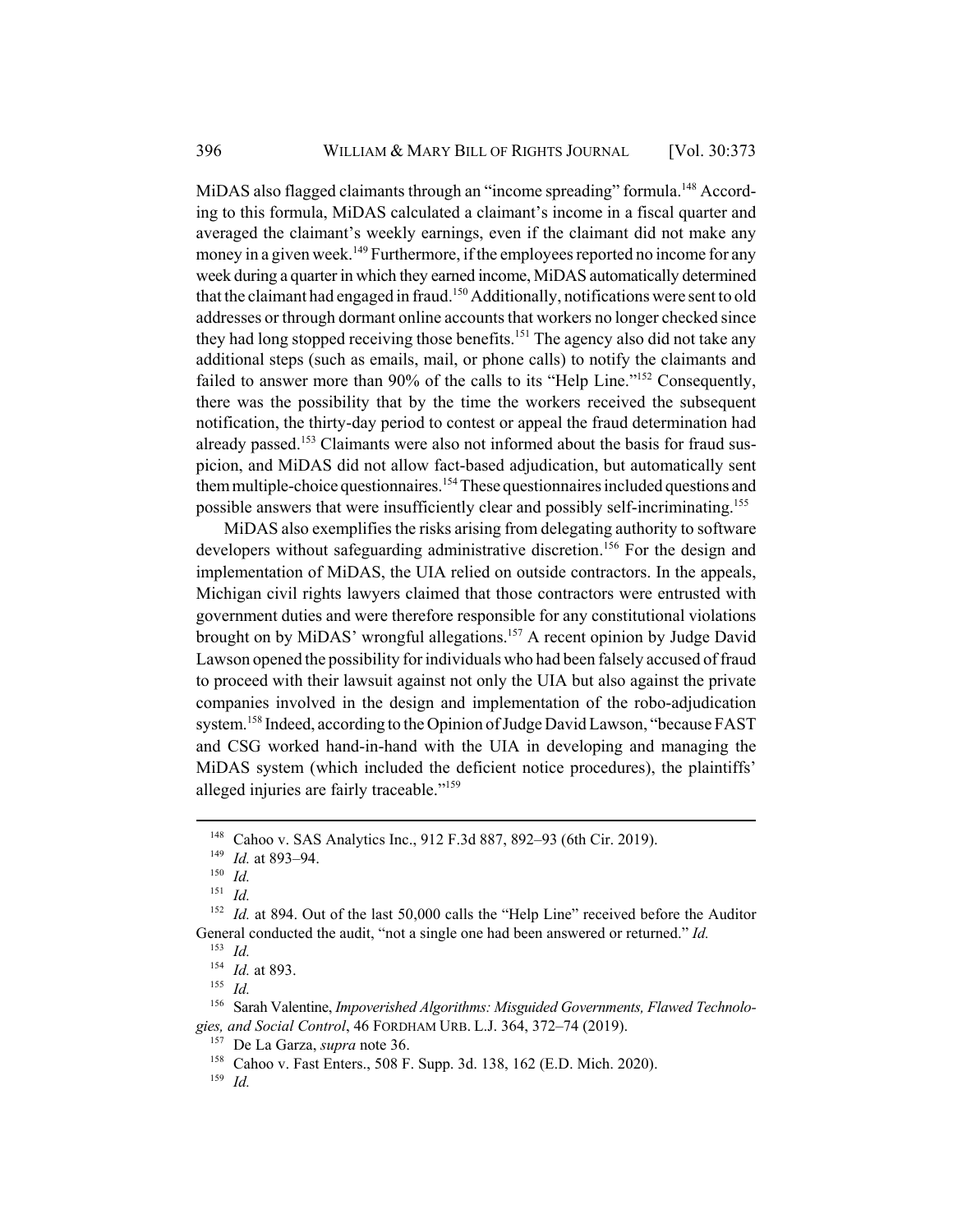#### *C. The Dutch Childcare Benefits Scandal*

In January 2021, the Dutch Prime Minister resigned following the publication of a report on what is commonly referred to as the "Childcare Benefit Scandal."160 The crux of the matter was the illegal recovery of social benefits which forced many benefit recipients into financial ruin.<sup>161</sup> According to the Dutch welfare systems, parents are eligible for a state contribution toward the costs of daycare, which can add up to ninety percent of the actual costs for low-income families.<sup>162</sup> In order to receive these benefits, parents must either work or study, and register their children at a licensed kindergarten.<sup>163</sup> These benefits are paid every month to the account of the recipient and it is meant to help parents pay for the kindergarten fees.<sup>164</sup> The amount of the benefit is primarily dependent on the parents' income.<sup>165</sup> Even though this amount is subject to a preliminary automatic calculation on the Dutch tax authorities' website, the requesting and complying with all legal requirements is the parents' responsibility.<sup>166</sup> Consequently, in the case of a wrongfully paid out allowance (for example, the child stayed at home with a relative and was not sent to the kindergarten), recipients would have to pay the benefit back.<sup>167</sup>

Following several infamous and highly mediatic benefit fraud scandals involving Bulgarian and Turkish immigrants, Dutch tax authorities were under pressure in the last decade to increase their scrutiny. To prevent fraud, an ICT system was first introduced in 2011 and later improved to conduct checks on a larger scale.<sup>168</sup> However, the systems meant to detect the undue receipt of benefits ultimately mislabeled over 26,000 parents as fraudsters, with a disproportionate emphasis on citizens with an immigrant background.<sup>169</sup> The Report of the Parliamentary Questioning Committee (*Commissie Van Dam*) released in December 2020, concluded that more than 26,000 families were on the verge of bankruptcy.<sup>170</sup> Hunted down, forced to pay back undue amounts and denied future applications, the courts systematically delayed and ignored these families' appeals. $171$ 

<sup>161</sup> *Id.*

<sup>&</sup>lt;sup>160</sup> *Eindverslag onderzoek kinderopvangtoeslag overhandigd*, TWEEDE KAMER (Dec. 17, 2020), https://www.tweedekamer.nl/nieuws/kamernieuws/eindverslag-onderzoek-kinderop vangtoeslag-overhandigd [https://perma.cc/J3LF-SLES].

<sup>162</sup> *Id.*

<sup>163</sup> *Id.*

<sup>164</sup> *Id.*

<sup>165</sup> *Id.*

<sup>166</sup> *Id.*

<sup>167</sup> *Id.*

 $\frac{168}{169}$  *Id.* 

<sup>169</sup> *Id.*

<sup>170</sup> *Id.*

<sup>171</sup> *Id.*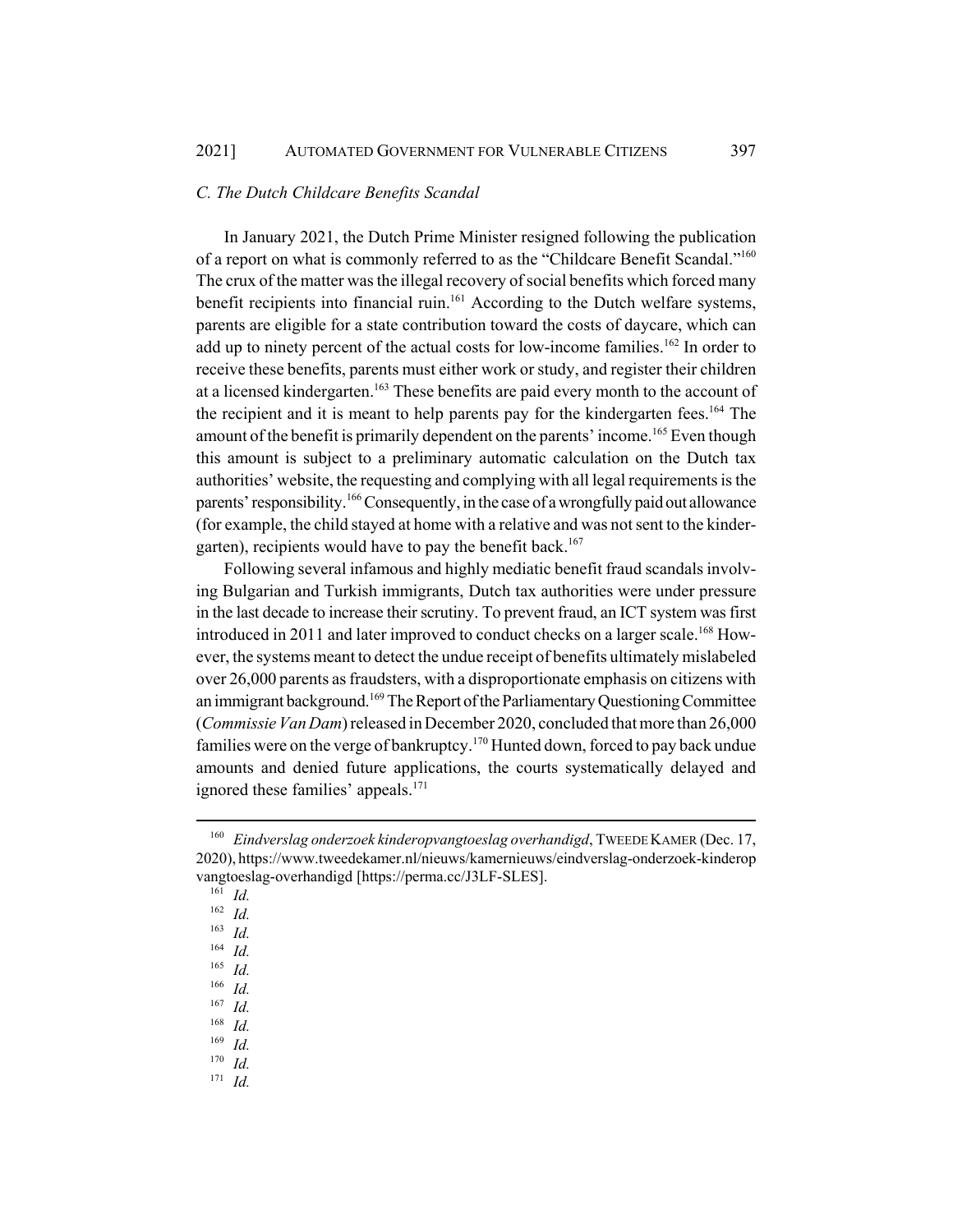In some cases, the reclaim of benefits was due to minor errors, $172$  while in other cases, families were singled out by automated risk selection systems.<sup>173</sup> As it results from a report of the Dutch Data Protection Authority on this scandal, the classification of the benefit claims was delegated to a self-learning algorithm which operated as a first filter.<sup>174</sup> Based on risk classification models using a dozen indicators, the system flagged specific welfare recipients as possible fraudsters.<sup>175</sup> The Dutch Data Protection Authority established in its report that at least from March 2016 to October 2018, there was improper discriminatory processing based on the nationality of the applicants.176 The selected beneficiaries were then subjected to a second manual scrutiny by the tax officials, which rarely corrected the results presented by the algorithm.<sup>177</sup> As recognized in December 2020 in the report of the Parliamentary Questioning Committee, certain claims by parents with double citizenship and foreign-sounding surnames were systematically identified by the algorithm as highrisk and hastily marked by the officials, showing how institutional racism was an inherent element of the audit practices.<sup>178</sup> On January 7, 2021, the Netherlands Public Prosecution Service announced that no criminal investigation would be initiated against the Dutch tax authorities for their unlawful and discriminatory administrative

<sup>175</sup> Jon Henley & Robert Booth, *Welfare Surveillance System Violates Human Rights, Dutch Court Rules*, THE GUARDIAN (Feb. 5, 2020, 8:18 PM), https://www.theguardian.com /technology/2020/feb/05/welfare-surveillance-system-violates-human-rights-dutch-court -rules [https://perma.cc/7FQK-YQPD].

<sup>176</sup> *Belastingdienst/Toeslagen De verwerking van de nationaliteit van aanvragers van kinderopvangtoeslag*, AUTORITEIT PERSOONSGEGEVENS [Dutch Data Protection Authority] (July 17, 2020), https://autoriteitpersoonsgegevens.nl/sites/default/files/atoms/files/onderzoek belastingdienst kinderopvangtoeslag.pdf [https://perma.cc/YX87-S6QP].

 $177$  As reported by commentators, the tax authority admitted that at least 11,000 parents were selected for an extensive inspection because of their ethnic origin or dual nationality and alarming references by the tax authority officials to parents as a "nest of Antilleans" (nest van Antillianen) were found in internal communications. *See* Nani Jansen Reventlow, *Automated Racism: How Tech Can Entrench Bias*, POLITICO (Mar. 2, 2021, 4:05 AM), https://www.politico .eu/article/automated-racism-how-tech-can-entrench-bias/ [https://perma.cc/8MFB-YM8M].

<sup>178</sup> *See* Parlementaire Ondervragingscommissie, *Ongekend Onrecht* [*Unprecedented Injustice*], TWEEDEKAMER (Dec. 17, 2020), https://www.tweedekamer.nl/sites/default/files/atoms /files/20201217\_eindverslag\_parlementaire\_ondervragingscommissie\_kinderopvangtoeslag .pdf [https://perma.cc/5YAQ-UFJ3]; *see also Dutch Committee Issues Scathing Report into Benefit System*, A.P. (Dec. 17, 2020), https://apnews.com/article/mark-rutte-netherlands -europe-f56f7f76b3d96537bfd93e595914730e [https://perma.cc/D58N-FPEF].

<sup>&</sup>lt;sup>172</sup> For example, a missing signature or one missing two-hundred euro payment would be flagged as fraud, and consequently would have led to parents having to pay back the whole amount of benefits received for the entire year. *Id.*

<sup>173</sup> *Id.*

<sup>174</sup> *Werkwijze Belastingdienst in strijd met de wet en discriminerend*, AUTORITEIT PER-SOONSGEGEVENS [Dutch Data Protection Authority] (July 17, 2020), https://autoriteitpersoon sgegevens.nl/nl/nieuws/werkwijze-belastingdienst-strijd-met-de-wet-en-discriminerend [https://perma.cc/5CJS-ECTC] (in Dutch).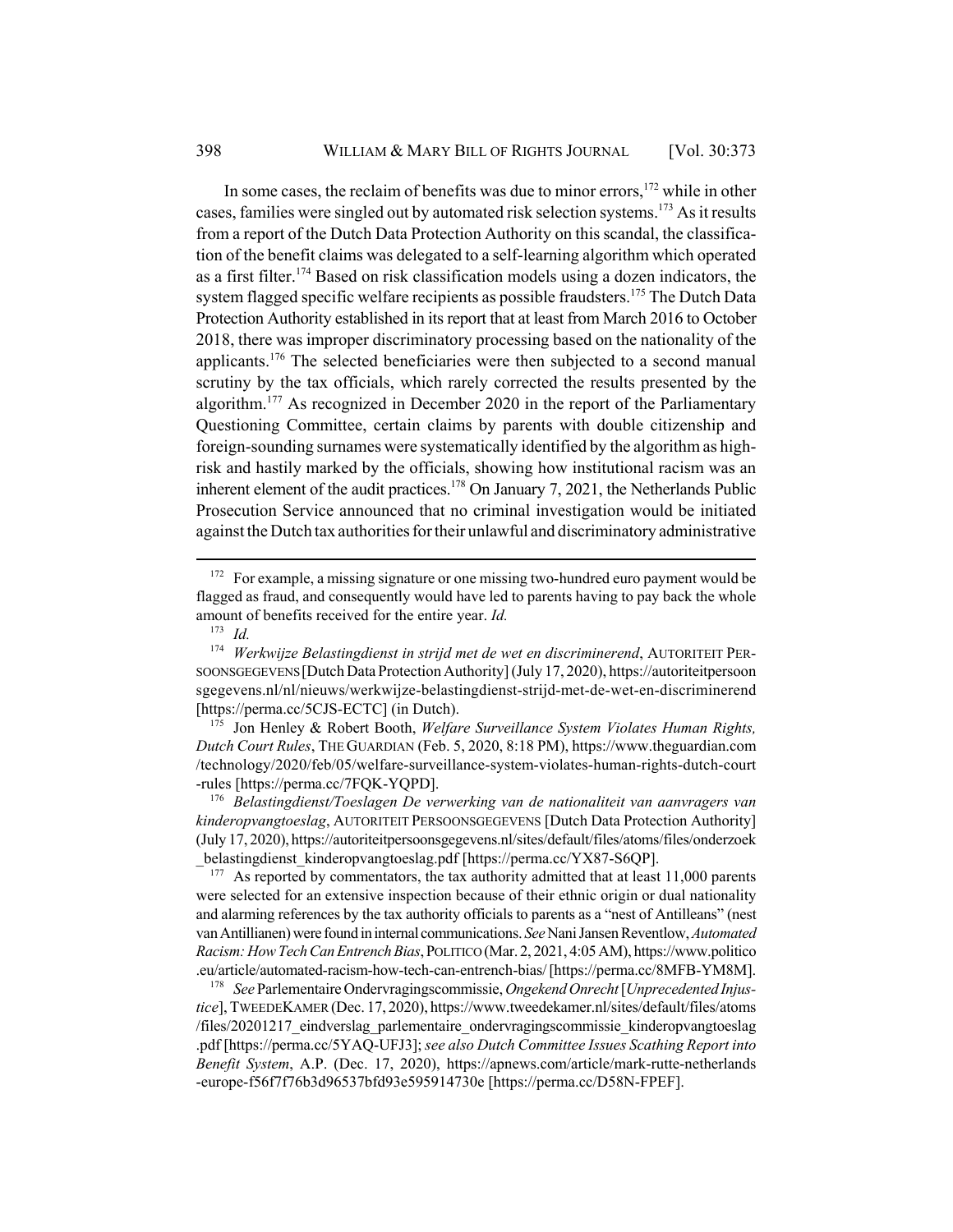actions.179 The victims of this scandal were promised a "handsome" financial compensation but in the first half of 2021, most families had not yet received it.180 At the time of writing, the dissatisfaction with proposed solutions remains. For thousands of parents who lost their homes, jobs, and, even in the case of a law student who was wrongfully accused of fraud, their children to the system, this compensation is insufficient. The Judicial Division of the Dutch Council of State (the Dutch Supreme Court for a number of administrative cases) acknowledged that the judicial system also failed these families, that too much trust had been placed on the actions of public authorities and their procedures, and that too little consideration had been given to the difference between the law and its enforcement. A reflection and possible reform of these aspects of judicial review has been promised by the President of this court.

#### III. LEGAL IMPLICATIONS

"Administrative justice—the process through which the [S]tate makes decisions about [their citizens,] is increasingly affected by technology."181 Nonetheless, technology, when used to address bureaucracy, deteriorates the position of citizens before government and courts. This is particularly true for the most vulnerable citizens in our societies.

This Part reflects first on the key values of administrative law that should be respected in the shift to digital government and automated decision-making. It then focuses on the role played by technology in what has been described as "selective enforcement" and on the backlashes of private actors' involvement in the development of digital government.

### *A. Key Values of Administrative Justice in the Digital Sphere*

Traditionally, the key values of administrative justice include openness; confidentiality when privacy, trade secrets or national security are at stake; transparency; fairness; accountability; consistency; participation; rationality; equity; and equal treatment.<sup>182</sup> However, an open question remains: "How [are] these values effectively

<sup>179</sup> *Geen strafrechtelijk onderzoek naar Belastingdienst* [*No Criminal Investigation into the Tax Authority*], OPENBAAR MINISTERIE [The Netherlands Public Prosecutor] (Jan. 7, 2021), https://www.om.nl/actueel/nieuws/2021/01/07/geen-strafrechtelijk-onderzoek-naar-belasting dienst [https://perma.cc/BWW8-QZVH].

<sup>180</sup> *Childcare Benefit Scandal Victims to Get €30,000 Compensation*, DUTCHNEWS.NL (Dec. 23, 2020), https://www.dutchnews.nl/news/2020/12/childcare-benefit-scandal-victims -to-get-e30000-compensation/ [https://perma.cc/DC63-ZXW8].

<sup>181</sup> JOE TOMLINSON,JUSTICE IN THE DIGITAL STATE at ix (2019). *See generally* MASHAW, BUREAUCRATIC JUSTICE, *supra* note 18 (discussing issues in administrative justice more generally).

<sup>182</sup> Martin Partington, *Restructuring Administrative Justice? The Redress of Citizens' Grievances*, 52 CURRENT L.PROBS. 173, 179–84 (1999); *see also* Harlow & Rawlings, *supra* note 21, at 5.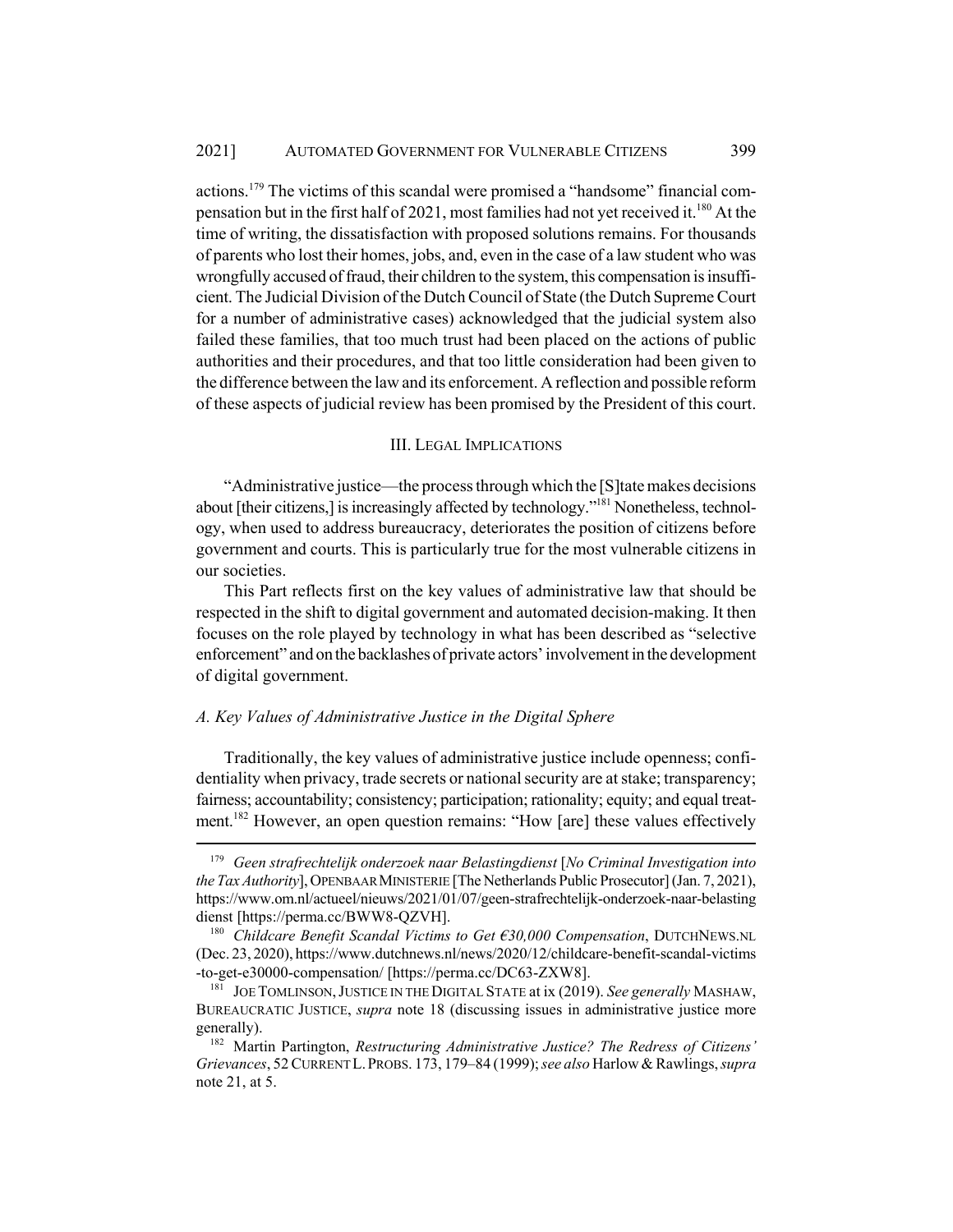[safeguarded] in the digital sphere?"<sup>183</sup> In tax law, it is important to understand whether these values operate in the digital dimension differently than they do in the analogical world.<sup>184</sup> The detrimental effects of an increased digitalization of the tax administration recounted in Part II raise questions regarding fairness, consistency, and equal treatment.

### 1. The Price of Simplification

In theory, the process of digitalization of tax returns aims to increase simplification, which on paper should contribute to the fulfilment of the mentioned values. However, tax law is notoriously complex<sup>185</sup> and includes numerous detailed provisions interacting with each other.<sup>186</sup> Against this backdrop, the uncertainties sometimes also concerning basic tax law questions—persist, and they will reflect in the ability of the taxpayer to calculate their own tax liability, particularly in countries applying a "voluntary compliance" system.187 Thus, the current *status quo* entails that many taxpayers might find themselves in the situation of not being able to fully understand their tax obligations. Indeed, this situation only highlights the benefit from free, pre-filled tax returns prepared by governments with the data already at their disposal.<sup>188</sup> Moreover, even if in the past, scholars have described tax

<sup>183</sup> *See* TOMLINSON, *supra* note 181, at 55.

<sup>&</sup>lt;sup>184</sup> In general, tax law is not considered exceptional but only different compared to other legal fields. *See generally* Alice G. Abreu & Richard R. Greenstein, *Tax: Different, Not Exceptional*, 71 ADMIN. L.REV. 663 (2019); Alice G. Abreu & Richard R. Greenstein, *Tax as Everylaw: Interpretation, Enforcement, and the Legitimacy of the IRS, 69 TAX LAW. 493, 493 (2016)* [hereinafter *Abreu & Greenstein, Tax as Everylaw*]. More specifically, in the latter, they have argued that separating "tax from the legitimacy shared by law generally, but has rendered obscure, mysterious, and potentially illegitimate, decisions by tax administrators that would be readily explainable and justifiable if seen through the lens of ordinary principles of administrative law." *See* Alice G. Abreu & Richard K. Greenstein, *The U.S. Taxpayer Bill of Rights: Window Dressing or Expression of Justice?*, 4 J. TAX ADMIN. 25, 34 (2018). In this sense, the Taxpayer Bill of Rights (TBOR) would officially acknowledge how both the executive and legislative branches of government recognized that the tax system holds itself subject to principles of procedural justice—thereby aligning it with other fields of law while at the same time disregarding the idea of tax exceptionalism. *See id.* at 34–35.

 $185$  On how the level of complexity associated with tax law has even led to understanding this legal field as exceptional, see Abreu & Greenstein, *Tax as Everylaw*, *supra* note 184, at 497–98.

<sup>186</sup> On the interaction between norms, see David A. Weisbach, *Formalism in the Tax Law*, 66 U. CHI. L. REV. 860, 871 (1999).

<sup>187</sup> Such as the United States, as pointed out by Joshua D. Blank & Leigh Osofsky, *Legal Calculators and The Tax System*, 15 OHIO ST. TECH. L.J., 73, 76 (2019) [hereinafter Blank & Osofsky, *Legal Calculators*].

<sup>188</sup> *See* OECD, USING THIRD PARTY INFORMATION, *supra* note 84, at 13 (detailing the benefits and successes of using pre-filled tax returns).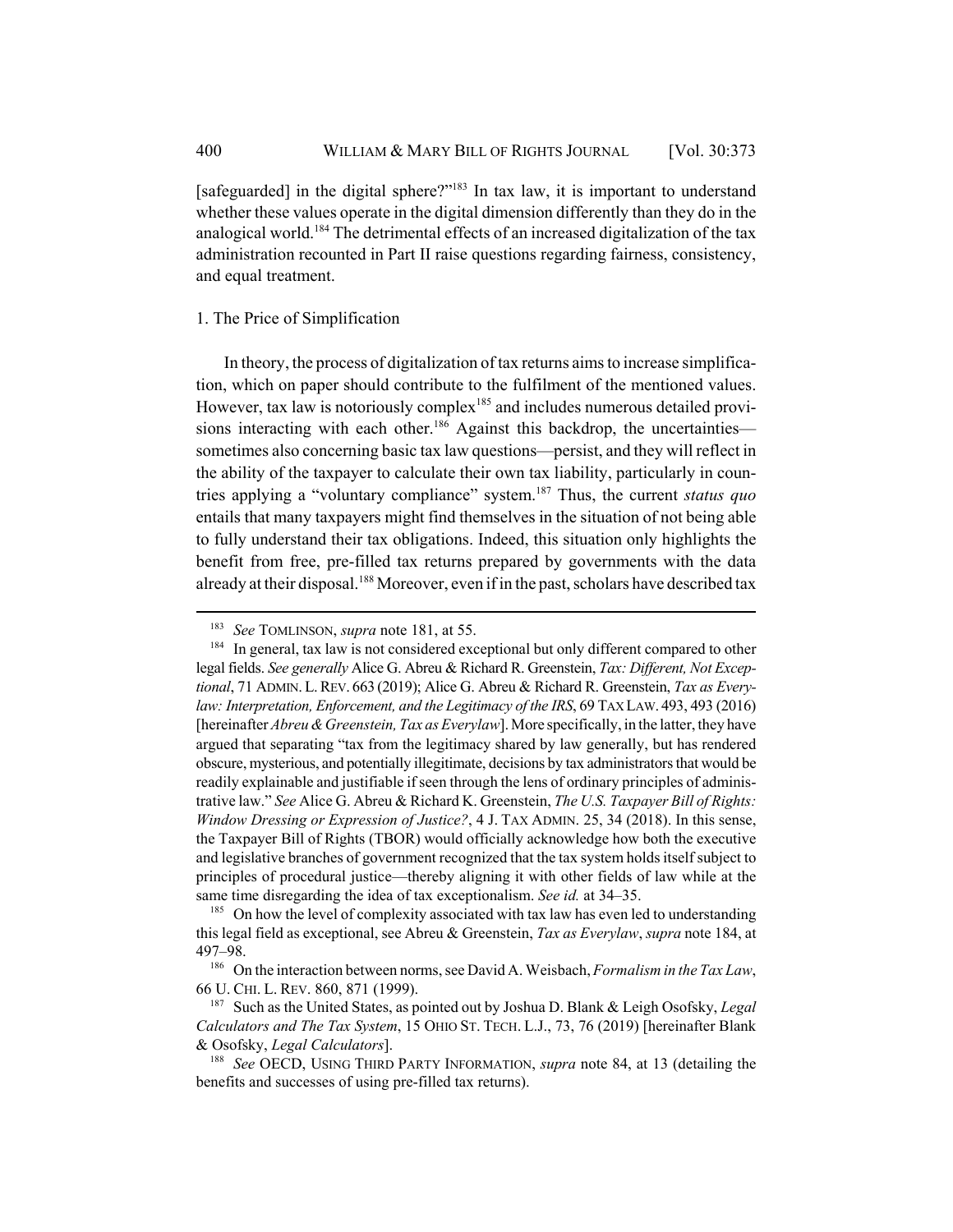software companies as selling the simplification of the Tax Code, $189$  as pointed out by Professor Lawsky, tax preparation programs are unable to encode and simplify the law.<sup>190</sup> Instead, these systems encode tax forms that are prepared by the government itself.<sup>191</sup> Hence, the coding activity starting from what the law prescribes is still performed by the government: tax forms only turn law into algorithms applicable by the taxpayers.<sup>192</sup>

However, the translation of law to the online world is not always fully neutral, particularly when privately developed software companies are involved. Based on market incentives, private tax preparation software can still affect the way taxpayers comply with their obligations.<sup>193</sup> Taxpayers are first obliged to determine their tax legal situation against the complexity of the system. However, there is still the risk that they fall prey to the practices adopted by the industry, which are designed to convince taxpayers to contract unnecessary services or which prefer conservative legal interpretations which mean that taxpayers do not receive the tax returns they are entitled by law.<sup>194</sup> Differently, in other countries where pre-filled tax returns are designed and made available by the government itself, the intermediary layer in the taxpayer-government interaction represented here by a private company tax software is bypassed.<sup>195</sup> The requirements of the law are integrated into the computer code and form simultaneously.<sup>196</sup>

### 2. Balancing Values: Fairness vs. Distributive Justice

In relation to fraud detectors, the values of fairness, accountability, and equal treatment should also play a fundamental role. Although these values should be easier to achieve through digital systems, the persisting risk is that the technological solution itself might ultimately undermine them. Government employees without digital skills and training may be tempted to blindly trust the technology or use it to confirm their biases.<sup>197</sup> At the same time, the lack of explanation of the reasons why they have been flagged by the system can induce taxpayers to assume that the system is correct in identifying an error or mistake.<sup>198</sup> Moreover, as we move to online

<sup>195</sup> *See generally* IOTA, *supra* note 83.

<sup>189</sup> J.B. Ruhl & Daniel Martin Katz, *Measuring, Monitoring, and Measuring Legal Complexity*, 101 IOWA L. REV. 191, 196 (2015).

<sup>190</sup> *See* Sarah Lawsky, *Form as Formalization*, 16 OHIO ST. TECH. L.J. 114, 116 (2020). <sup>191</sup> *See id.*

<sup>192</sup> *See id.*

<sup>193</sup> *See* Morse, *supra* note 121, at 279; *see also supra* Section II.A.

<sup>194</sup> *See supra* Section II.A.

<sup>196</sup> *Cf.* Sarah B. Lawsky, *A Logic for Statutes*, 21 FLA.TAX REV. 60, 78–79 (2017) (noting that formalizations that track statutory language may be of great utility).

<sup>197</sup> *See, e.g.*, Cobbe, *supra* note 41, at 641 (noting that one "should not assume . . . that machines make decisions which are free from human biases").

<sup>198</sup> See *supra* Section II.B, which considered algorithmically generated fraud accusations where the taxpayer would admit to the fraud the system suggested.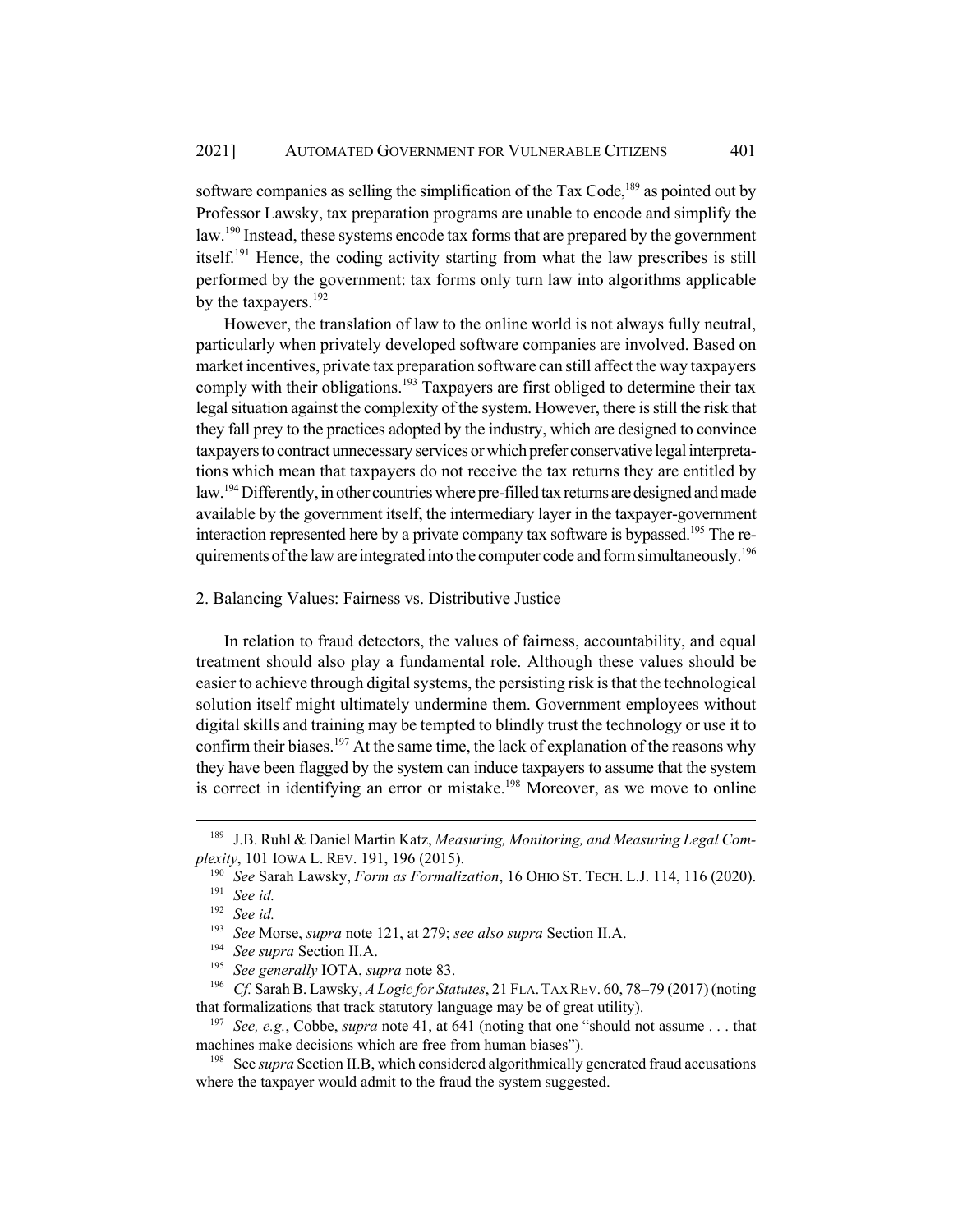notifications through government platforms, the digital divide will widen the discrepancies, impacting the possibility of challenging the decision if taxpayers are not given timely digital notification.<sup>199</sup> Indeed, in the tax context, the public interest to fight tax evasion and fraud might hamper the need for transparency of the automated system deployed by the tax administration. Revenue agencies might be reluctant to provide too much information on the functioning of a fraud detector system, worrying that fraudsters will be able to circumvent it, should their design be revealed.<sup>200</sup> It becomes then fundamental to strike the right balance between how much, or how little, if any, of the functioning of a system can be disclosed. This is increasingly relevant as tax authorities continue exploring the use of artificial intelligence.<sup>201</sup> Thus, when confronted with outcomes deriving from black boxes, both revenue agency's employees and taxpayers might not be in the position to syndicate that result and assess possible errors.

The challenge of striking the right balance between different values in public administration is already visible in legislative acts and proposals adopted in the European Union. For instance, Article 23 of the General Data Protection Regulation (GDPR), prescribes that "the scope of the obligations and rights provided for in Articles 12 to 22 and Article 34, as well as Article 5" (in so far as its provisions correspond to the rights and obligations provided for in Articles 12 to 22) can be restricted in certain areas, including taxation. Consequently, for tax purposes, individuals can be subject to automated decision making and profiling.<sup>202</sup> Lack of clarity regarding the possible use of artificial intelligence and high-risk algorithms by tax authorities for tax enforcement also emerges from the new EU proposal for a socalled Artificial Intelligence.<sup>203</sup> Finally, backlashes from this concern have already

<sup>&</sup>lt;sup>199</sup> The notification in the online portal that was no longer checked by the alleged fraudster because he stopped receiving the unemployment benefit, in relation to the MiDAS Scandal, is a good example. *See supra* Section II.B. In that case the term to challenge the automated decision had expired. *Id.*

<sup>&</sup>lt;sup>200</sup> *Cf.* OECD, ENDING THE SHELL GAME: CRACKING DOWN ON THE PROFESSIONALS WHO ENABLE TAX AND WHITE COLLAR CRIMES (2021)(summarizing the principle that knowledge and expertise of the inner workings of a tax code can enable fraud).

<sup>201</sup> *See* OECD, TAX ADMIN., *supra* note 87, at 56 (noting the potential of using Artificial Intelligence in tax administration).

 $202$  Even though the GDPR establishes some level of protection by requiring a legal basis containing the information listed in Article 23 (2) and demands that measures interfering with the privacy rights are proportional and necessary in a democratic society while respectful of the essence of the fundamental rights and freedoms, it still leaves room for interpretation on how much shall be revealed of an automated system. Tina Ehrke-Rabel, *Big Data in Tax Collection and Enforcement*, *in* TAX AND THE DIGITAL ECONOMY: CHALLENGES AND PROPOSALS FOR REFORM 283,297–98(Werner Haslehner et al. eds. 2019); Tina Ehrke-Rabel & Karl Franzens, *Profiling im Steuervollzug*, 101 FINANZRUNDSCHAU 45, 45–48 (2019) (Ger.). *See generally* Luisa Scarcella, *Tax Compliance and Privacy Rights in Profiling and Automated Decision Making*, 8 INTERNET POL'Y REV. 1, 5–7 (2019).

<sup>&</sup>lt;sup>203</sup> In particular, recital n.38 of the proposal states that "AI systems specifically intended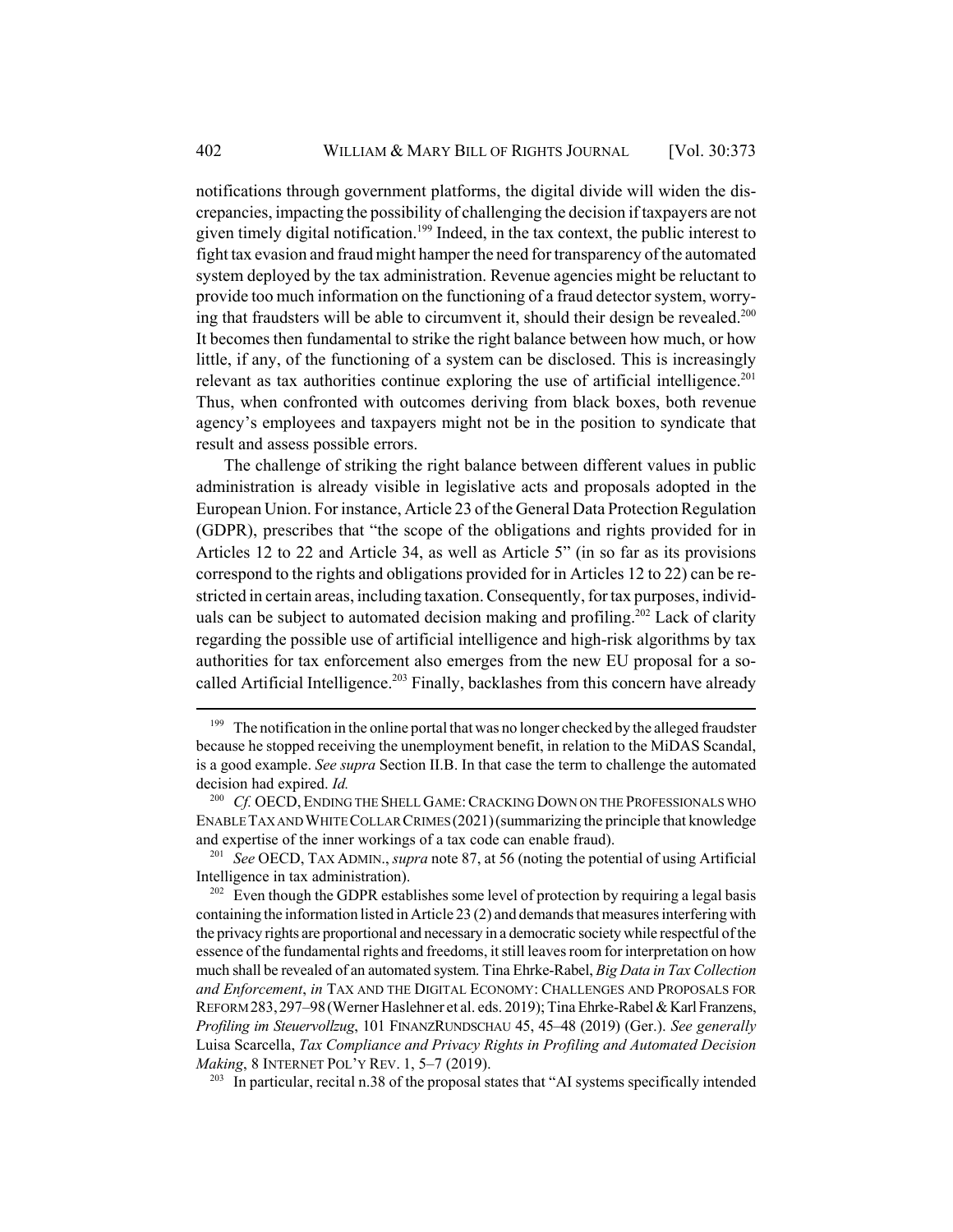emerged, such as in the case of the Dutch risk-profile system called System Risk Indication (SyRI), which was scrutinized by the District Court of The Hague.<sup>204</sup> In its decision, the Court considered the fraud detector to be illegal on the ground of its disproportionate interference with citizens' privacy rights.<sup>205</sup> In this case, the government refused to disclose the risk model and the underlying risk indicators, arguing that citizens could adjust their conduct accordingly.<sup>206</sup> Even though examples like MiDAS and the Dutch Childcare Benefits scandals (Part II) show that automation primarily intensifies existing risks, the approach used in taxation to protect fundamental rights remains contorted.

#### *B. "Low-Hanging Fruit" or "Selective" Enforcement*

As Professor de la Feria has described, we are currently witnessing the rise of "low-hanging fruit" or "selective" enforcement.207 Selective enforcement is the outcome of anti-fraud policy choices following the 2008–2009 financial crisis that privileged "minimizing the revenue costs of tax fraud or maximizing revenue, rather than [] combating tax fraud itself."<sup>208</sup> The more organized and complex fraud is, the more costly it becomes to enforce tax law and build a solid case against it.<sup>209</sup> Therefore, tax administrations throughout the world have been designing their administrative actions based on the costs of enforcement rather than fully optimizing tax administration.<sup>210</sup> In other words, social security and tax agencies tend to focus on the low-hanging fruit cases, that is, those that are easy to detect and thus increase their revenue without

<sup>204</sup> *See generally* van Bekkum & Zuiderveen Borgesuis, *supra* note 3, at 12–15 (discussing the ruling of a Dutch court which held that SyRI legislation violated the right to privacy ensured by the European Convention of Human Rights).

<sup>205</sup> *See id.* at 12–13.

<sup>206</sup> Case 09/550982, NCJM v. The Netherlands, ECLI:NL:RBDHA:2020:1878 (Feb. 5, 2020). Previously, the government has also refused to give information to the Dutch Parliament, fearing that the information would become public and that potential fraudsters could use that information to escape algorithms' risk analyses. *See* Bekkum & Zuiderveen Borgesuis, *supra* note 3, at 6 (summarizing the statements of the Dutch State Secretary on this matter).

<sup>207</sup> de la Feria, *supra* note 89, at 266, 269.

<sup>208</sup> *Id.* at 269.<br><sup>209</sup> *See id.* at 2

See id. at 245 (discussing the costs of organized tax fraud).

<sup>210</sup> Michael Keen & Joel Slemrod, *Optimal Tax Administration* (Int'l Monetary Fund, Working Paper No. WP/17/8, 2017) at 18–22, https://www.imf.org/en/Publications/WP/Issues /2017/01/20/Optimal-Tax-Administration-44555 [https://perma.cc/ZAG8-PGFY].

to be used for administrative proceedings by tax and customs authorities should not be considered high-risk AI systems used by law enforcement authorities for the purposes of prevention, detection, investigation and prosecution of criminal offences." PROPOSAL FOR A REGULATION OF THE EUROPEAN PARLIAMENT AND OF THE COUNCIL LAYING DOWN HARMONISED RULES ON ARTIFICIAL INTELLIGENCE (ARTIFICIAL INTELLIGENCE ACT) AND AMENDING CERTAIN UNION LEGISLATIVE ACTS, EUR. PARL. DOC. (COM 2021/206) 27–28. Nonetheless, seeing the impact on individuals' rights as it emerged in the cases of the Dutch childcare benefit scandal, SyRI, and MiDAS, it is questionable whether this limitation in scope is justified.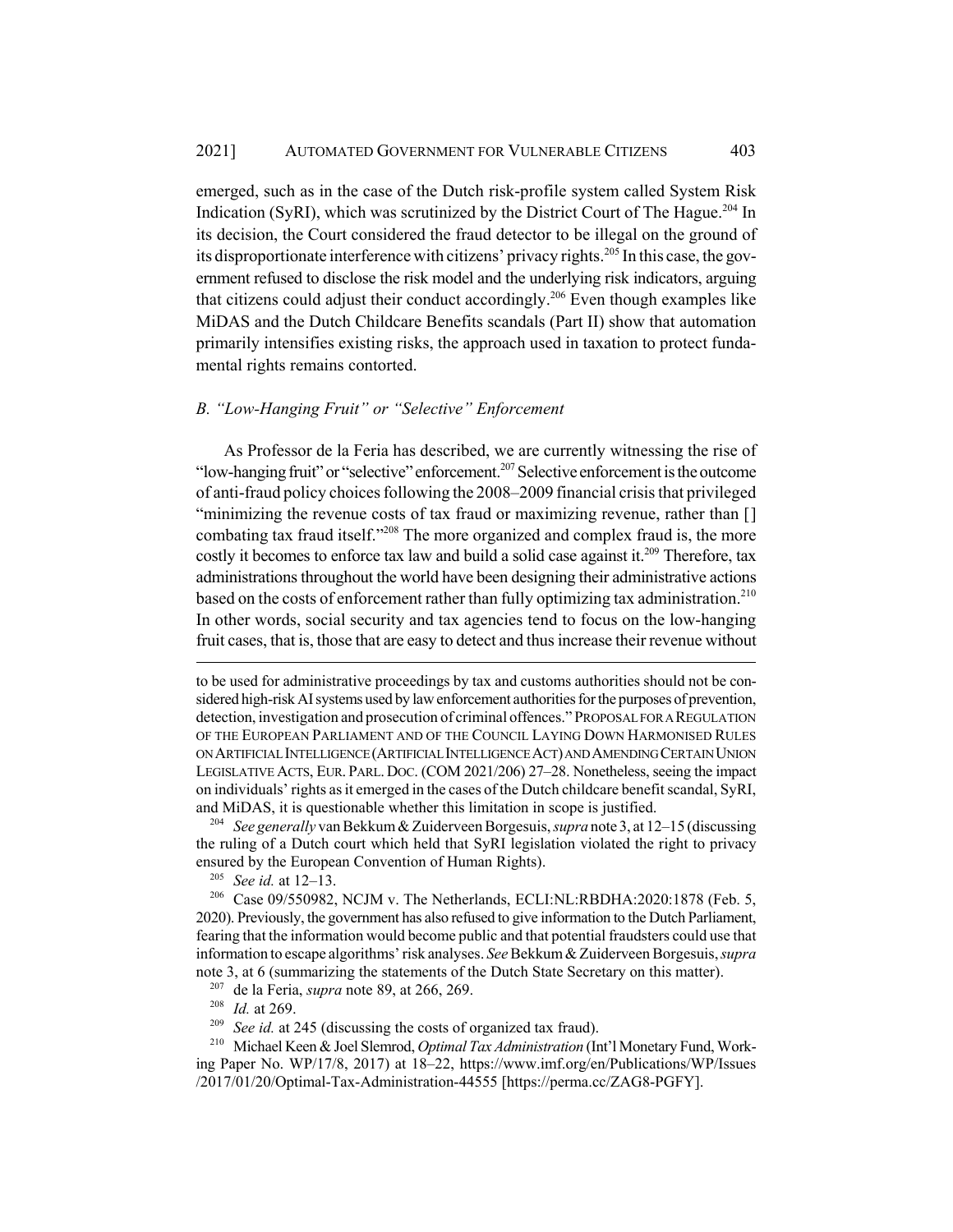requiring high administrative costs.<sup>211</sup> This praxis is even more incentivized when agencies are evaluated on the grounds of performance indicators.<sup>212</sup>

The focus on enforcement activities that are less costly, but revenue-maximizing, has clear practical consequences. As it has emerged by a ProPublica investigation, Earned Income Tax Credits (EITC) claimants are audited at a rate roughly equal to the top-earning Americans  $(1.4$  percent versus 1.6 percent).<sup>213</sup> The increasing attention given to low-income taxpayers seems to find its motivation in the typical features of what constitutes "selective enforcement."214 Unlike top-earning individuals audits, the IRS argues that EITC claimants are audited frequently because the audits can be automated and are cheaper to conduct without requiring lots of IRS personnel resources and time.<sup>215</sup> As the IRS is notoriously known for being underfunded,<sup>216</sup> the increasing automatization of fraud detectors seems inevitable. Notwithstanding, in the long run, these audits were of little help in reducing the alleged tax fraud and the error rate on EITC claims remains high due to the complexity of the system.217

<sup>214</sup> In the past, Professor Book has highlighted the IRS's vigorous compliance effort toward lower-income taxpayers and the problem regarding the scope of low-income taxpayers' compliance. Leslie Book, *The Poor and Tax Compliance: One Size Does Not Fit All*, 51 KAN. L. REV. 1145, 1156–59, 1163–65 (2003); *see also* Leslie Book, *The IRS's EITC Compliance Regime: Taxpayers Caught in the Net*, 81 OR. L. REV. 351 (2002).

<sup>215</sup> Dorothy A. Brown, *The IRS Is Targeting the Poorest Americans*, THE ATLANTIC (July 27, 2021), https://www.theatlantic.com/ideas/archive/2021/07/how-race-plays-tax-policing/619 570/ [https://perma.cc/P4KL-VWCJ].

<sup>216</sup> Recently "[l]awmakers dropped plans to pay for a roughly \$1 trillion infrastructure package in part by boosting tax-collecting enforcement at the Internal Revenue Service." Kristina Peterson & Sarah Chaney Cambon, *Senate Infrastructure Bill Drops IRS Funding, Raising Pressure for New Revenue*, WALL ST.J. (July 18, 2021, 6:01 PM), https://www.wsj.com/ar ticles/senate-infrastructure-bill-drops-irs-funding-raising-pressure-for-new-revenue-1162662 7260?page=1 [https://perma.cc/4XM9-FGLA].

<sup>217</sup> TREASURY INSPECTOR GENERAL FOR TAX ADMINISTRATION, U.S. TREASURY DEP'T,

<sup>&</sup>lt;sup>211</sup> VALERIE A. BRAITHWAITE, DEFIANCE IN TAXATION AND GOVERNANCE: RESISTING AND DISMISSING AUTHORITY IN A DEMOCRACY 200 (2009); DECLAN ROCHE, REGULATORY INSTI-TUTIONS NETWORK,AUSTRALIAN NATIONAL UNIVERSITY,TAX OFFICE PROSECUTIONS:FIRM AND FAIR REGULATORY ENFORCEMENT 9 (2006); Magdalena Malecka, *Not Your Business but Your Liability: New VAT Third-Party Liability in Poland*, 2 WORLD J. OF VAT/GST L. 253, 260 (2013).

<sup>212</sup> *See* de la Feria, *supra* note 89, at 266; *see also* David Garland, *The Limits of the Sovereign State: Strategies of Crime Control in Contemporary Society*, 36 BRIT.J.CRIMINOLOGY 445, 458 (1996).

<sup>213</sup> Paul Kiel, *It's Getting Worse: The IRS Now Audits Poor Americans at About the Same Rate as the Top 1%*, PROPUBLICA (May 30, 2019, 10:16 AM), https://www.propublica.org /article/irs-now-audits-poor-americans-at-about-the-same-rate-as-the-top-1-percent; Paul Kiel & Jesse Eisinger, *Who's More Likely to Be Audited: A Person Making \$20,000—or \$400,000?*, PROPUBLICA (Dec. 18, 2018, 5:00 AM), https://www.propublica.org/article/earned-income-tax -credit-irs-audit-working-poor [https://perma.cc/V827-H2KA] (noting also that "EITC recipients were audited at twice the rate of taxpayers with income between \$200,000 and \$500,000").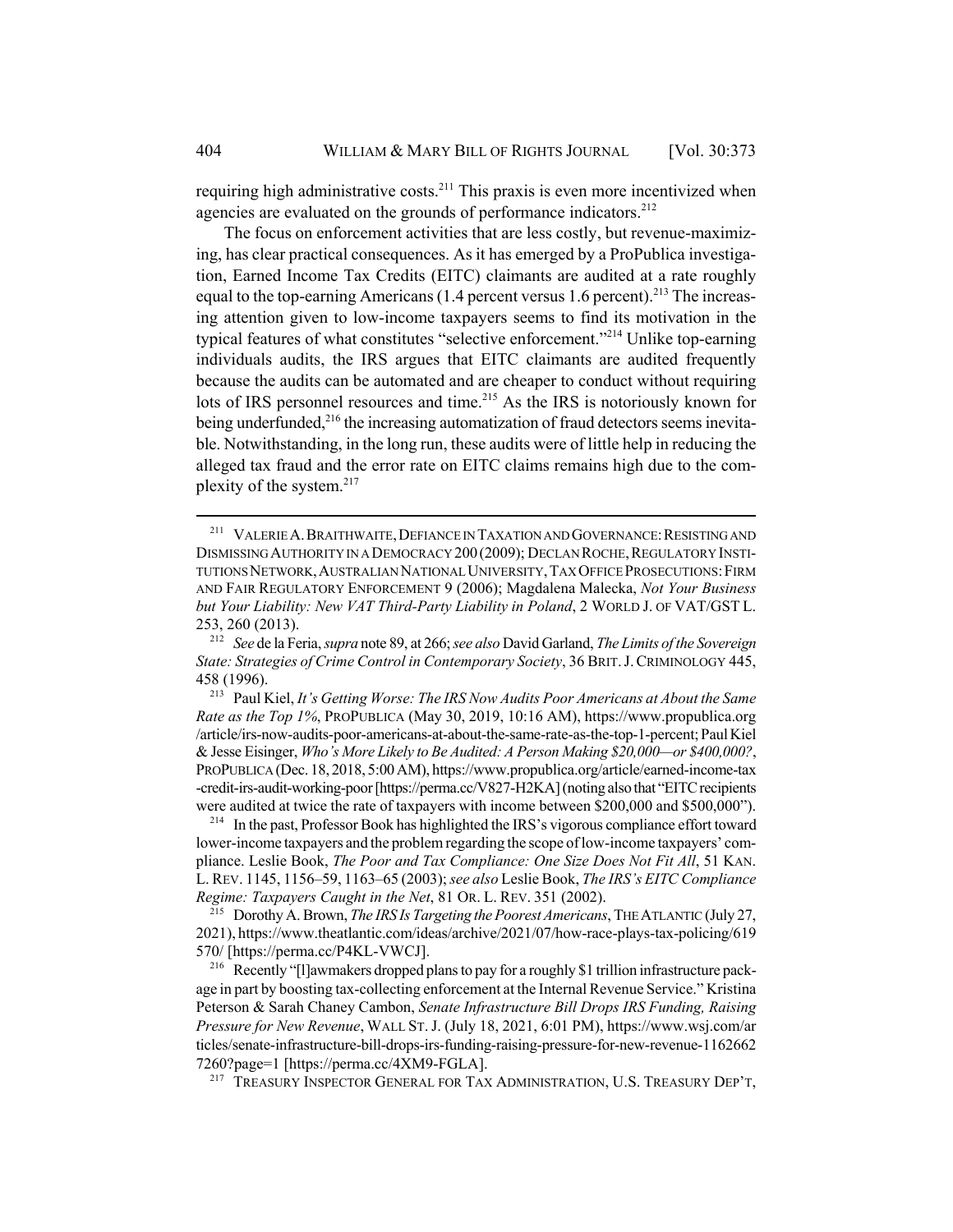Furthermore, the replacement of human street-level bureaucrats by automated systems raises "the likelihood of an even more detached, possibly despotic, administrative government."<sup>218</sup> Automated systems did not eliminate the bias of public officials. Instead, they "traded the possibility of human bias for the guarantee of systemic bias."<sup>219</sup> The blind trust of governmental officials in the correctness of the technology used will ultimately forge a selective enforcement system based on biases without anyone questioning the underlying basis. When the automated system is based on a wrong formula or has been trained with a biased dataset, the risks of tragic outcomes, especially at the detriment of the most vulnerable groups, surge. Indeed, there is a vast body of evidence on racial biases in algorithmic sentencing and risk assessment processes.<sup>220</sup> Consequently, the opacity of these systems, combined with the risk of bias resulting from decisions taken at the design stage and the data used to train automated systems, can reproduce or intensify inequalities already existing in our society. This risk can emerge in the context of tax audits as well. As explained in the work of Professor Jeremy Bearer-Friend, $^{221}$  the lack of consideration of race in the IRS audit statistics does not permit precise data on whether the IRS is currently conducting race-bias selective enforcement.<sup>222</sup> From a digitalization of tax

2021-40-036 IMPROPER PAYMENT RATES FOR REFUNDABLE TAX CREDITS REMAIN HIGH 3–4 (2021) (noting that twenty-four percent of EITC payments in FY 2020 were improper); *see also* Brown, *supra* note 215.

<sup>218</sup> Cary Coglianese & David Lehr, *Regulating by Robot: Administrative Decision Making in the Machine-Learning Era*, 105 GEO.L.J. 1147, 1153 (2017); *see* NAT'L TAXPAYER ADVOC., ANNUAL REPORT TO CONGRESS 247 (2015); *see also* Leslie Book, *Bureaucratic Oppression and the Tax System*, 69 TAX LAW. 567, 569 (2015) (In relation to the tax system and the double role of the IRS which is on one hand a revenue collector and on the other hand a benefits administrator, Leslie Book has both criticized and called on the IRS "in administering the EITC to recognize some of the characteristics of low income taxpayers, including low literacy rates, less access to internet and technology generally, and an inability to readily secure documentation that the Service may request in response to correspondence relating to eligibility.").

<sup>219</sup> Ryan Calo & Danielle Keats Citron, *The Automated Administrative State: A Crisis of Legitimacy*, 70 EMORY L.J. 797, 819 (2021).

<sup>220</sup> Sonja B. Starr, *Evidence-Based Sentencing and the Scientific Rationalization of Discrimination*, 66 STAN. L. REV. 803, 838 (2014); J. Angwin et al., *Machine Bias*, PROPUBLICA (May 23, 2016), https://www.propublica.org/article/machine-bias-risk-assessments-in-crimi nal-sentencing [https://perma.cc/V2NT-66HM]; Heidi Ledford, *Millions of Black People Affected by Racial Bias in Health-Care Algorithms*, NATURE (Oct. 24, 2019), https://www .nature.com/articles/d41586-019-03228-6 [https://perma.cc/E3CX-8BDX]; CTR. FOR DATA ETHICS AND INNOVATION, INDEPENDENT REPORT: REVIEW INTO BIAS IN ALGORITHMIC DECISIONMAKING (2020) (UK).

<sup>221</sup> Jeremy Bearer-Friend, *Colorblind Tax Enforcement*, 97 N.Y.U. L. REV. (forthcoming 2022), https://ssrn.com/abstract=3890361 [https://perma.cc/93U7-PA7M].

<sup>222</sup> *See* Brown, *supra* note 215 (A first step was taken on January 20, 2021, when President Joe Biden signed an executive order on racial equity requiring data sets collected by the federal government to be disaggregated by race. As pointed out by Professor Dorothy A. Brown and Professor Bearer-Friend, it is necessary that the government starts tracking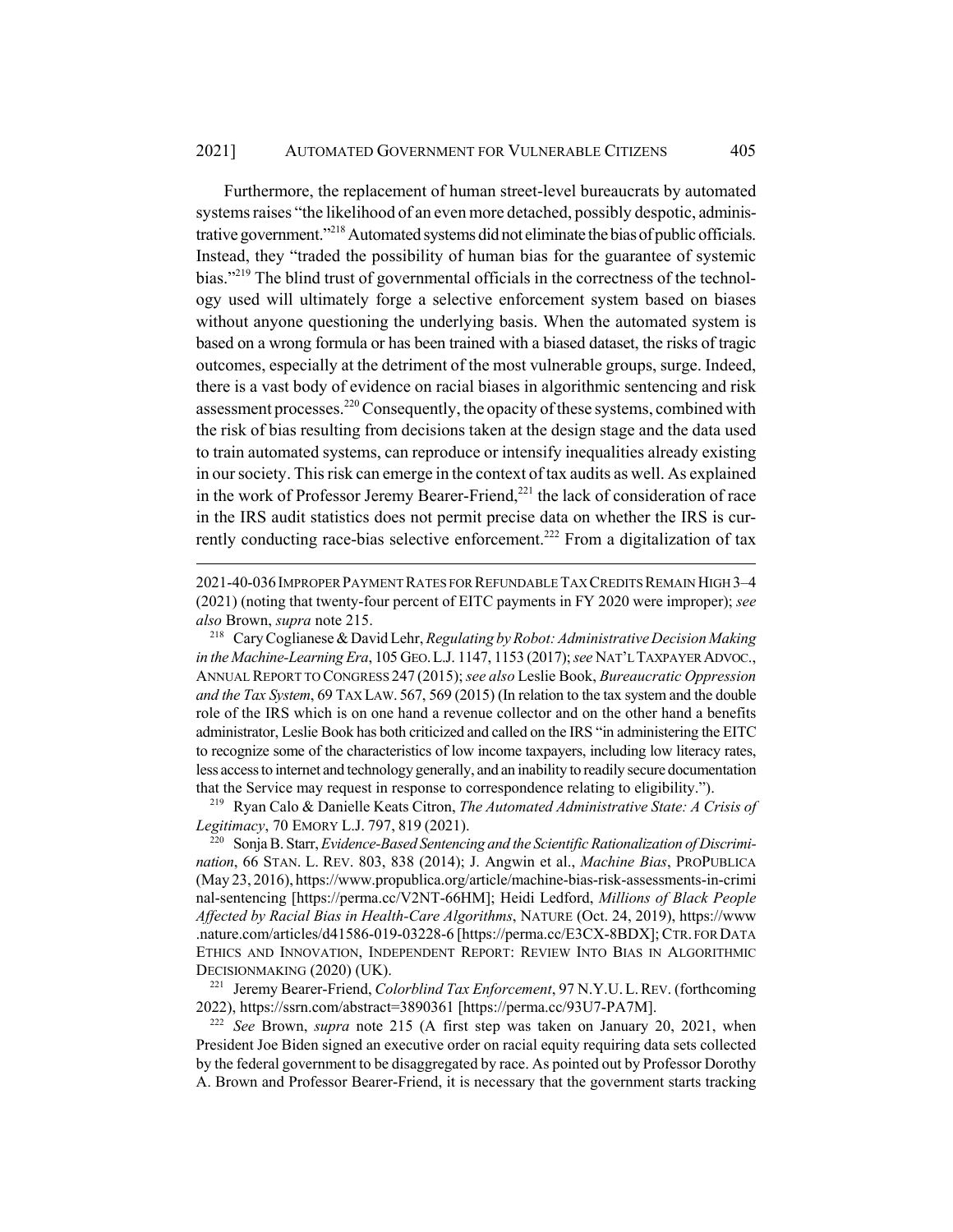authorities' enforcement activities, the lack of this data can have severe, dramatic consequences. Fraud detector systems fed with data from previous audits lacking information on race-based biases can ultimately lead to the design of a system that inherently includes these biases.<sup>223</sup> Thus, answering the outcry for more transparency on the audit data on specific communities and based on race is essential from a future-oriented perspective and in relation to how new technologies will be used in tax enforcement in the years to come.

### *C. Public vs. Private Technology and Procedural Rights*

The three cases analyzed in Part II also draw attention to the outsourcing for government functions either to privately or publicly developed technology. Both in the case of fraud detectors and tax preparation software developed by private companies, it can be questioned whether the detection and sanctioning of fraud can be seen as an "inherently governmental task," that is, a task that should only be exercised by public authorities.<sup>224</sup> Indeed, delimiting the scope of "inherently governmental tasks" evoke the latent and still never outdated debate about the division between the public and private spheres.<sup>225</sup> Traditionally, the concept of inherently governmental tasks has been connected to the idea that some public tasks are designed for the whole community's benefit.<sup>226</sup> Thus, they shall not be delegated to private actors without a detailed legal basis for outsourcing them.<sup>227</sup> As Professor

audits by race to address the biases in the system.); *see also* Bearer-Friend, *supra* note 221, at 39 (stating that the IRS is well positioned to produce statistics on race in tax administration). On the more systematic issues of the racial inequities of the Internal Revenue Code and the U.S. tax system, *see generally* DOROTHY A. BROWN, THE WHITENESS OF WEALTH: HOW THE TAX SYSTEM IMPOVERISHES BLACK AMERICANS—AND HOW WE CAN FIX IT (2021) and Francine J. Lipman et al., *U.S. Tax Systems Need Anti-Racist Restructuring*, 168 TAX NOTES FED. 855 (2020).

<sup>223</sup> *Cf.* Mayson, *supra* note 26, at 2263–67 (discussing the concerns about input variables that do not properly account for racial bias).

 $224$  In the United States this concept has been defined as "a function that it is so intimately related to the public interest as to require performance by Federal Government employees." 31 U.S.C. § 5015(2)(A). Under the "nature of the function" test, a task will be regarded as "inherently governmental" if it involves "exercising sovereign powers," depriving someone of liberty in the name of public safety. *See* Fiona O'Carroll, *Inherently Governmental: A Legal Argument for Ending Private Federal Prisons and Detention Centers*, 67 EMORY L.J. 293, 297 (2017).

<sup>225</sup> *See* Sofia Ranchordás & Ymre Schuurmans, *Outsourcing the Welfare State: The Role of Private Actors in Welfare Fraud Investigations*, 7 EUR. J. COMPAR. L. & GOVERNANCE 5, 31–33 (2020) (describing one side of the debate concerning whether private or public entities are appropriate to certain tasks).

<sup>226</sup> Carol Harlow, *"Public" and "Private" Law: Definition without Distinction*, 43 MOD. L. REV. 241 (1980); KATHRYN CHAN, THE PUBLIC-PRIVATE NATURE OF CHARITY LAW 181 (Bloomsbury Publ'g 2016).

<sup>&</sup>lt;sup>227</sup> See JOHN R. LUCKEY ET AL., CONG. RSCH. SERV., R0641 INHERENTLY GOVERNMENTAL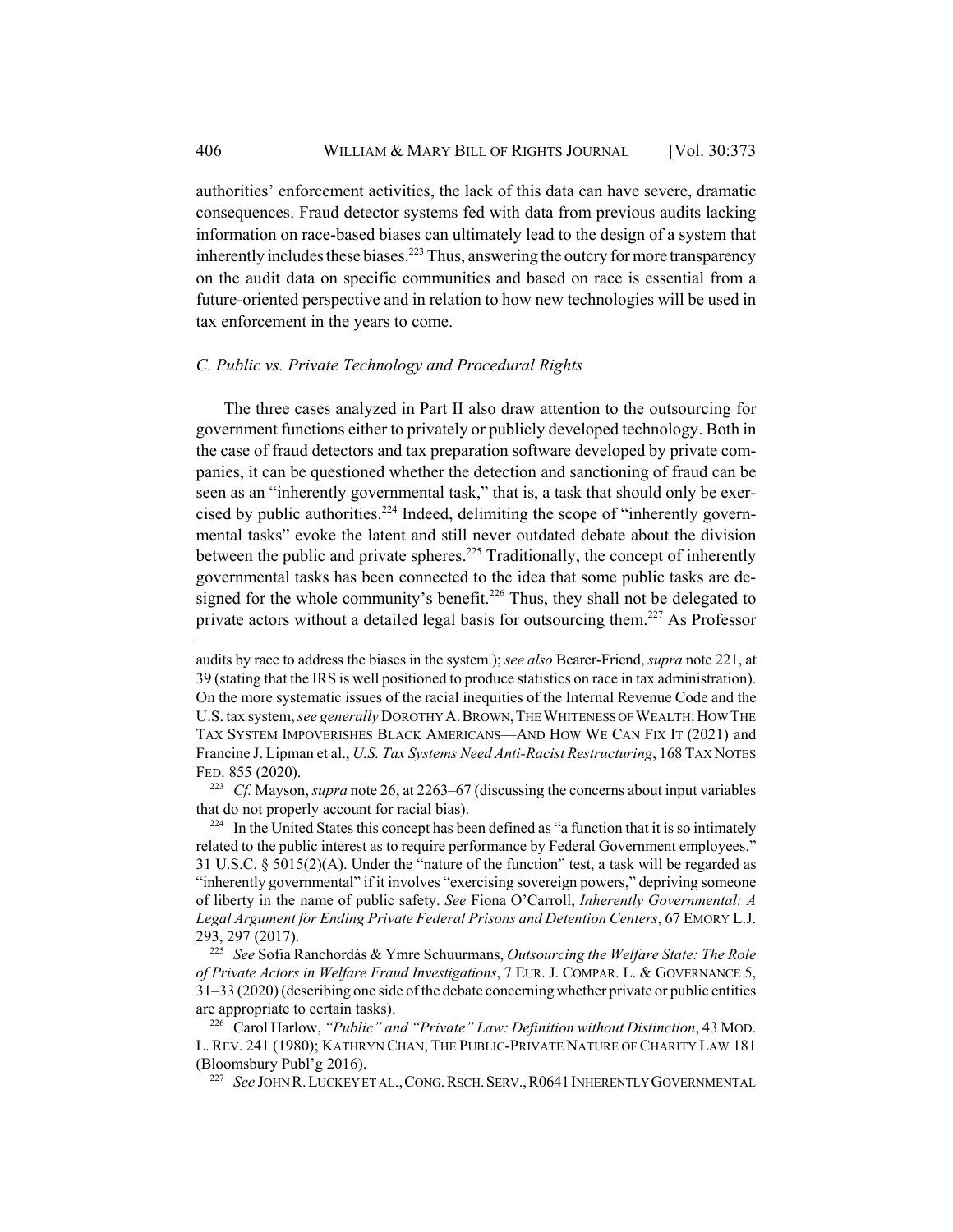Rubin alerts, private sector's actors can contribute in their own right to creating barriers to taxpayers and potential program beneficiaries since they are "governed by status differences, stranger relations, institutional pathologies, and divergent incentives."228 Given the pervasiveness and the way in which fraud detectors implemented through the use of new technologies affect fundamental rights while at the same time pursuing a public interest, this activity seems to inevitably fall into this category.229 As stated by Professor Steven J. Kelman, "certain activities are regarded as 'inherently governmental' because they involve making policy decisions or rely on the government's monopoly of the legitimate use of violence, and therefore are inappropriate for contracting no matter what the other advantages of contracting might be."<sup>230</sup> This argument could also apply to contracting out IRS tax enforcement and could convincingly be applied to contracting out the operation of prisons or welfare benefit determination decisions.<sup>231</sup> Nonetheless, also providing a tax preparation software necessary to comply with tax obligations can be seen as an indispensable service. Online filing options and pre-filled tax returns directly offered by the government help to foster a trustworthy and collaborative relationship between taxpayers and tax authorities. $232$ 

<sup>228</sup> Edward L. Rubin, *Bureaucratic Oppression: Its Causes and Cures*, 90 WASH. U. L. REV. 291, 342 (2012).

<sup>229</sup> Ranchordás & Schuurmans, *supra* note 225, at 26–31. In support for this conclusion there is a position adopted in 2014 by the Dutch Hight Court for Social Affairs. This position concerned a case involving private detectives and the Court sustained that even though the Dutch Social Welfare Act offered room for the delegation of administrative tasks in general, nonetheless law enforcement and fraud investigations constituted a core task of the public administration which could not be delegated without a specific legal provision. Case 11/6506, Centrale Raad van Beroep, ECLI:NL:CRVB:2014:2947 (Sept. 16, 2014) (Neth.).

<sup>230</sup> Steven J. Kelman, *Contracting*, *in* THE TOOLS OF GOVERNMENT: A GUIDE TO THE NEW GOVERNANCE 307 (Lester M. Salamon ed., 2002).

<sup>231</sup> *See id.*

<sup>232</sup> Significant are the reactions by taxpayers which participated in the "ReadyReturn" pilot program. *See* Bankman, Mr. Smith Gets an Education, *supra* note 123, at 11. Among some "*Wow . . . Government doing something to make our lives easier for a change. . . .*" *See id.* As Professor Bankman states in his work:

> [t]he comments supported my prior belief that the problem with filing wasn't just the time and money involved. Taxpayers don't write those kinds of comments because they save \$40, or a half an hour. They write them because filing fills them with anxiety. Once a year they are made to feel stupid, and frustrated, and this makes them angry and perhaps

FUNCTIONS AND DEPARTMENT OF DEFENSE OPERATIONS: BACKGROUND, ISSUES, AND OPTIONS FOR CONGRESS (2009) (discussing the statutory and policy definitions of "inherently governmental function"); *cf.* Gerdy Jurgens & Frank van Ommeren, *The Public-Private Divide in English and Dutch Law: A Multifunctional and Context-Dependent Divide*, 71 CAMBRIDGE L. J. 172 (2012). *See generally* PAUL R.VERKUIL,OUTSOURCING SOVEREIGNTY:WHY PRIVATI-ZATION OF GOVERNMENT FUNCTIONS THREATENS DEMOCRACY AND WHAT WE CAN DO ABOUT IT (2007); DAWN OLIVER, COMMON VALUES AND THE PUBLIC-PRIVATE DIVIDE (1999).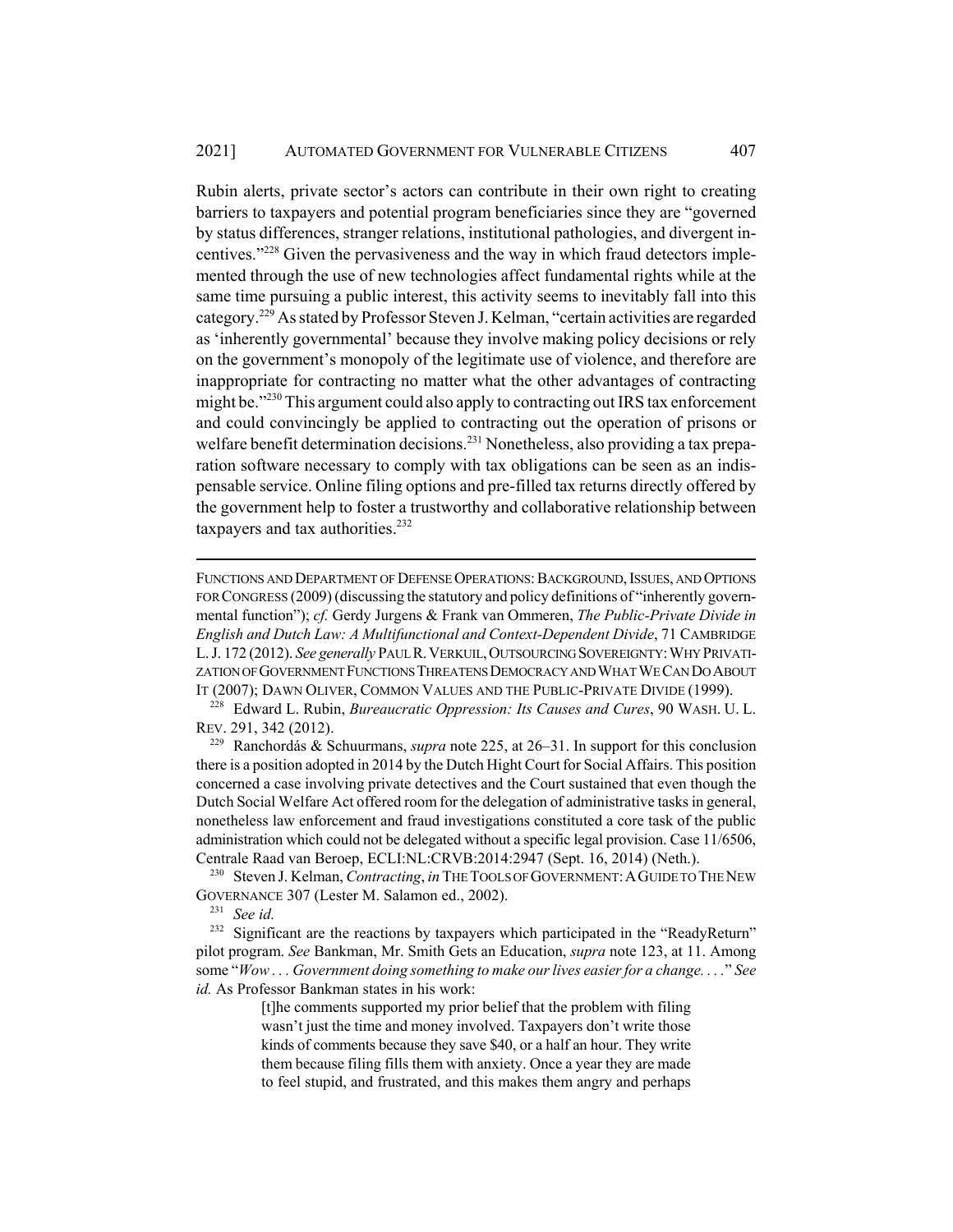1. Due Process and Fraud Detector Systems

In fraud detector systems, private actors carrying out functions for which public bodies are generally in charge raise important questions regarding accountability, transparency, and fairness. Fraud detectors consist in software built to detect fraud and build risk profiles.<sup>233</sup> When taxpayers are identified as fraudsters, they will consequently be notified.234 However, to exercise their due process rights, taxpayers will have to be aware of how a particular outcome has been reached.<sup>235</sup> From this perspective, software like MiDAS or the one used in the Childcare Benefits scandal are intermediating the possibility of exercising taxpayers' due process rights. However, as already pointed out by one of the authors of this Article in her previous research, the fact that a system is built by a public agency or by a private company can make a difference for different reasons.<sup>236</sup> First, the contractual relationship between private actors and the government is characterized by uncertainty. The lack of accountability or the challenge of applying public law obligations to private contractors that have traditionally characterized the privatization and outsourcing of public tasks raise issues regarding transparency and fairness of the administrative procedure.237 Second, the misalignment of public and private interests endangers the pursuit of the public interest that fraud detectors aim to protect.<sup>238</sup> Finally, outsourcing enforcement tasks to private companies can jeopardize the right to due process and the right to non-discrimination of the alleged fraudster.<sup>239</sup> Indeed, outsourcing public tasks can lead to the severe endangerment of fundamental rights through opaque and biased data-driven systems combined with the possible expansion or reduction of discretionary powers beyond the original intent of the legislator.<sup>240</sup> Since the interpretation of vague and indeterminate terms is mainly based on past

> a little paranoid. Most Americans don't want to hate their government, but having to contend with even the simplest income tax returns pushes a lot them in that direction.

*See id.*

<sup>234</sup> *See supra* Section II.B (discussing this point and how notification might break down). <sup>235</sup> More generally, when it comes to taxpayers' rights, how taxpayers are treated by the agency will also have an impact on their voluntary compliance. As noted by the *National Taxpayers Advocate*, "[i]f taxpayers believe they are treated, or can be treated, in an arbitrary and capricious manner, they will mistrust the tax system and be less likely to comply with the laws voluntarily. If taxpayers have confidence in the fairness and integrity of the tax system, they will be more likely to comply." NAT'L TAXPAYER ADVOC.,ANNUAL REPORT TO CONGRESS, MOST SERIOUS PROBLEMS: TAXPAYER RIGHTS: THE IRS SHOULD ADOPT A TAXPAYER BILL OF RIGHTS AS A FRAMEWORK FOR EFFECTIVE TAX ADMINISTRATION 20 (2013).

<sup>233</sup> *See supra* Section II.B (considering automatic fraud detectors in the MiDAS example).

<sup>236</sup> Ranchordás & Schuurmans, *supra* note 225, at 7–8.

<sup>237</sup> *Id.* at 26.

<sup>238</sup> *Id.* at 26.

<sup>239</sup> *Id.* at 24.

<sup>240</sup> *Id.* at 31.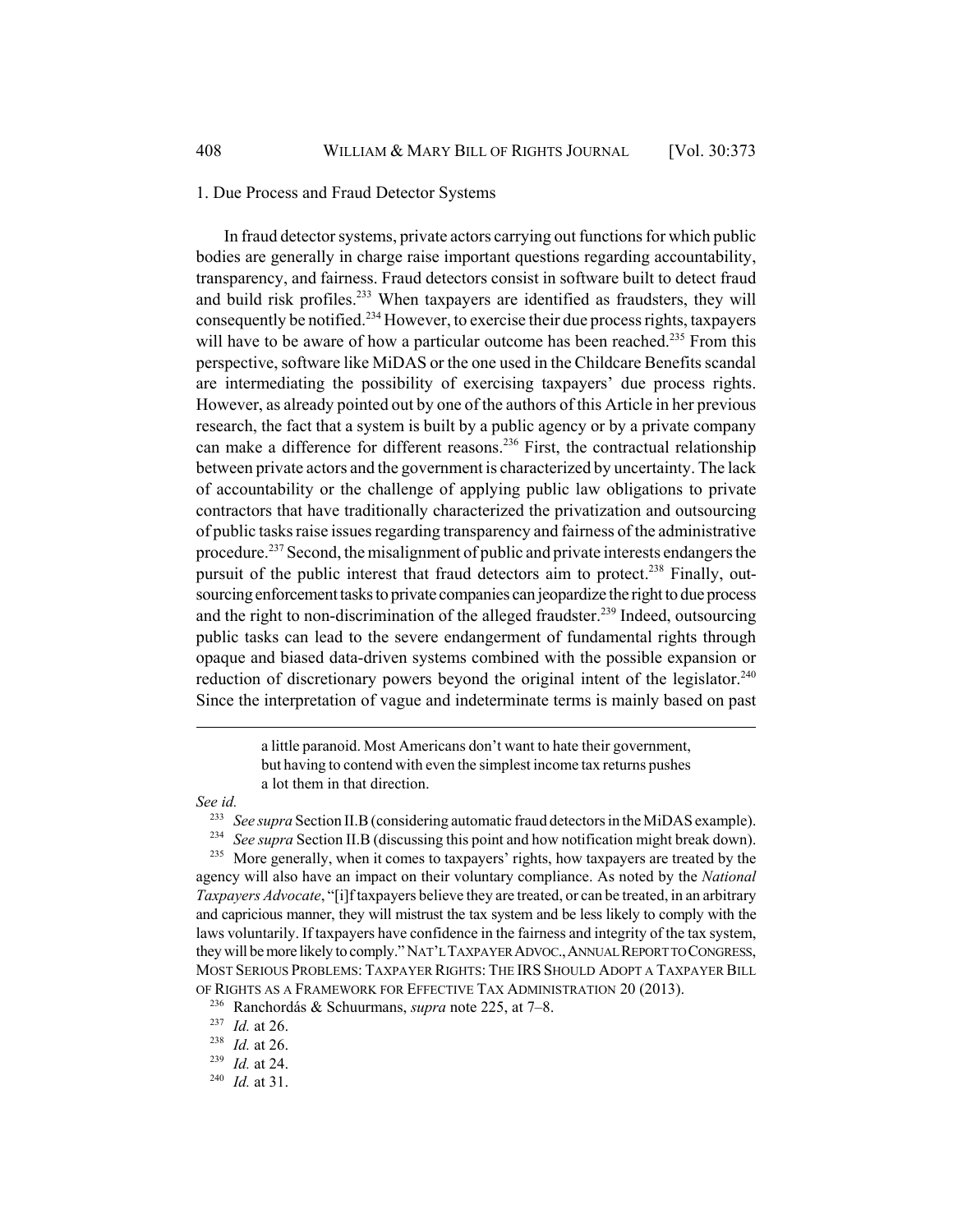data analytics, the ultimate outcomes might be undesirable (e.g., the commission of a crime by an individual belonging to a specific ethnic group that has defrauded the system can lead to the system flagging all individuals belonging to a certain ethnic group combined with other indicators).<sup>241</sup> These types of issues can, nonetheless, also arise in public automated systems, such as in the Dutch childcare benefit scandal.<sup>242</sup> Due to the misalignment of interests and values between public and private parties, the involvement of private companies in carrying out inherently governmental tasks can enhance the risk of unfair, disproportionate, and discriminatory treatment.<sup>243</sup> Thus, under these circumstances, private companies developing automated systems must follow ethical standards and align their technology with public values and rules characterizing public law enforcement.<sup>244</sup>

In order to safeguard citizens' procedural rights, data-driven systems and opaque strategies should also be made transparent. Also, accountability mechanisms have to be put in place to enable citizens to fully understand how a decision has been made.<sup>245</sup> Additionally, the implications of outsourcing of public tasks need to be also considered from a digital divide perspective. Delegating "inherently governmental tasks" to private companies must not be used as an excuse to avoid addressing digital divide concerns in the area of digital government.

### 2. Tax Preparation Software

In many other countries (e.g., The Netherlands), TurboTax would not be necessary because tax authorities provide taxpayers with pre-filled tax returns which already contain the most relevant income information.<sup>246</sup> Nonetheless, the U.S. tax system still largely relies on the market in the form of commercial preparers and software to assist in the submission of the tax return and the application process for benefits.<sup>247</sup> Taxpayers acting as consumers can choose to purchase products or services, which, albeit at a cost in terms of fees, enables them to gain access to those benefits.<sup>248</sup> Moreover, since the U.S. government only accepts online tax returns if submitted by one of the private companies acting as their partners, these companies

<sup>241</sup> *Id.* at 31.

<sup>242</sup> *Id.* at 12.

<sup>243</sup> *Id.* at 31.

<sup>244</sup> *Id.* at 34.

<sup>245</sup> *See generally* Maayan Perel & Niva Elkin-Koren, *Black Box Tinkering: Beyond Disclosure in Algorithmic Enforcement*, 69 FLA. L. REV. 181, 181, 184 (2017) (advocating for public engagement with algorithm systems of online enforcement).

<sup>246</sup> Helaine Olen, Opinion: *Americans Spend Hours and Hours Preparing Their Taxes. We Shouldn't Have To.*, WASH. POST (May 15, 2021, 9:00 AM), https://www.washington post.com/opinions/2021/05/15/americans-spend-hours-hours-preparing-their-taxes-we -shouldnt-have/ [https://perma.cc/CUM5-6Z56].

<sup>247</sup> Leslie Book, *Bureaucratic Oppression and the Tax System*, 69 TAX LAW. 568, 587 (2016). <sup>248</sup> *Id.*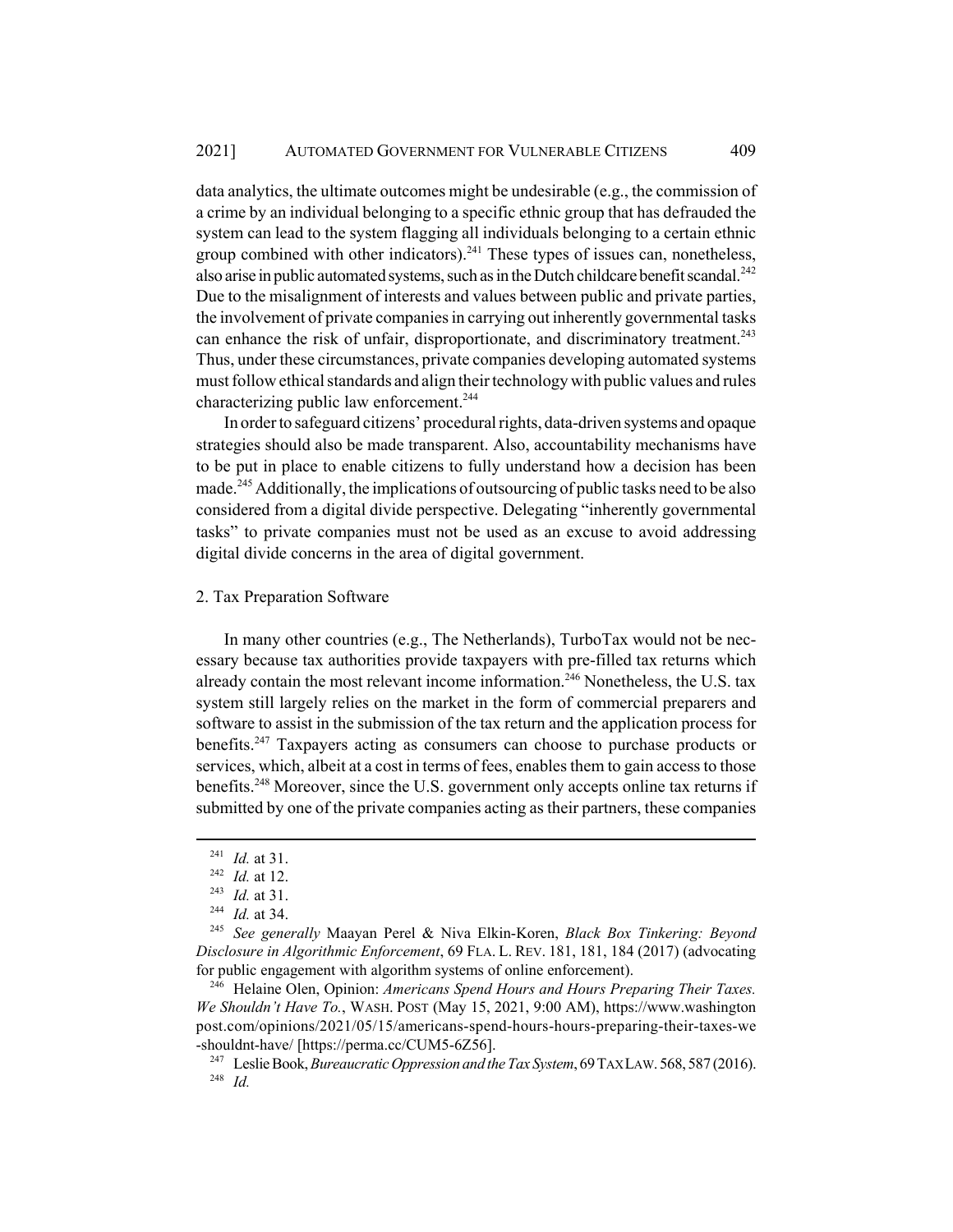also represent the only gateway to send a tax return online.<sup>249</sup> From this perspective, the software behind TurboTax intermediates taxpayers' compliance to their tax obligations (i.e., submitting their tax returns).<sup>250</sup> At the same time, it intermediates access to their rights since they will be entitled to tax refunds depending on the submission of their tax return.<sup>251</sup> However, this intermediation comes at a cost masqueraded through "dark patterns" even when not due.

Although, as theorized by Professor Lawsky, tax preparation software is merely transposing into computer code the algorithm already codified in tax return forms by the government, and there is case law and scholarly debate on the consequences of mistakes included in the tax return.<sup>252</sup> Similarly, it has also been questioned whether taxpayers' reliance on computer tax software may be permitted as reasonable cause in good faith exempting taxpayers from the accuracy-related penalty of section  $6662(a)$  IRC (so-called TurboTax Defense).<sup>253</sup> Moreover, another important aspect in tax returns is how private tax preparation software interacts with the support given through (automated) legal guidance by the IRS itself. Through what Professors Blank and Osofsky indicate as legal calculators (i.e., Interactive Tax Assistant  $(ITA)$ ), simplexity is delivered more interactively.<sup>254</sup> It asks taxpayers simplified questions about underlying facts and provides personalized answers to taxpayers' specific questions.255 Because of the tailored nature of their questions and answers and the illusion of speaking directly with the IRS, taxpayers might be persuaded to directly talk with the IRS and be induced to higher reliance on these services instead of seeking help from professional advisors.<sup>256</sup> Nonetheless, when the legal issues underlying the taxpayers' question rely upon factual assumptions or involve ambiguous legal

<sup>252</sup> *See generally* Sarah Lawsky, *Form as Formalization*, 16 OHIO ST.TECH.L.J. 115 (2020) (arguing that tax preparation programs do not encode the law but encode the tax *forms*).

<sup>253</sup> Compare successful uses of the TurboTax defense in Thompson v. Comm'r, 94 T.C.M. (CCH) 24, 25 (2007), and Olsen v. Comm'r, No. 11658-10S, 2011 BL 399552 (T.C. Nov. 23, 2011), with the majority of cases which have been unsuccessful in asserting a viable TurboTax defense: Bunney v. Comm'r, 114 T.C. 259, 267 (2000); Lam v. Comm'r, 99 T.C.M. (CCH) 1347, 1349 (2010); Parker v. Comm'r, No. 26478-08S, T.C. Summ. Op. 2010-78, 2010 BL 382909; Au v. Comm'r, 100 T.C.M. (CCH) 400 (2010); Anyika v. Comm'r, 101 T.C.M. (CCH) 1322 (2011). For the academic debate, see Jay A. Soled & Kathleen D. Thomas, *Regulating Tax Return Preparation*, 58 B.C.L.REV. 151, 171–79 (2017), and Rodney P. Mock & Nancy E. Shurtz, *The TurboTax Defense*, 15 FLA. TAX REV. 443, 476–80 (2014).

<sup>254</sup> Blank & Osofsky, *Legal Calculators*, *supra* note 187, at 74, 75; *see also* Blank & Osofsky, *supra* note 22, at 184.

<sup>249</sup> *See* Rodney P. Mock & Nancy E. Shurtz, *The TurboTax Defense*, 15 FLA. TAX REV. 443, 507 (2014).

<sup>250</sup> *See id.* at 463.

<sup>251</sup> *See* Francine J. Lipman, *The Working Poor are Paying for Government Benefits: Fixing the Hole in the Anti-Poverty Purse*, *in* CRITICAL TAX THEORY 276, 276–77 (Anthony C. Infanti & Bridget J. Crawford eds., 2010).

<sup>255</sup> Blank & Osofsky, *supra* note 22, at 218; Blank & Osofsky, *Legal Calculators*, *supra* note 187, at 75.

<sup>256</sup> Blank & Osofsky, *supra* note 22, at 202.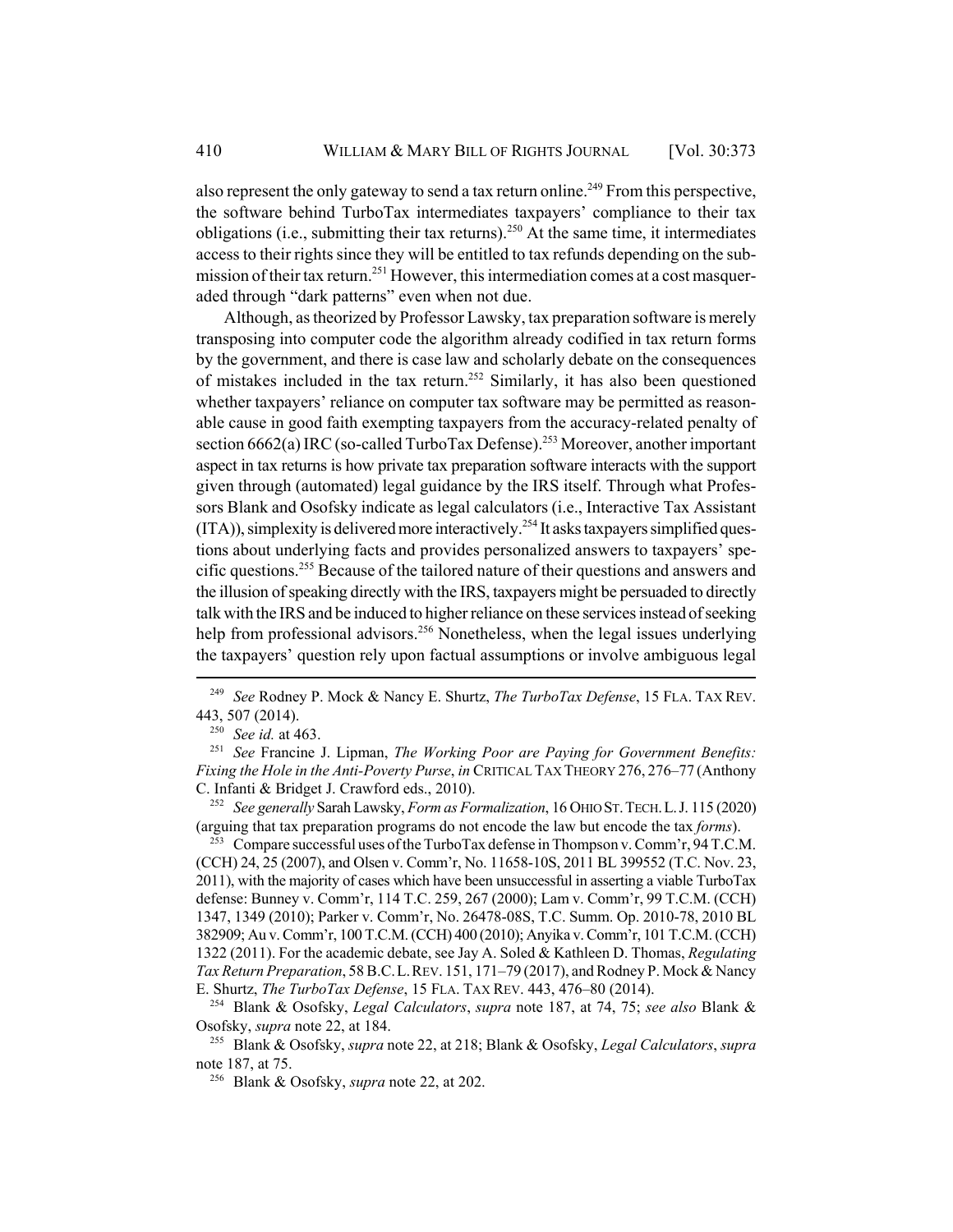standards, automated legal guidance systems may provide suggestions at odds with what the law prescribes.<sup>257</sup> Thus, the core question is whether taxpayers can rely on the guidance delivered by these services, their legal value, and the consequences of "erroneous advice." According to the IRS, taxpayers should not be entitled to tax penalty abatement in cases of "erroneous advice" provided by the ITA.<sup>258</sup> Furthermore, scholars have already highlighted that even though the taxpayers could try to defend themselves by asserting that the advice received by ITA is a "reasonable cause and good faith" defense against accuracy-related tax penalties, this appears to be a dead-end strategy.259 Moreover, the increasing use of legal calculators is also a reaction to the budget cuts of the IRS, which has reduced the number of customer service agents and thus, impacted taxpayers' possibility to receive assistance.<sup>260</sup> Since wealthy taxpayers can afford counselors and eventually request a private letter ruling behind the payment of a fee directly from the IRS, it derives that middle- and lower-income individuals are the groups who most likely will turn to ITA for help.<sup>261</sup> For the same reason, they will also be the group primarily using tax preparation software for filling and submitting their tax return electronically. At the same time, complexities and issues pointed out concerning the digital divide when services are digitally provided by governments become relevant also in this context.<sup>262</sup>

Free pre-filled tax returns provided by governments and automated legal guidance based on simplexity can be a step forward for lower-income taxpayers who cannot afford a tax advisor.<sup>263</sup> Nevertheless, the lack of clarity regarding the consequences

 $\int_{259}^{1}$  *Id.* 

<sup>261</sup> *Internal Revenue Service Operations and the President's Budget for Fiscal Year 2016: Hearing Before the Subcomm. on Fin.*, 114th Cong. 5–8 (2015) (statement of Hon. John A. Koskinen, Comm'r of Internal Revenue).

<sup>262</sup> *See supra* Part I.

<sup>&</sup>lt;sup>257</sup> *Id.* 210–17.<br><sup>258</sup> *Id.* at 234. L

*Id.* at 234. Unlike private letter rulings issued to specific taxpayers, the IRS does not consider statements by ITA to be written advice upon which taxpayers can rely. Moreover, on the ITA website, the IRS explicitly states that the penalty abatement provision (section 6404(f) IRC), which applies when the IRS provides erroneous advice to taxpayers, does not apply to any statements provided by ITA.

<sup>&</sup>lt;sup>260</sup> Press Release, Treasury Inspector General for Tax Administration, TIGTA Report: New Web-based Tool Gets Good Reviews From IRS Taxpayer Assistors (May 10, 2011), https:// www.treasury.gov/tigta/press/press\_tigta-2011-24.htm [https://perma.cc/LYX7-JF6Y]. For the overall risks deriving from the underfunding of the IRS, *see generally* Leandra Lederman, *The IRS, Politics, and Income Inequality*, 150 TAX NOTES 1329, 1329, 1331–32 (2016).

<sup>&</sup>lt;sup>263</sup> The revision of government-private industry preparer partnership providing free Internet tax preparation and filing services has been long advised by academic and policy makers as well. See IOTA, *supra* note 83, at 5–6, 10 and also Lipman, *supra* note 251, at 279–80, who in 2003 already recommended a revised government-private industry preparer partnership providing free Internet tax preparation and filing services together with the simplification of applicable tax provisions, an offsetting tax preparation tax credit and government-supported volunteer income tax assistance clinics open all year to assist low-income individuals with tax preparation, filing, correspondence, and other financial education and banking assistance.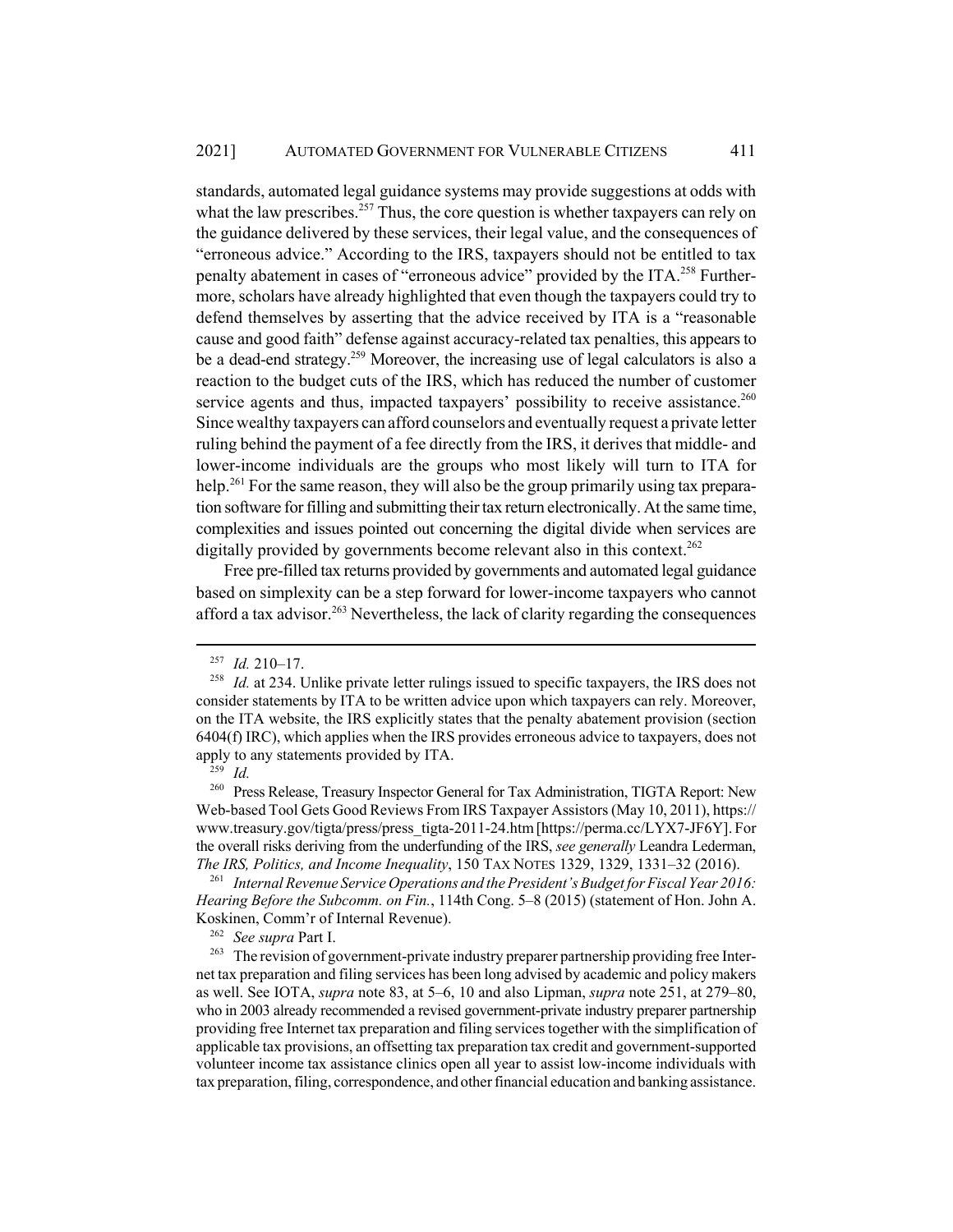of making mistakes due to incorrect automated legal guidance, combined with the issues arising from tax preparation software leaves middle- and lower-income taxpayers in a critical situation. On the one hand, relying on suggestions provided by technological solutions as ITA, they might ultimately be misguided.<sup>264</sup> On the other hand, when filling in and submitting their tax returns, their fears get monetized under the payment of a fee for additional services to seek only purported reassurance.<sup>265</sup> Consequently, lower-income taxpayers are once again the ones paying the higher price of the implications of the privatization of public functions due to budget constraints.

### IV. AUTOMATING LAW FOR NON-AVERAGE CITIZENS

The digitization and automation of government, in particular of tax obligations and social security benefits, have important legal implications: citizens may be unfairly and unequally treated, misled by privately developed software, and fall prey to obscure fraud detection software.<sup>266</sup> When this happens, they may also be unable to fully understand how decisions against them were made, and not have full access to administrative justice. Drawing on the cases exposed in Part II and their legal implications (Part III), this Part focuses on the discussion of the overlooked crux of the problem and how to solve it: the failure to design digital government, automation, and law enforcement for all citizens, rather than for the average tech-savvy, middleincome citizen.

Digital government and its respective automated systems are primarily designed for so-called "average citizens" who have access to the Internet, have typical literacy and digital skills, and can thus apply for public services and exercise their rights online without requiring any additional assistance.<sup>267</sup> However, law is not designed only for "average citizens." Instead, in a modern Western legal system guided by the rule of law, law confers rights and obligations to all citizens and in many cases, also to legal residents, regardless of their ethnicity, gender, age, income, and ability to participate in the digital society.<sup>268</sup> Digital tools that focus only on average tech-savvy citizens, leaving out millions of citizens who do not fit the technological narrative, generate by definition a situation of inequality.<sup>269</sup> This effect was visible in the digital tax cases (Part II) where thousands of citizens were wrongfully "punished" for not being able to navigate both the legal and digital systems. This situation was also the result of the so-called "low-hanging fruit" enforcement (Part III), which targets vulnerable citizens. Even though the law is equal for everyone, the digitization of

<sup>264</sup> Blank & Osofsky, *supra* note 22, at 208–09.

<sup>265</sup> *See* Lipman, *supra* note 251.

<sup>266</sup> *See* Ranchordás & Schuurmans, *supra* note 225, at 28–29.

Blank & Osofsky, *supra* note 22, at 225.

<sup>268</sup> *What is the Rule of Law*, U.N., https://www.un.org/ruleoflaw/what-is-the-rule-of-law/ [https://perma.cc/WX9V-ZKGG].

<sup>269</sup> *See* Blank & Osofsky, *supra* note 22, at 186.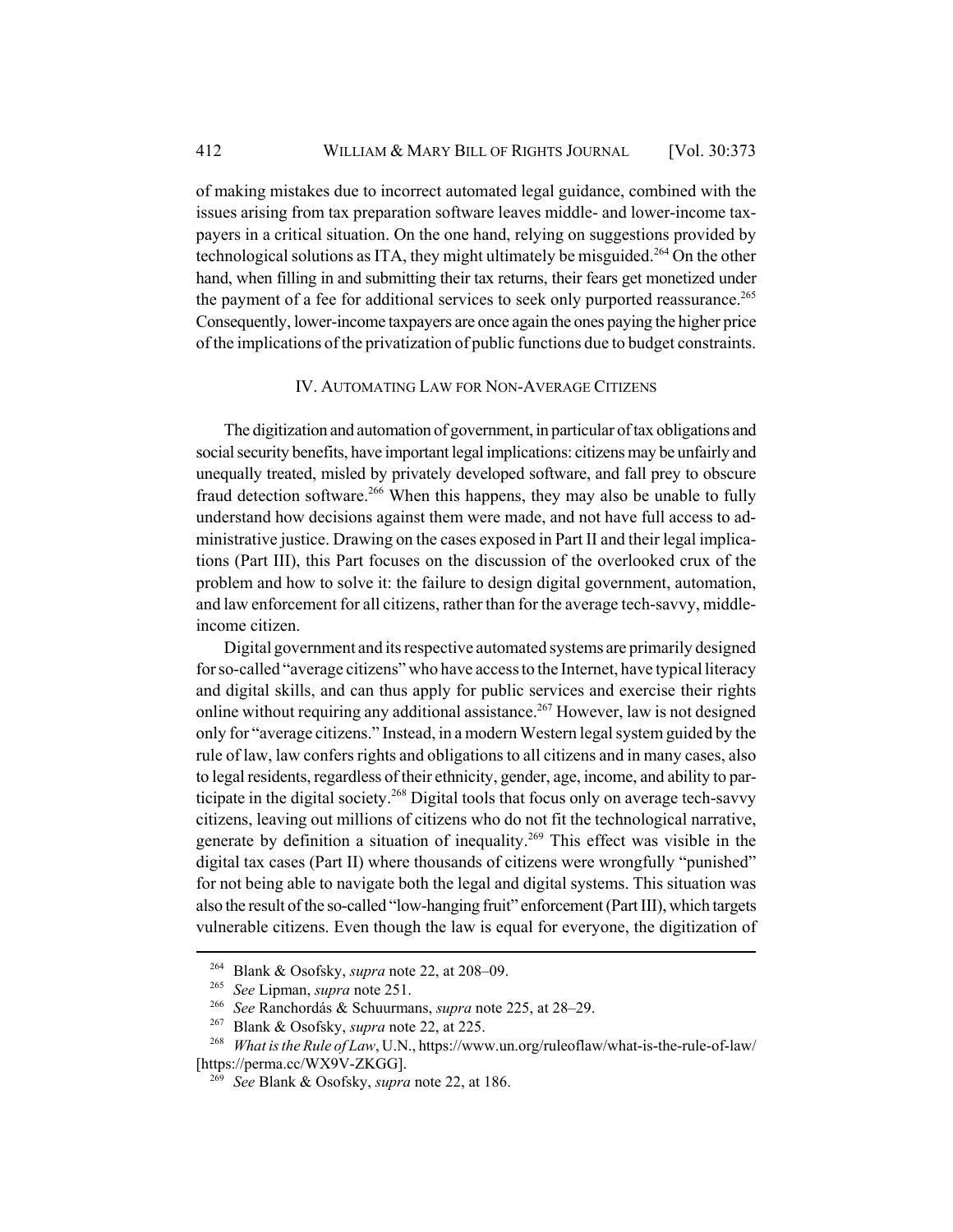government transactions and fraud detection results in more punishment of the most vulnerable citizens in our society.<sup>270</sup> These citizens are in a detrimental position first because they are less well-versed in the use of technology and may thus make mistakes.271 Second, these citizens are more easily caught by automated systems that interpret their mistakes or oversights as attempted fraud or risk of committing fraud.<sup>272</sup> Automated bureaucracy together with the opacity of systems and the desire to cut costs has thus dehumanizing consequences for non-average citizens. However, tax administrations do not take into account the needs of "vulnerable citizens" because when citizens do not have a documented disability, their challenges are invisible. This Part addresses this gap by delving into the concepts of "vulnerability" and "vulnerable citizens" and providing some insights into how the needs of vulnerable citizens (regardless of the source of their vulnerability) should also be accounted for in the design of digital government.

### *A. Average vs. Vulnerable Citizens*

As Part II showed, the acritical digitization and automation of government has a particularly detrimental impact on vulnerable citizens. In 2019, the UN Special Rapporteur on Extreme Poverty and Human Rights strongly criticized the digitalization and automation of public services, including when applied to welfare benefits.<sup> $273$ </sup> The UN Rapporteur shed light on how instead of ameliorating the services provided to citizens, technology was putting the human rights of the poorest and most vulnerable at risk.<sup>274</sup> The lack of transparency and algorithmic biases were among the causes of discrimination and consequent exclusion.275 For the young, middle-class, educated, and tech-savvy citizens, digitalization expanded access to state services. But for senior citizens, low-income individuals, and many invisible minorities, it excluded them. This section explains more in detail how this phenomenon occurs, even when the text of the law seeks to guarantee equality among citizens.

<sup>270</sup> *See* Ranchordás & Schuurmans, *supra* note 225, at 30.

<sup>271</sup> U.N. Secretary-General, *Report of the Special Rapporteur on Extreme Poverty and Human Rights*, ¶¶ 45–46, 48, U.N. Doc. A/74/48037 (Oct. 11, 2019).

<sup>272</sup> *See* Ranchordás & Schuurmans, *supra* note 225, at 28–29.

<sup>273</sup> *See generally* U.N. Secretary-General, *Report of the Special Rapporteur on Extreme Poverty and Human Rights*, U.N. DOC. A/74/48037 (Oct. 11, 2019). *World Stumbling Zombie-Like Into a Digital Welfare Dystopia, Warns UN Human Rights Expert*, U.N.HUM.RTS.OFF. HIGH COMM'R (Oct. 17, 2019), https://www.ohchr.org/EN/NewsEvents/Pages/DisplayNews .aspx?NewsID=25156 [https://perma.cc/BW3R-8W3B]; Philip Alston (Special Rapporteur on Extreme Poverty and Human Rights), *Amicus Curiae Supporting Petitioners in NJCM c.s./De Staat der Nederlanden (SyRI) before the District Court of The Hague* (case number: c/09/550982/HA ZA 18/388), https://www.ohchr.org/Documents/Issues/Poverty/Amicusfinal versionsigned.pdf [https://perma.cc/C239-XVLS].

<sup>274</sup> U.N. Secretary-General, *Report of the Special Rapporteur on Extreme Poverty and Human Rights* ¶ 53, U.N. Doc. A/74/48037 (Oct. 11, 2019).

<sup>275</sup> *Id.* ¶ 77.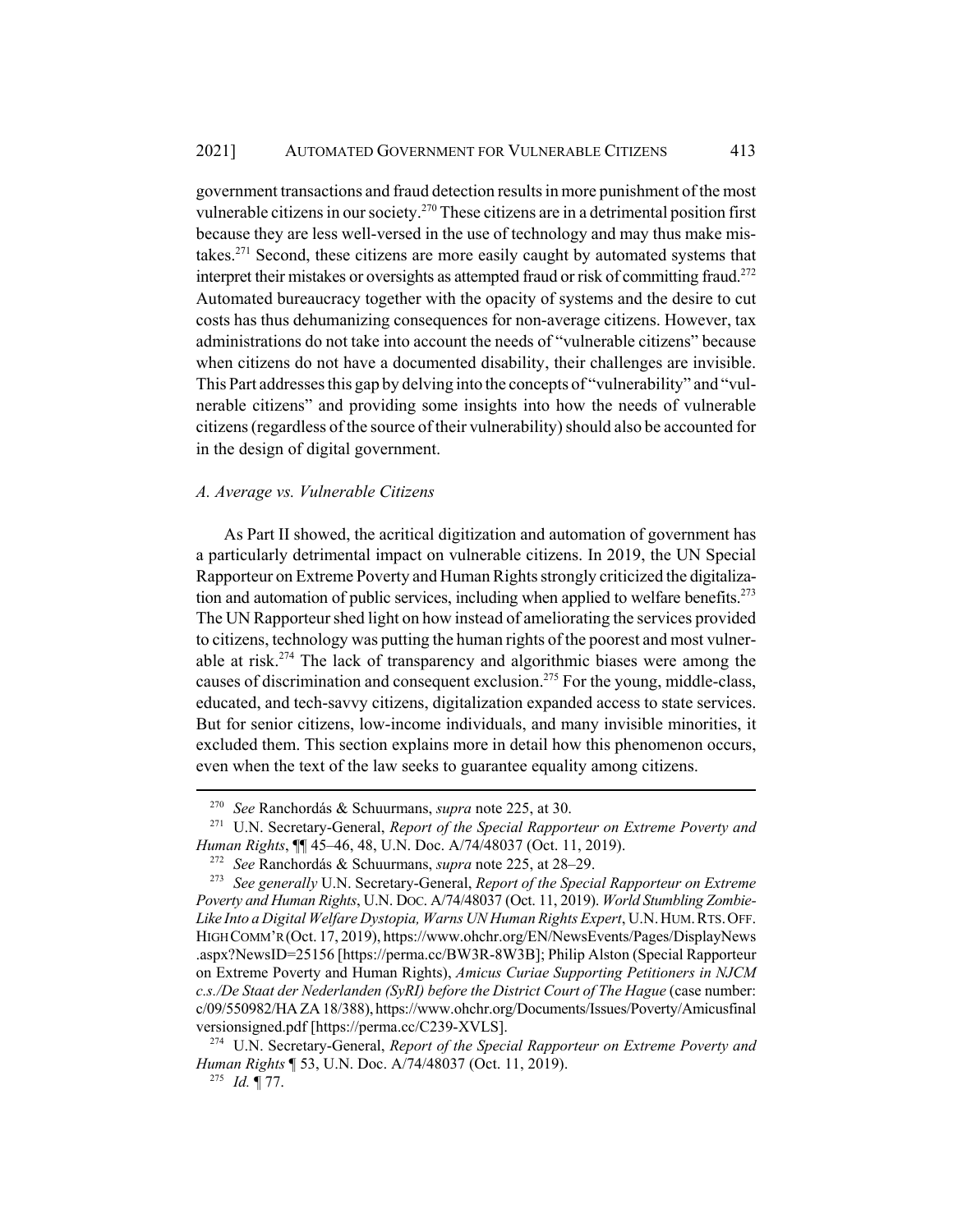The digital technology employed to digitize government services, or make automated decisions, aims to optimize administration. Therefore, it treats all citizens as statistical data or categories: "average citizens" who have a reasonable understanding of the law, have the ability to fill in forms, can understand how government websites work, and can thus use them. These systems simplify the law and the language that is used, but they are not overly patronizing. "Average citizens" can engage independently with technology and require little assistance. Interestingly, it is not easy to support the technological perception of the "average citizen" as a reasonably tech-savvy (male) citizen. The "average citizen" for the technology industry developing software does not necessarily match the statistical reality, especially in racially, ethnically, and income diverse countries like the United States. In 2018, the *Washington Post* ran a profile of the "average citizen" based on Census Bureau data and recent polling and concluded that the average American was a white woman in her fifties, with a Bachelor's degree, average income, who lives in her own house with her spouse.<sup>276</sup>

The average citizen does not exist from a legal perspective. It is an implicit category that is supposed to refer to everyone who does not require assistance because of a disability, as established for example, in the Americans with Disabilities Act.<sup>277</sup> There is thus the assumption that citizens can either perform the government transactions they are by law required to do or if they cannot and are not disabled, there is something wrong. Since average citizens are indeed the most representative category statistically speaking, automated systems assume that they can fill in the required forms for their needed government transactions or can easily afford and use a tax preparation software like TurboTax. Digital government is designed thus for individuals with average literacy and digital skills. The assumption is that average citizens only leave patterns of mistakes (such as the ones that triggered the MiDAS and the Dutch childcare benefits scandal) if they have the intent to commit fraud. However, not all citizens are "average citizens" or are citizens with special needs that can be legally entitled to permanent assistance in their government transactions. Also, the idea that the "average citizen" has certain skills may be statistically true but it is not sufficiently nuanced and it fails to consider evidence showing that about 130 million Americans lack proficiency in literacy, reading below the equivalent of a sixth-grade level.<sup>278</sup> According to the Pew Research Center, America's digital literacy

<sup>276</sup> Philip Bump, *This Is What the Average American Looks Like in 2018*, WASH. POST (Aug. 13, 2018), https://www.washingtonpost.com/news/politics/wp/2018/08/13/this-is-what -the-average-american-looks-like-in-2018/ [https://perma.cc/2PLU-XN57].

<sup>277</sup> *What Is the Definition of Disability under the ADA?*, ADA NAT'L NETWORK, https:// adata.org/faq/what-definition-disability-under-ada [https://perma.cc/7KS9-52XT] (last updated Sept. 2021).

<sup>278</sup> Michael T. Nietzel, *Low Literacy Levels Among U.S. Adults Could Be Costing the Economy \$2.2. Trillion a Year*, FORBES (Sept. 9, 2020, 7:14 AM), https://www.forbes.com/sites /michaeltnietzel/2020/09/09/low-literacy-levels-among-us-adults-could-be-costing-the-eco nomy-22-trillion-a-year/?sh=2b6627c44c90 [https://perma.cc/LK84-8YLY].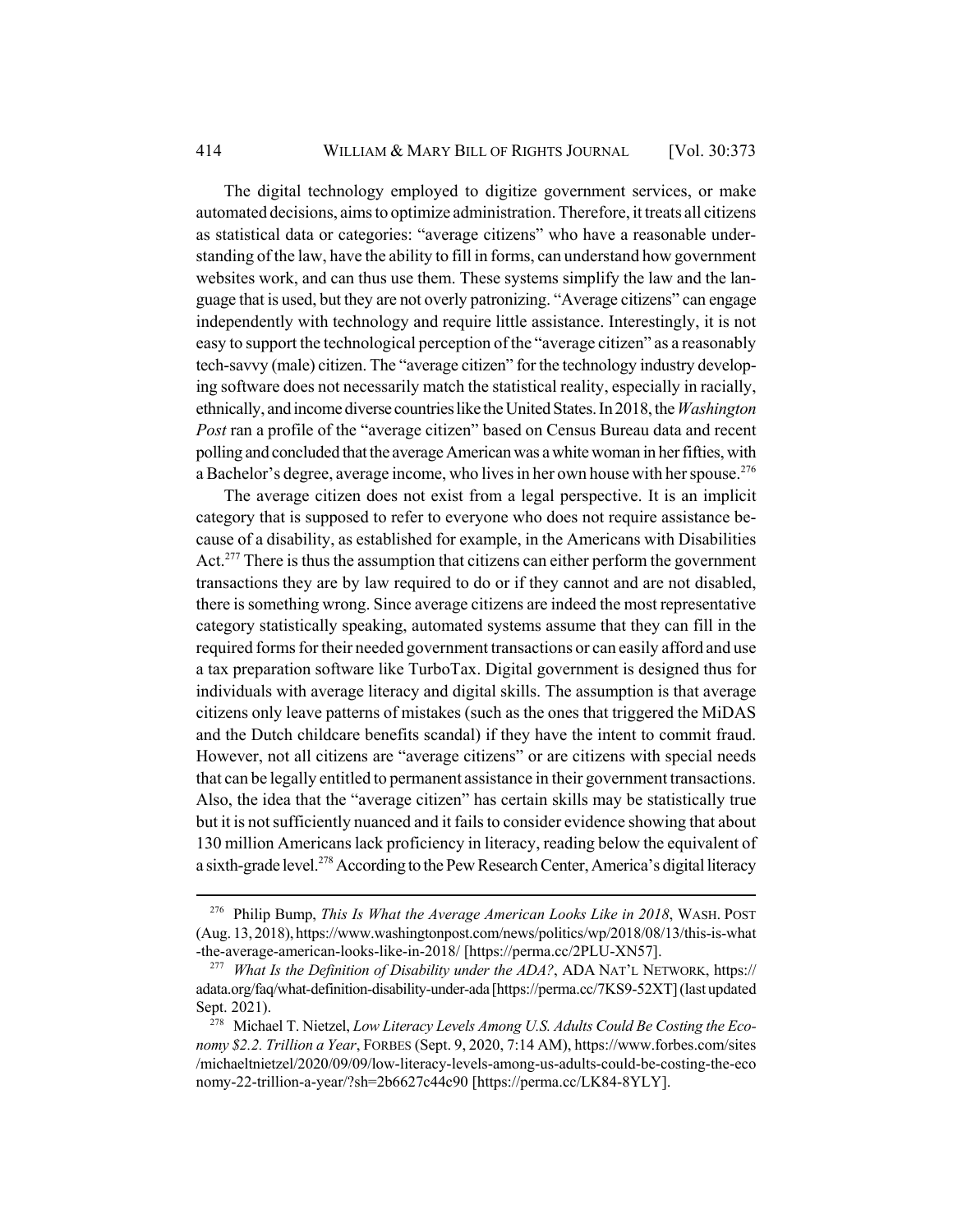is also lacking, with about sixty percent of adults failing to demonstrate sufficient digital skills (e.g., ability to detect a phishing scam on social media, website, email or through text messages; or ability to work with a true two-factor authentication system).<sup>279</sup> This means that millions of citizens who are not officially entitled to assistance may still find it difficult to engage with digital government.<sup>280</sup>

In between the categories of "average citizens" and "citizens with special needs," there are millions of citizens who may commit mistakes due to lack of time, literacy, mental capacity or unwillingness to engage with technology. There is thus the need for a third category that better illustrates the different degrees of capabilities of citizens and their needs.

### *B. Who Is the Vulnerable Citizen?*

According to Martha Fineman, we can all be vulnerable citizens, at some point in life.<sup>281</sup> Vulnerability can result from a life event (e.g., death of a loved one), it can be entirely situational, and it can affect highly educated citizens at a time when they have less time or mental capacity.<sup>282</sup> However, for many citizens, vulnerability is not only temporary. It is a permanent feature of their lives which can result from an individual's socioeconomic background, ethnicity, education, or income. Vulnerability has many different sources which are not related to disabilities. Existing scholarship shows that ethnic minorities are discriminated by algorithmic decision-making systems that score them negatively, suggest they will commit more often crimes and welfare fraud, and surveil them more closely than other segments of the population.<sup>283</sup> This can generate a feeling of government anxiety, mistrust, and unwillingness to embrace digital technology. Although technology appears to empower women, they still participate less often than men in digital democratic debates, have a more reduced digital capital, and are more often trolled on social media.284 Technology still reproduces existing patriarchal attitudes towards gender which limits the potential of technology to be tools for women's empowerment.

Also, individuals with low literacy cannot understand how new digital processes work, cannot translate their needs in the most accurate way, consume news that may

<sup>279</sup> Emily A. Vogels & Monica Anderson, *Americans and Digital Knowledge*, PEW RSCH. CTR. (Oct. 9, 2019), https://www.pewresearch.org/internet/2019/10/09/americans-and-digital -knowledge/ [https://perma.cc/YM2U-XZ95].

<sup>280</sup> *See* Nina A. Kohn, *Vulnerability Theory and the Role of Government*, 26 YALE J.L.& FEMINISM 1, 3 (2014).

<sup>281</sup> *See* Martha Fineman, *The Vulnerable Subject: Anchoring Equality in the Human Condition*, 20 YALE J.L. & FEMINISM 1, 8 (2008); Martha Fineman, *The Vulnerable Subject and the Responsive State*, 60 EMORY L.J. 251, 267 (2010).

<sup>282</sup> Fineman, *The Vulnerable Subject and the Responsive State*, *supra* note 281.

<sup>283</sup> *See* Ranchordás & Schuurmans, *supra* note 225, at 29–30.

<sup>284</sup> *See generally* Mary Pat Treuthart, *Connectivity: The Global Gender Digital Divide and Its Implications for Women's Human Rights and Equality*, 23 GONZ. J. INT'L L. 1 (2019).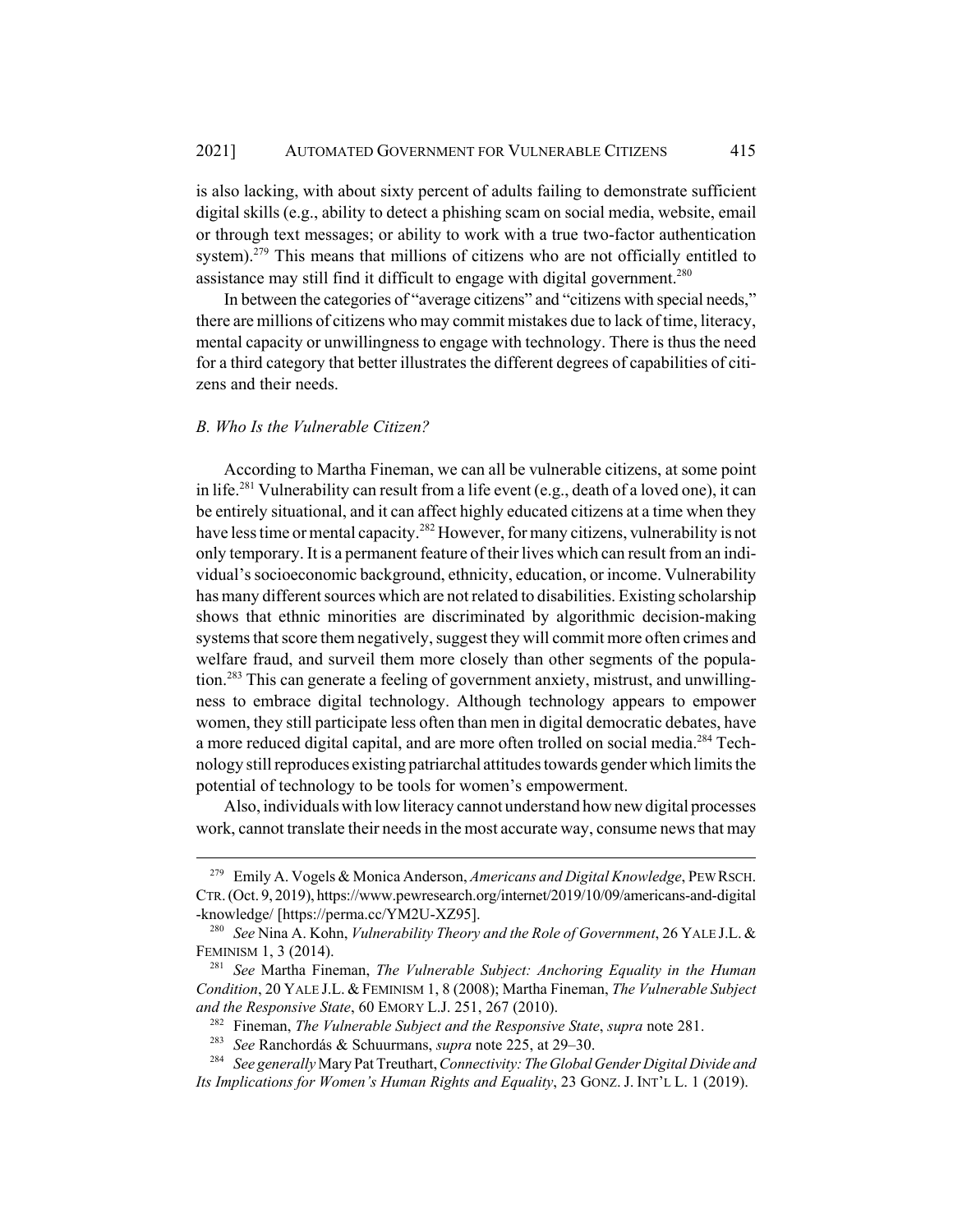not be precise, and cannot convey their views or requests accurately in writing. Because of their reduced digital skills, limited literacy, financial or ethnic background, or mentality, these citizens are not treated equally and experience; the digitalization of public services is limiting their ability to exercise their rights before public bodies. Vulnerability before government thus amounts to the full or partial inability to exercise rights before public authorities and participate in public life on equal terms, citizens may feel excluded and unfairly treated by government.<sup>285</sup> Administrative vulnerability may be caused either by exogenous (e.g., socioeconomic conditions) or endogenous factors (e.g., psychological conditions, time, illiteracy).<sup>286</sup> It is a reality that does not only affect low-income or marginalized populations, but also, in the context of digital government, it can affect anyone regardless of education or income.<sup>287</sup> The design of digital government overlooks this administrative vulnerability. Therefore, this concept that most of us know too well, still does not exist in Western systems of public law that regard the citizen as an individual with the average ability to engage with government and its digital tools.

### *C. How to Account for Vulnerable Citizens*

This section offers some suggestions to accommodate the needs of vulnerable citizens. First, it would be important to ensure that tax preparation software is developed by tax authorities in order to guarantee that citizens do not have to incur into costs so as to comply with their legal obligations. This also ensures that lowincome citizens do not have to purchase software they do not need or that gives them the false impression that they are embracing the most advantageous interpretation of the law. If simplicity and efficiency are key goals of digital government, they should be provided directly by governments and not outsourced to private companies who have a financial interest in sustaining "simplexity." Therefore, if governments wish to protect vulnerable citizens, they should "do it themselves," rather than trusting private companies to intermediate their transactions with citizens.

Second, the distance between material law and tax enforcement should be equal for every citizen, regardless of whether they are a case of "low-hanging fruit" enforcement (easy to detect, unlikely to litigate, with high revenue for tax authority as result) or a complex case of enforcement, requiring additional investigations. The Dutch childcare benefits scandal demonstrated that targeting vulnerable citizens on the grounds of their immigration background was an uncomplicated way to obtain

<sup>285</sup> TOMLINSON, *supra* note 181, at 43–57; Alba Nogueira López & Natalia Paleo Mosquera, *Vulnerabilidad administrative: los obstaculos administrativos en el acceso a los programas de Vivienda*, *in* POLÍTICAS Y DERECHO A LA VIVIENDA: GENTE SIN CASA Y CASAS SIN GENTE 213, 213–44 (Natalia Paleo Mosquera ed., 2020).

<sup>286</sup> TOMLINSON, *supra* note 181, at 57–59.

<sup>287</sup> *See* Fineman, *The Vulnerable Subject: Anchoring Equality in the Human Condition*, *supra* note 281, at 12.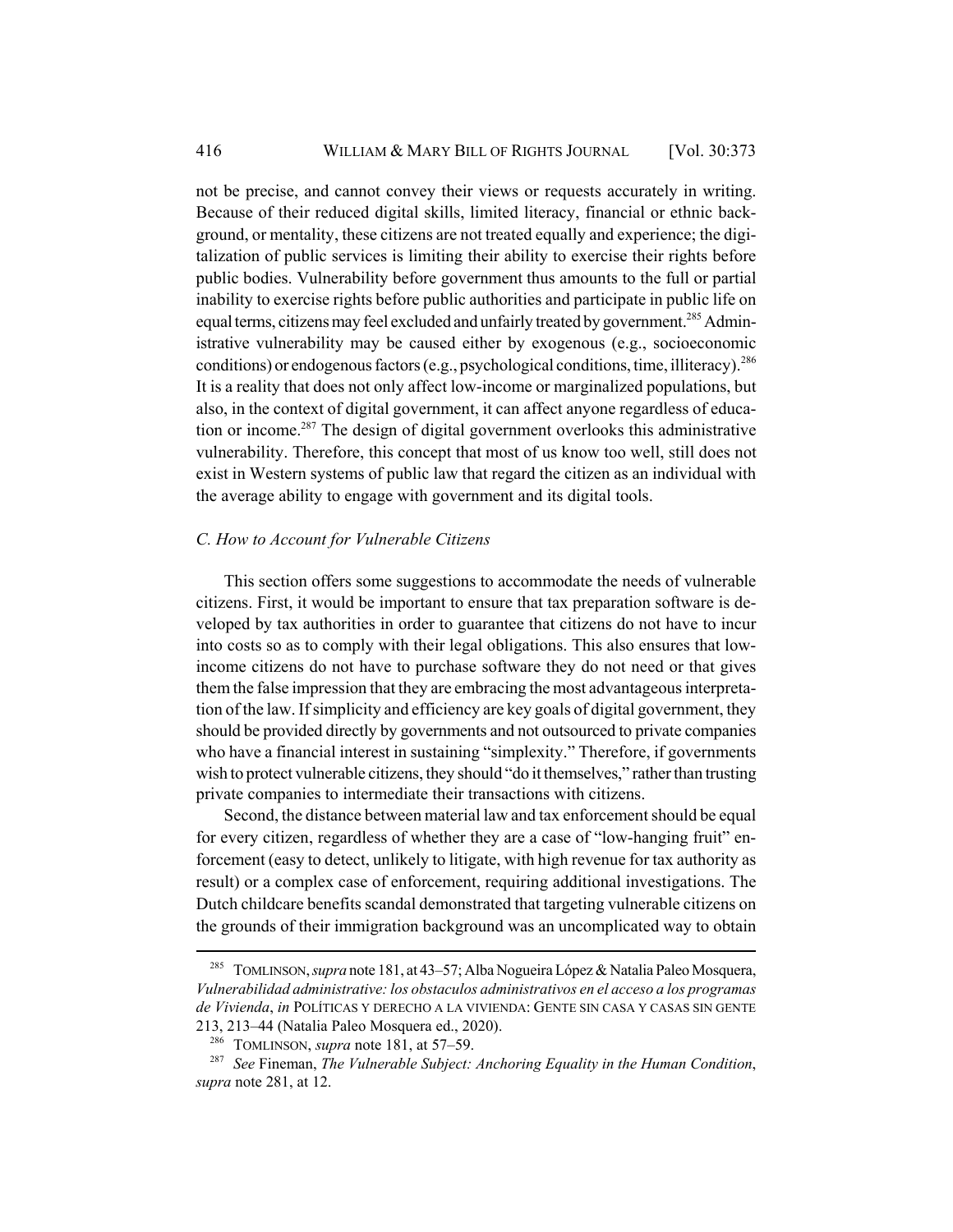rapid results by running simple automated checks. The detection of mistakes was not difficult, particularly because many low-income parents did not have the resources to seek professional advice.<sup>288</sup> However, this approach to enforcement is unequal and biased. It means that those who can seek professional tax and legal advice will not be as easily targeted, even though they could have committed fraud and if that is the case, they could probably protect their legal positions better. The law is thus not as harshly enforced for the "average middle-income" citizen as it is for the nonaverage or vulnerable taxpayer. The revision of this tax enforcement strategy may be undesirable from a financial point of view, but it is necessary to guarantee that public law enforcement stays true to the key values of administrative law. As explained in Part III, these values include efficiency but not at the cost of inequality or dehumanization of the contact with citizens.

Third, we support the proposal by Leslie Book, T. Keith Fogg, and Nina E. Olson, on the introduction of a Taxpayer Rights Impact Statement, which is meant to assess current and future IRS systems by conducting a systematic review of the impact of its actions on taxpayer rights.<sup>289</sup>

Fourth, tax and social security law are complex and highly detailed legal systems. This means that citizens will continue to make mistakes when filling in forms, but digital government and automation are not going to be abolished. On the contrary, it is highly likely that they will be further advanced. In order to accommodate the situation of vulnerable citizens, governments could equate "forgiving" more mistakes or providing additional opportunities for citizens to correct errors in their forms. For example, this option has been established by law in France with the so-called "right to make a mistake" which allows French citizens to make one mistake in good faith once in their lives without any legal consequences.<sup>290</sup> The French government also created a website (oops.gov.fr) with common mistakes made by citizens along with checklists on how a citizen, at different moments in life (e.g., moving, birth of a child, unemployment, death of a loved one) should perform certain government transactions.291 While this solution is far from perfect, it shows a movement toward more empathy, less harsh and inequalitarian enforcement of law against vulnerable citizens. The creation of public programs of digital assistance is also another way of helping vulnerable citizens comply with their obligations without the intermediation of privately developed technology.

<sup>288</sup> *See* Ranchordás & Schuurmans, *supra* note 225, at 12–13.

<sup>289</sup> Leslie Book et al., *Reducing Administrative Burdens to Protect Taxpayer Rights (Harv. L. Sch. Pub. L. Working Paper No. 21-44* (2021), https://ssrn.com/abstract=3902570 [https:// perma.cc/GG8F-CB7U].

<sup>290</sup> Jacques Chevallier, *Trust and the Right to Make Mistakes*, GOV'T ACTION: RSCH. & PRAC., Winter 2019–2020, at 1–2.

<sup>&</sup>lt;sup>291</sup> MINISTRY OF TRANSFORMATION & PUBLIC SERVICE, https://www.oups.gouv.fr/ [https:// perma.cc/6ZB6-CRXD].